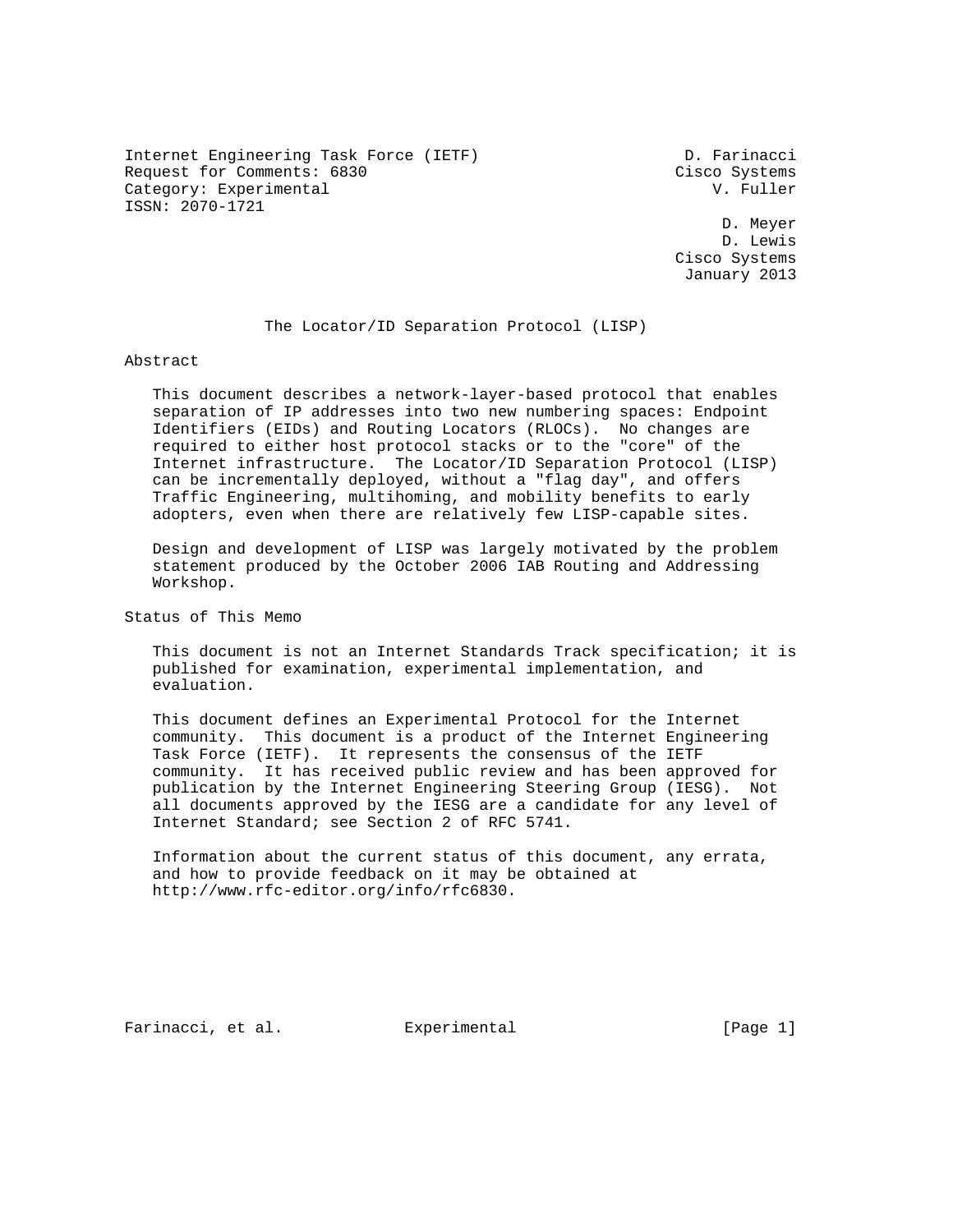#### Copyright Notice

 Copyright (c) 2013 IETF Trust and the persons identified as the document authors. All rights reserved.

 This document is subject to BCP 78 and the IETF Trust's Legal Provisions Relating to IETF Documents

 (http://trustee.ietf.org/license-info) in effect on the date of publication of this document. Please review these documents carefully, as they describe your rights and restrictions with respect to this document. Code Components extracted from this document must include Simplified BSD License text as described in Section 4.e of the Trust Legal Provisions and are provided without warranty as described in the Simplified BSD License.

### Table of Contents

|  | 5.1. LISP IPv4-in-IPv4 Header Format 16                 |
|--|---------------------------------------------------------|
|  | 5.2. LISP IPv6-in-IPv6 Header Format 17                 |
|  | 5.3. Tunnel Header Field Descriptions 18                |
|  | 5.4. Dealing with Large Encapsulated Packets 22         |
|  | 5.4.1. A Stateless Solution to MTU Handling 22          |
|  | 5.4.2. A Stateful Solution to MTU Handling 23           |
|  | 5.5. Using Virtualization and Segmentation with LISP 24 |
|  |                                                         |
|  | 6.1. LISP IPv4 and IPv6 Control-Plane Packet Formats 25 |
|  | 6.1.1. LISP Packet Type Allocations 27                  |
|  | 6.1.2. Map-Request Message Format 27                    |
|  | 6.1.3. EID-to-RLOC UDP Map-Request Message 30           |
|  | $6.1.4$ . Map-Reply Message Format 31                   |
|  | 6.1.5. EID-to-RLOC UDP Map-Reply Message 35             |
|  | 6.1.6. Map-Register Message Format 37                   |
|  | 6.1.7. Map-Notify Message Format 39                     |
|  | 6.1.8. Encapsulated Control Message Format 41           |
|  |                                                         |
|  | 6.3. Routing Locator Reachability 44                    |
|  | 6.3.1. Echo Nonce Algorithm 46                          |
|  | 6.3.2. RLOC-Probing Algorithm 48                        |
|  | 6.4. EID Reachability within a LISP Site 49             |
|  |                                                         |

Farinacci, et al. Experimental [Page 2]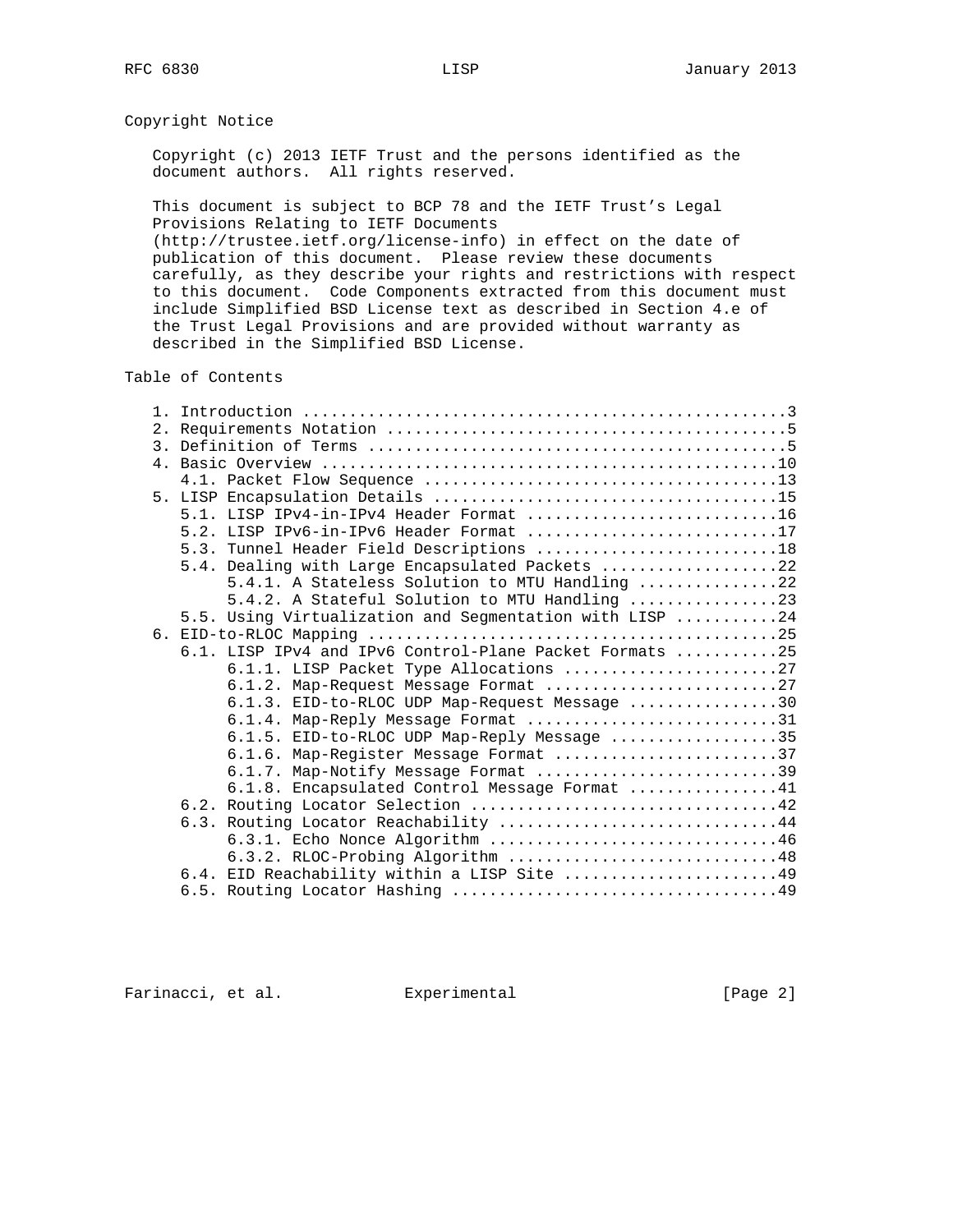|  | 6.6. Changing the Contents of EID-to-RLOC Mappings 50 |  |
|--|-------------------------------------------------------|--|
|  |                                                       |  |
|  | $6.6.2.$ Solicit-Map-Request (SMR) 52                 |  |
|  | 6.6.3. Database Map-Versioning 53                     |  |
|  | 7. Router Performance Considerations 54               |  |
|  |                                                       |  |
|  | 8.1. First-Hop/Last-Hop Tunnel Routers 56             |  |
|  |                                                       |  |
|  | 8.3. ISP Provider Edge (PE) Tunnel Routers 57         |  |
|  | 8.4. LISP Functionality with Conventional NATs 58     |  |
|  | 8.5. Packets Egressing a LISP Site 58                 |  |
|  |                                                       |  |
|  |                                                       |  |
|  |                                                       |  |
|  |                                                       |  |
|  |                                                       |  |
|  |                                                       |  |
|  |                                                       |  |
|  |                                                       |  |
|  |                                                       |  |
|  |                                                       |  |
|  |                                                       |  |
|  |                                                       |  |
|  |                                                       |  |
|  |                                                       |  |
|  |                                                       |  |
|  |                                                       |  |
|  |                                                       |  |
|  |                                                       |  |
|  | 15. Known Open Issues and Areas of Future Work 68     |  |
|  |                                                       |  |
|  |                                                       |  |
|  |                                                       |  |
|  |                                                       |  |

## 1. Introduction

 This document describes the Locator/Identifier Separation Protocol (LISP), which provides a set of functions for routers to exchange information used to map from Endpoint Identifiers (EIDs) that are not globally routable to routable Routing Locators (RLOCs). It also defines a mechanism for these LISP routers to encapsulate IP packets addressed with EIDs for transmission across a network infrastructure that uses RLOCs for routing and forwarding.

Farinacci, et al. Experimental [Page 3]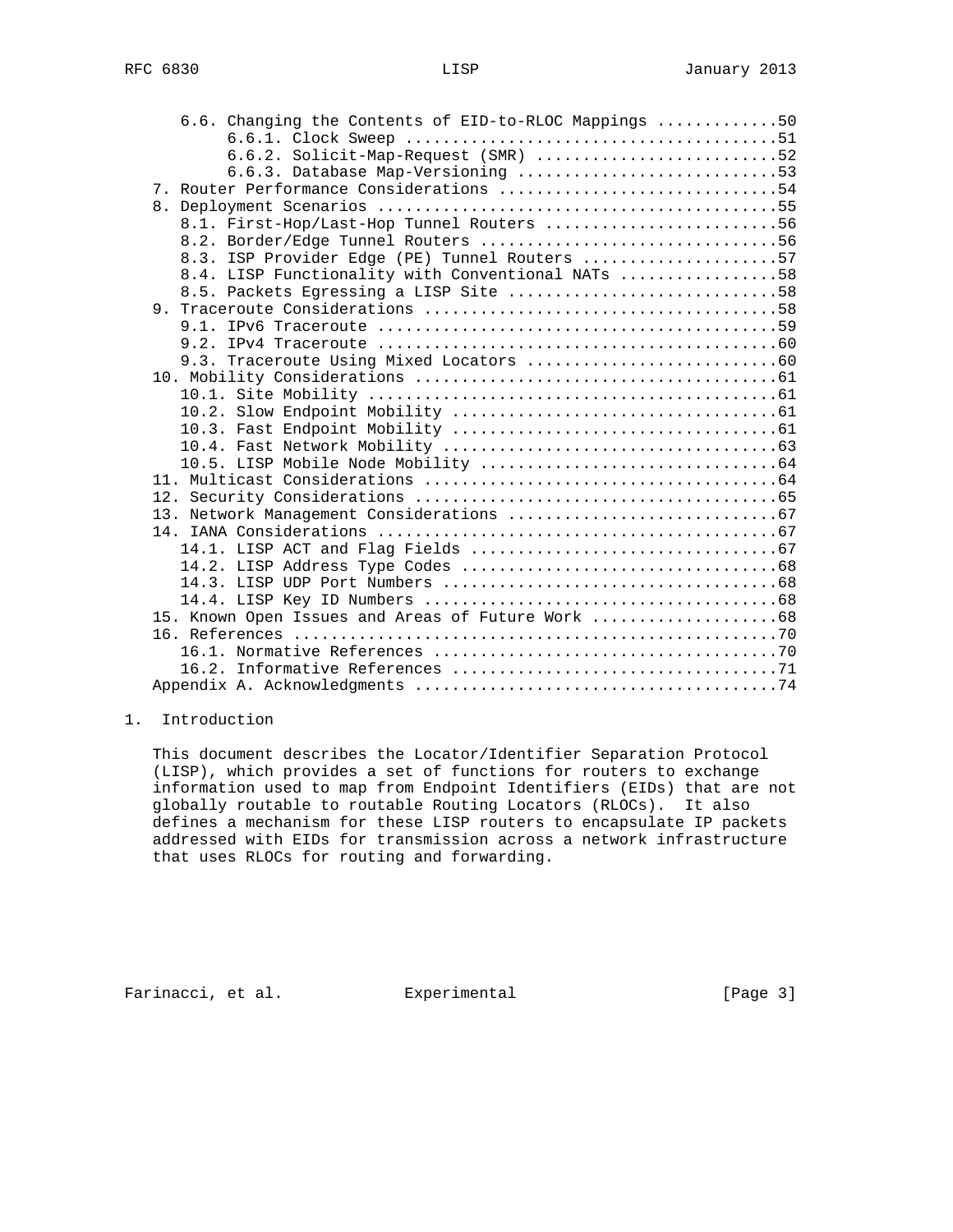Creation of LISP was initially motivated by discussions during the IAB-sponsored Routing and Addressing Workshop held in Amsterdam in October 2006 (see [RFC4984]). A key conclusion of the workshop was that the Internet routing and addressing system was not scaling well in the face of the explosive growth of new sites; one reason for this poor scaling is the increasing number of multihomed sites and other sites that cannot be addressed as part of topology-based or provider based aggregated prefixes. Additional work that more completely describes the problem statement may be found in [RADIR].

 A basic observation, made many years ago in early networking research such as that documented in [CHIAPPA] and [RFC4984], is that using a single address field for both identifying a device and for determining where it is topologically located in the network requires optimization along two conflicting axes: for routing to be efficient, the address must be assigned topologically; for collections of devices to be easily and effectively managed, without the need for renumbering in response to topological change (such as that caused by adding or removing attachment points to the network or by mobility events), the address must explicitly not be tied to the topology.

 The approach that LISP takes to solving the routing scalability problem is to replace IP addresses with two new types of numbers: Routing Locators (RLOCs), which are topologically assigned to network attachment points (and are therefore amenable to aggregation) and used for routing and forwarding of packets through the network; and Endpoint Identifiers (EIDs), which are assigned independently from the network topology, are used for numbering devices, and are aggregated along administrative boundaries. LISP then defines functions for mapping between the two numbering spaces and for encapsulating traffic originated by devices using non-routable EIDs for transport across a network infrastructure that routes and forwards using RLOCs. Both RLOCs and EIDs are syntactically identical to IP addresses; it is the semantics of how they are used that differs.

 This document describes the protocol that implements these functions. The database that stores the mappings between EIDs and RLOCs is explicitly a separate "module" to facilitate experimentation with a variety of approaches. One database design that is being developed for experimentation as part of the LISP working group work is [RFC6836]. Others that have been described include [CONS], [EMACS], and [RFC6837]. Finally, [RFC6833] documents a general-purpose service interface for accessing a mapping database; this interface is intended to make the mapping database modular so that different approaches can be tried without the need to modify installed LISP capable devices in LISP sites.

Farinacci, et al. Experimental [Page 4]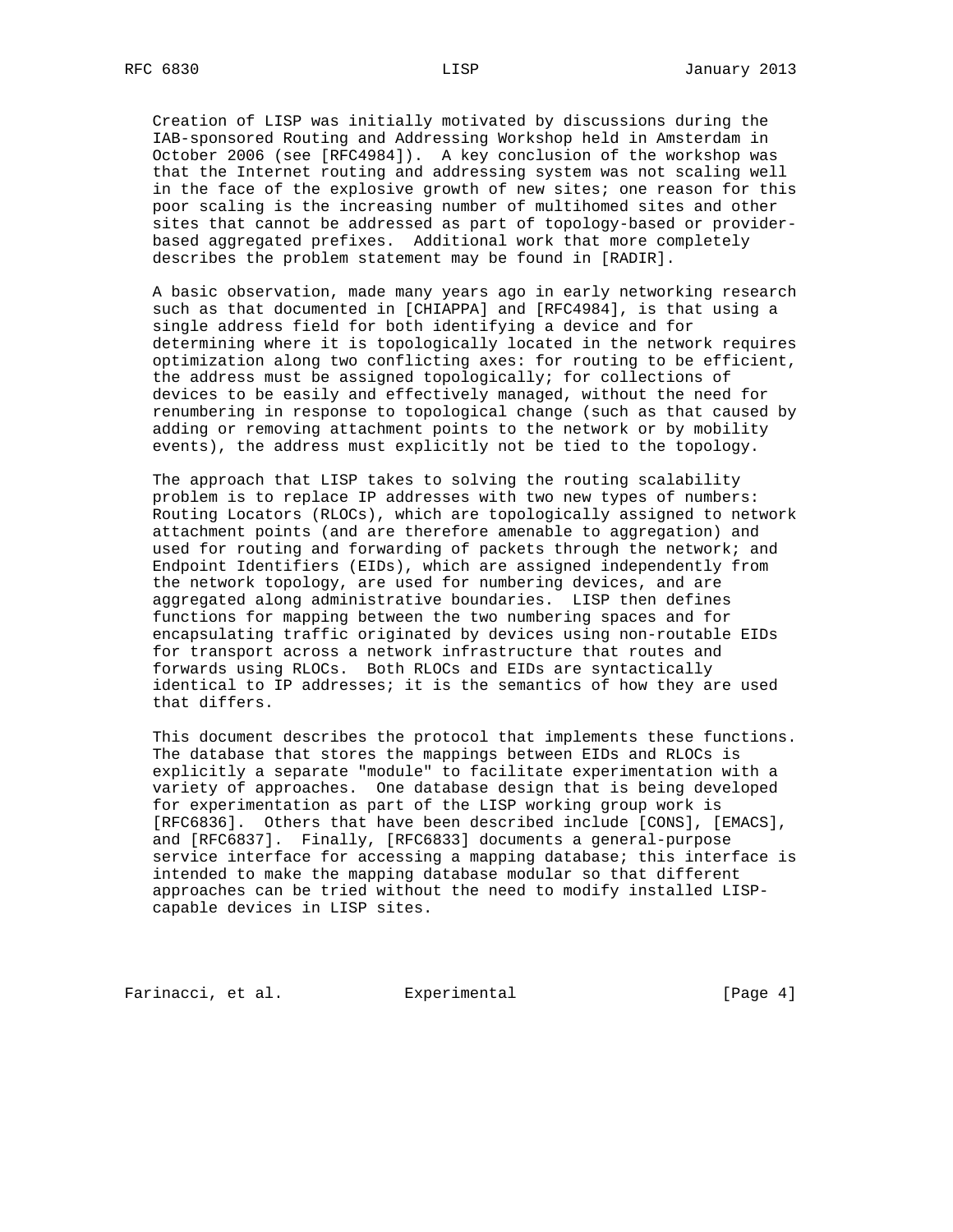This experimental specification has areas that require additional experience and measurement. It is NOT RECOMMENDED for deployment beyond experimental situations. Results of experimentation may lead to modifications and enhancements of protocol mechanisms defined in this document. See Section 15 for specific, known issues that are in need of further work during development, implementation, and experimentation.

 An examination of the implications of LISP on Internet traffic, applications, routers, and security is for future study. This analysis will explain what role LISP can play in scalable routing and will also look at scalability and levels of state required for encapsulation, decapsulation, liveness, and so on.

2. Requirements Notation

 The key words "MUST", "MUST NOT", "REQUIRED", "SHALL", "SHALL NOT", "SHOULD", "SHOULD NOT", "RECOMMENDED", "MAY", and "OPTIONAL" in this document are to be interpreted as described in [RFC2119].

- 3. Definition of Terms
	- Provider-Independent (PI) Addresses: PI addresses are an address block assigned from a pool where blocks are not associated with any particular location in the network (e.g., from a particular service provider) and are therefore not topologically aggregatable in the routing system.
	- Provider-Assigned (PA) Addresses: PA addresses are an address block assigned to a site by each service provider to which a site connects. Typically, each block is a sub-block of a service provider Classless Inter-Domain Routing (CIDR) [RFC4632] block and is aggregated into the larger block before being advertised into the global Internet. Traditionally, IP multihoming has been implemented by each multihomed site acquiring its own globally visible prefix. LISP uses only topologically assigned and aggregatable address blocks for RLOCs, eliminating this demonstrably non-scalable practice.
	- Routing Locator (RLOC): An RLOC is an IPv4 [RFC0791] or IPv6 [RFC2460] address of an Egress Tunnel Router (ETR). An RLOC is the output of an EID-to-RLOC mapping lookup. An EID maps to one or more RLOCs. Typically, RLOCs are numbered from topologically aggregatable blocks that are assigned to a site at each point to which it attaches to the global Internet; where the topology is defined by the connectivity of provider networks, RLOCs can be thought of as PA addresses. Multiple RLOCs can be assigned to the same ETR device or to multiple ETR devices at a site.

Farinacci, et al. Experimental Farinacci [Page 5]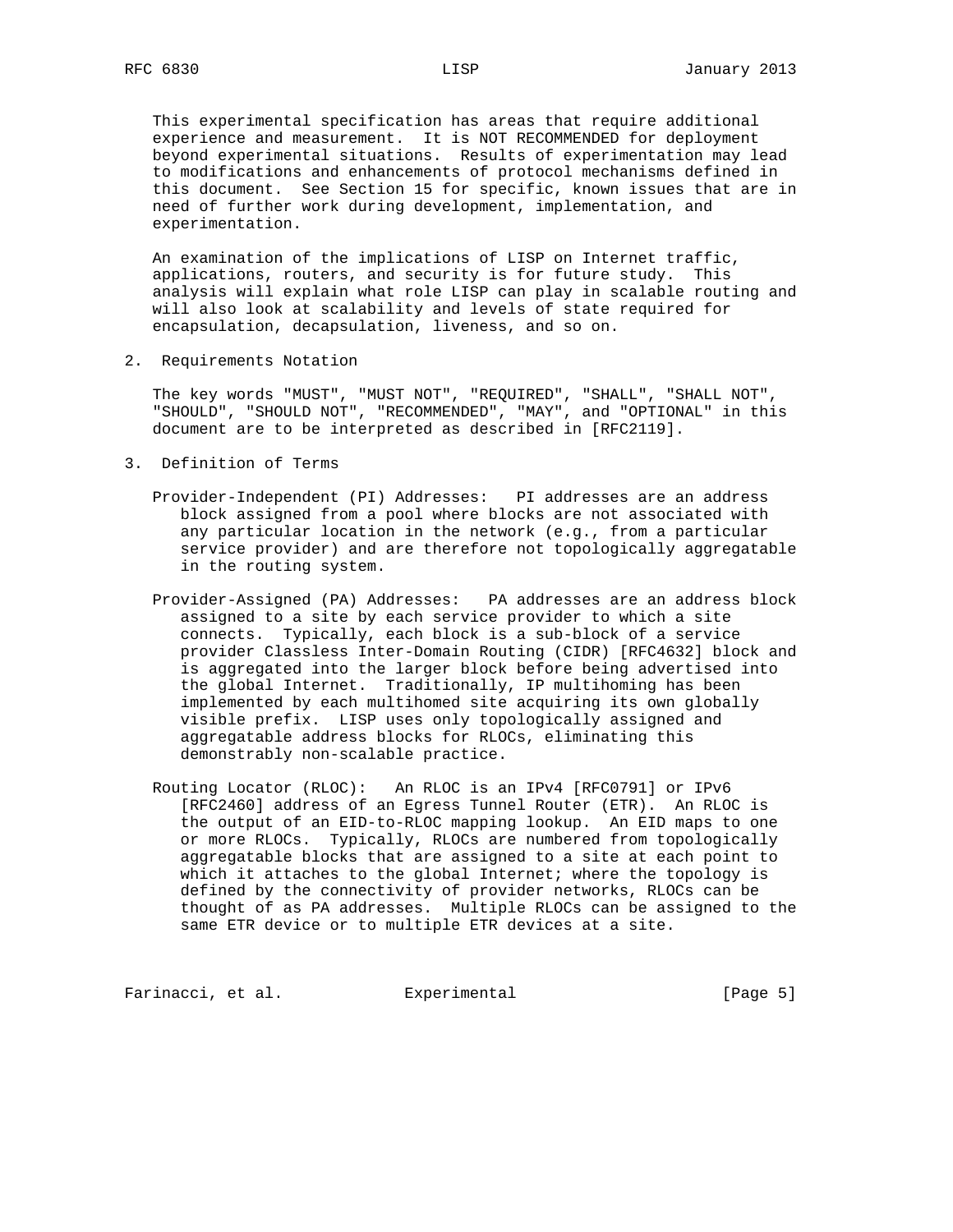- Endpoint ID (EID): An EID is a 32-bit (for IPv4) or 128-bit (for IPv6) value used in the source and destination address fields of the first (most inner) LISP header of a packet. The host obtains a destination EID the same way it obtains a destination address today, for example, through a Domain Name System (DNS) [RFC1034] lookup or Session Initiation Protocol (SIP) [RFC3261] exchange. The source EID is obtained via existing mechanisms used to set a host's "local" IP address. An EID used on the public Internet must have the same properties as any other IP address used in that manner; this means, among other things, that it must be globally unique. An EID is allocated to a host from an EID-Prefix block associated with the site where the host is located. An EID can be used by a host to refer to other hosts. EIDs MUST NOT be used as LISP RLOCs. Note that EID blocks MAY be assigned in a hierarchical manner, independent of the network topology, to facilitate scaling of the mapping database. In addition, an EID block assigned to a site may have site-local structure (subnetting) for routing within the site; this structure is not visible to the global routing system. In theory, the bit string that represents an EID for one device can represent an RLOC for a different device. As the architecture is realized, if a given bit string is both an RLOC and an EID, it must refer to the same entity in both cases. When used in discussions with other Locator/ID separation proposals, a LISP EID will be called an "LEID". Throughout this document, any references to "EID" refer to an LEID.
- EID-Prefix: An EID-Prefix is a power-of-two block of EIDs that are allocated to a site by an address allocation authority. EID-Prefixes are associated with a set of RLOC addresses that make up a "database mapping". EID-Prefix allocations can be broken up into smaller blocks when an RLOC set is to be associated with the larger EID-Prefix block. A globally routed address block (whether PI or PA) is not inherently an EID-Prefix. A globally routed address block MAY be used by its assignee as an EID block. The converse is not supported. That is, a site that receives an explicitly allocated EID-Prefix may not use that EID-Prefix as a globally routed prefix. This would require coordination and cooperation with the entities managing the mapping infrastructure. Once this has been done, that block could be removed from the globally routed IP system, if other suitable transition and access mechanisms are in place. Discussion of such transition and access mechanisms can be found in [RFC6832] and [LISP-DEPLOY].

Farinacci, et al. Experimental [Page 6]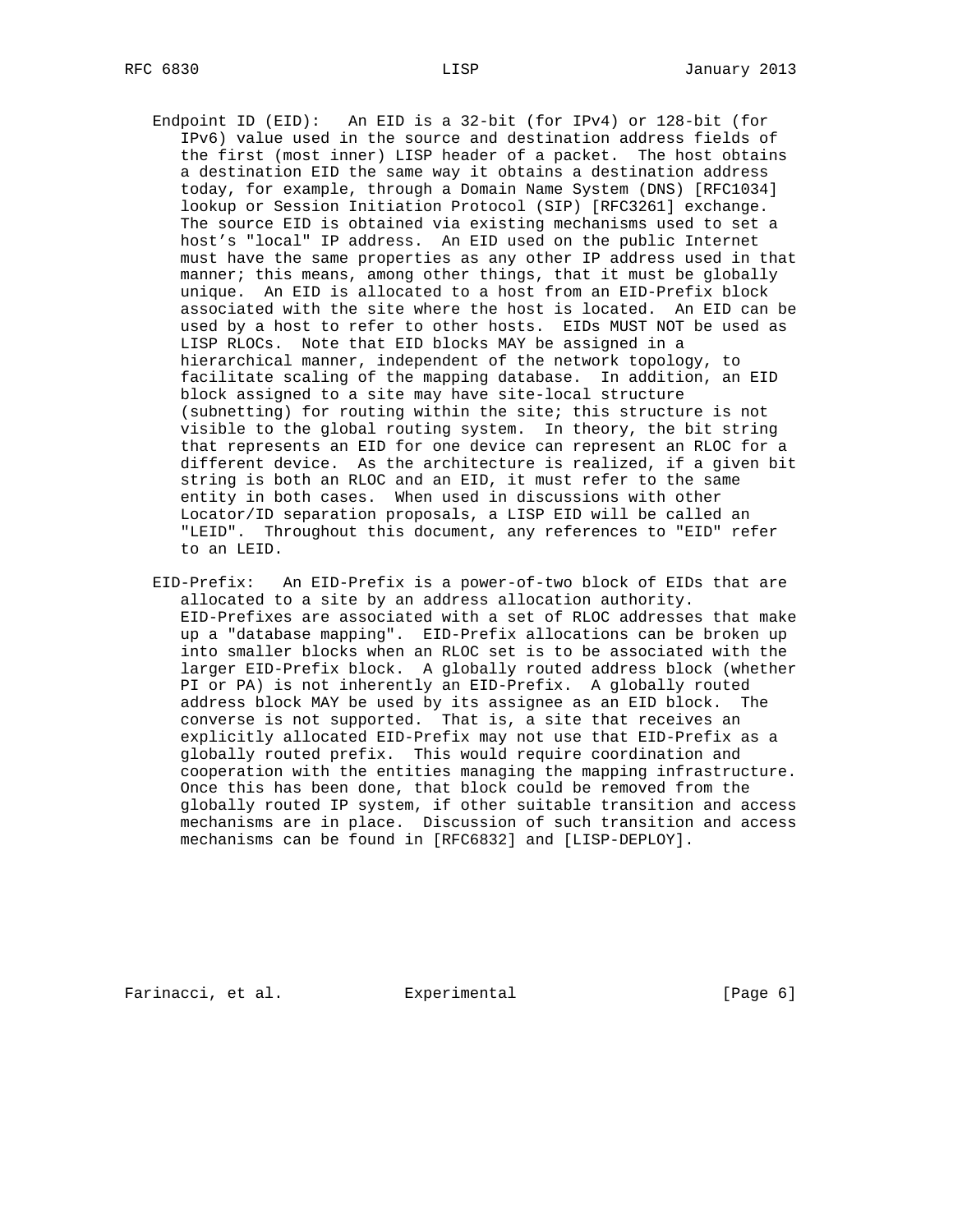- End-system: An end-system is an IPv4 or IPv6 device that originates packets with a single IPv4 or IPv6 header. The end-system supplies an EID value for the destination address field of the IP header when communicating globally (i.e., outside of its routing domain). An end-system can be a host computer, a switch or router device, or any network appliance.
- Ingress Tunnel Router (ITR): An ITR is a router that resides in a LISP site. Packets sent by sources inside of the LISP site to destinations outside of the site are candidates for encapsulation by the ITR. The ITR treats the IP destination address as an EID and performs an EID-to-RLOC mapping lookup. The router then prepends an "outer" IP header with one of its globally routable RLOCs in the source address field and the result of the mapping lookup in the destination address field. Note that this destination RLOC MAY be an intermediate, proxy device that has better knowledge of the EID-to-RLOC mapping closer to the destination EID. In general, an ITR receives IP packets from site end-systems on one side and sends LISP-encapsulated IP packets toward the Internet on the other side.

 Specifically, when a service provider prepends a LISP header for Traffic Engineering purposes, the router that does this is also regarded as an ITR. The outer RLOC the ISP ITR uses can be based on the outer destination address (the originating ITR's supplied RLOC) or the inner destination address (the originating host's supplied EID).

- TE-ITR: A TE-ITR is an ITR that is deployed in a service provider network that prepends an additional LISP header for Traffic Engineering purposes.
- Egress Tunnel Router (ETR): An ETR is a router that accepts an IP packet where the destination address in the "outer" IP header is one of its own RLOCs. The router strips the "outer" header and forwards the packet based on the next IP header found. In general, an ETR receives LISP-encapsulated IP packets from the Internet on one side and sends decapsulated IP packets to site end-systems on the other side. ETR functionality does not have to be limited to a router device. A server host can be the endpoint of a LISP tunnel as well.
	- TE-ETR: A TE-ETR is an ETR that is deployed in a service provider network that strips an outer LISP header for Traffic Engineering purposes.

Farinacci, et al. Experimental [Page 7]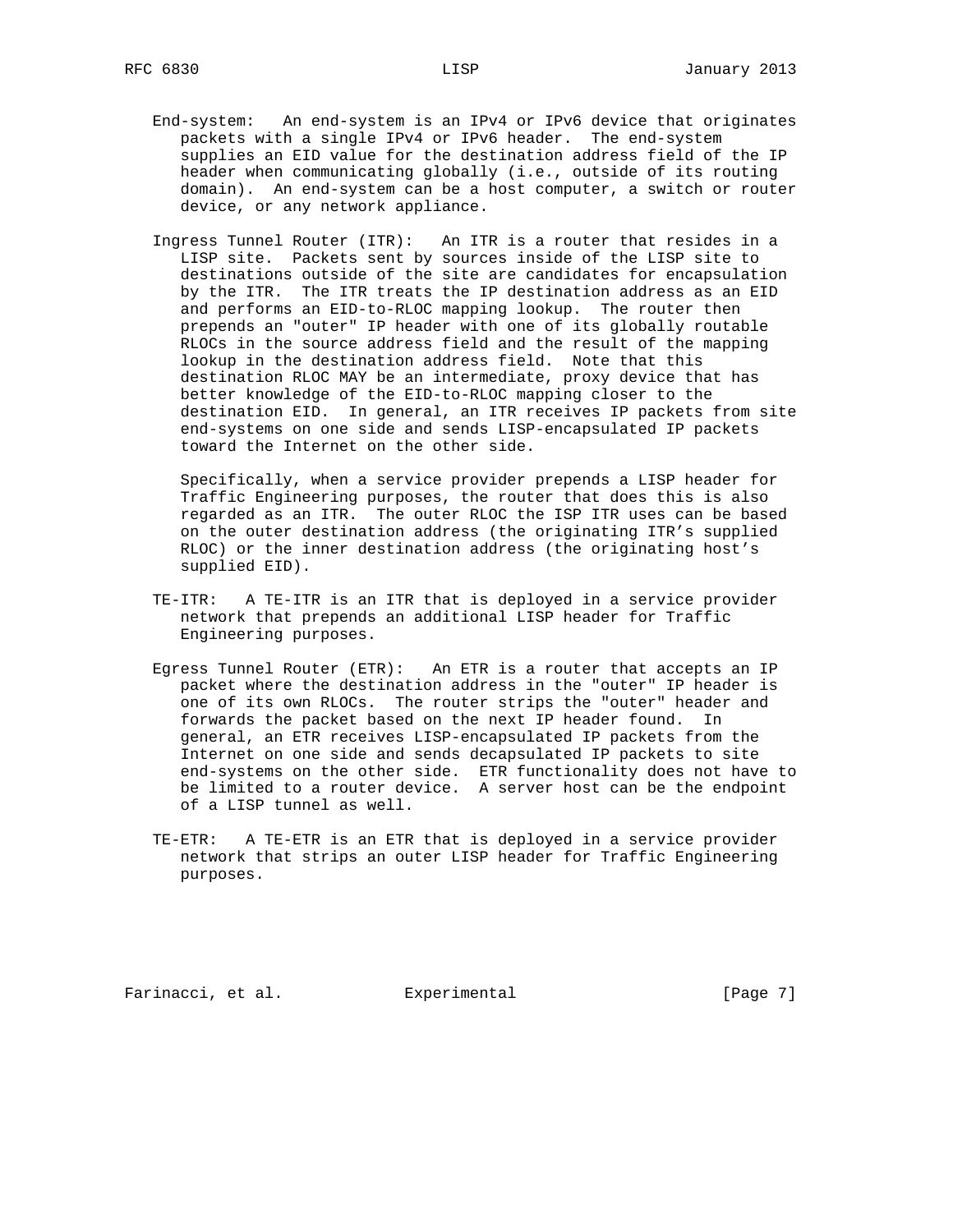- xTR: An xTR is a reference to an ITR or ETR when direction of data flow is not part of the context description. "xTR" refers to the router that is the tunnel endpoint and is used synonymously with the term "Tunnel Router". For example, "An xTR can be located at the Customer Edge (CE) router" indicates both ITR and ETR functionality at the CE router.
- LISP Router: A LISP router is a router that performs the functions of any or all of the following: ITR, ETR, Proxy-ITR (PITR), or Proxy-ETR (PETR).
- EID-to-RLOC Cache: The EID-to-RLOC Cache is a short-lived, on-demand table in an ITR that stores, tracks, and is responsible for timing out and otherwise validating EID-to-RLOC mappings. This cache is distinct from the full "database" of EID-to-RLOC mappings; it is dynamic, local to the ITR(s), and relatively small, while the database is distributed, relatively static, and much more global in scope.
- EID-to-RLOC Database: The EID-to-RLOC Database is a global distributed database that contains all known EID-Prefix-to-RLOC mappings. Each potential ETR typically contains a small piece of the database: the EID-to-RLOC mappings for the EID-Prefixes "behind" the router. These map to one of the router's own globally visible IP addresses. The same database mapping entries MUST be configured on all ETRs for a given site. In a steady state, the EID-Prefixes for the site and the Locator-Set for each EID-Prefix MUST be the same on all ETRs. Procedures to enforce and/or verify this are outside the scope of this document. Note that there MAY be transient conditions when the EID-Prefix for the site and Locator-Set for each EID-Prefix may not be the same on all ETRs. This has no negative implications, since a partial set of Locators can be used.
- Recursive Tunneling: Recursive Tunneling occurs when a packet has more than one LISP IP header. Additional layers of tunneling MAY be employed to implement Traffic Engineering or other re-routing as needed. When this is done, an additional "outer" LISP header is added, and the original RLOCs are preserved in the "inner" header. Any references to tunnels in this specification refer to dynamic encapsulating tunnels; they are never statically configured.
- Re-encapsulating Tunnels: Re-encapsulating Tunneling occurs when an ETR removes a LISP header, then acts as an ITR to prepend another LISP header. Doing this allows a packet to be re-routed by the re-encapsulating router without adding the overhead of additional tunnel headers. Any references to tunnels in this specification

Farinacci, et al. Experimental Farinacci [Page 8]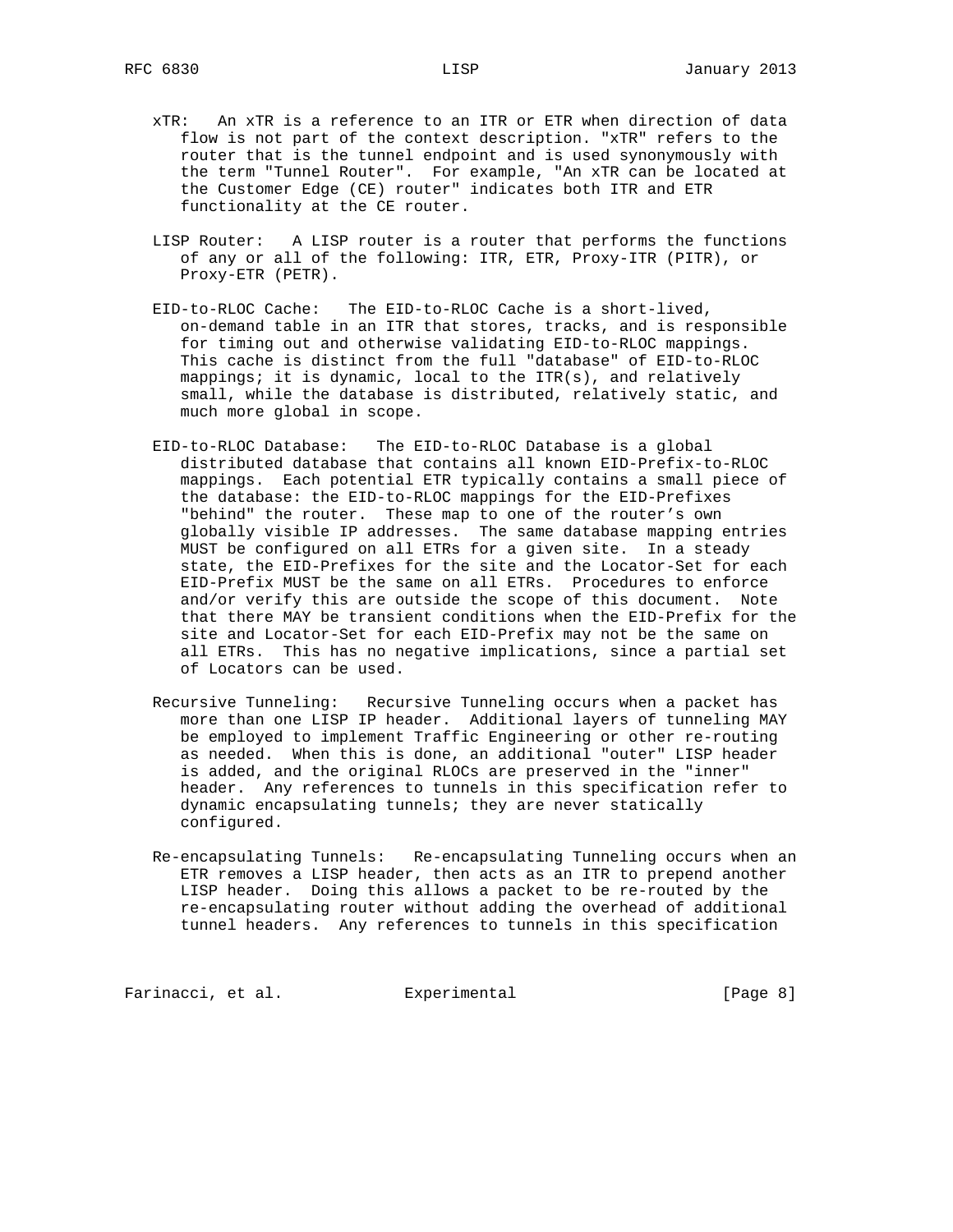refer to dynamic encapsulating tunnels; they are never statically configured. When using multiple mapping database systems, care must be taken to not create re-encapsulation loops through misconfiguration.

- LISP Header: LISP header is a term used in this document to refer to the outer IPv4 or IPv6 header, a UDP header, and a LISP specific 8-octet header that follow the UDP header and that an ITR prepends or an ETR strips.
- Address Family Identifier (AFI): AFI is a term used to describe an address encoding in a packet. An address family currently pertains to an IPv4 or IPv6 address. See [AFI] and [RFC3232] for details. An AFI value of 0 used in this specification indicates an unspecified encoded address where the length of the address is 0 octets following the 16-bit AFI value of 0.
- Negative Mapping Entry: A negative mapping entry, also known as a negative cache entry, is an EID-to-RLOC entry where an EID-Prefix is advertised or stored with no RLOCs. That is, the Locator-Set for the EID-to-RLOC entry is empty or has an encoded Locator count of 0. This type of entry could be used to describe a prefix from a non-LISP site, which is explicitly not in the mapping database. There are a set of well-defined actions that are encoded in a Negative Map-Reply (Section 6.1.5).
- Data-Probe: A Data-Probe is a LISP-encapsulated data packet where the inner-header destination address equals the outer-header destination address used to trigger a Map-Reply by a decapsulating ETR. In addition, the original packet is decapsulated and delivered to the destination host if the destination EID is in the EID-Prefix range configured on the ETR. Otherwise, the packet is discarded. A Data-Probe is used in some of the mapping database designs to "probe" or request a Map-Reply from an ETR; in other cases, Map-Requests are used. See each mapping database design for details. When using Data-Probes, by sending Map-Requests on the underlying routing system, EID-Prefixes must be advertised. However, this is discouraged if the core is to scale by having less EID-Prefixes stored in the core router's routing tables.
- Proxy-ITR (PITR): A PITR is defined and described in [RFC6832]. A PITR acts like an ITR but does so on behalf of non-LISP sites that send packets to destinations at LISP sites.
- Proxy-ETR (PETR): A PETR is defined and described in [RFC6832]. A PETR acts like an ETR but does so on behalf of LISP sites that send packets to destinations at non-LISP sites.

Farinacci, et al. Experimental Farinacci [Page 9]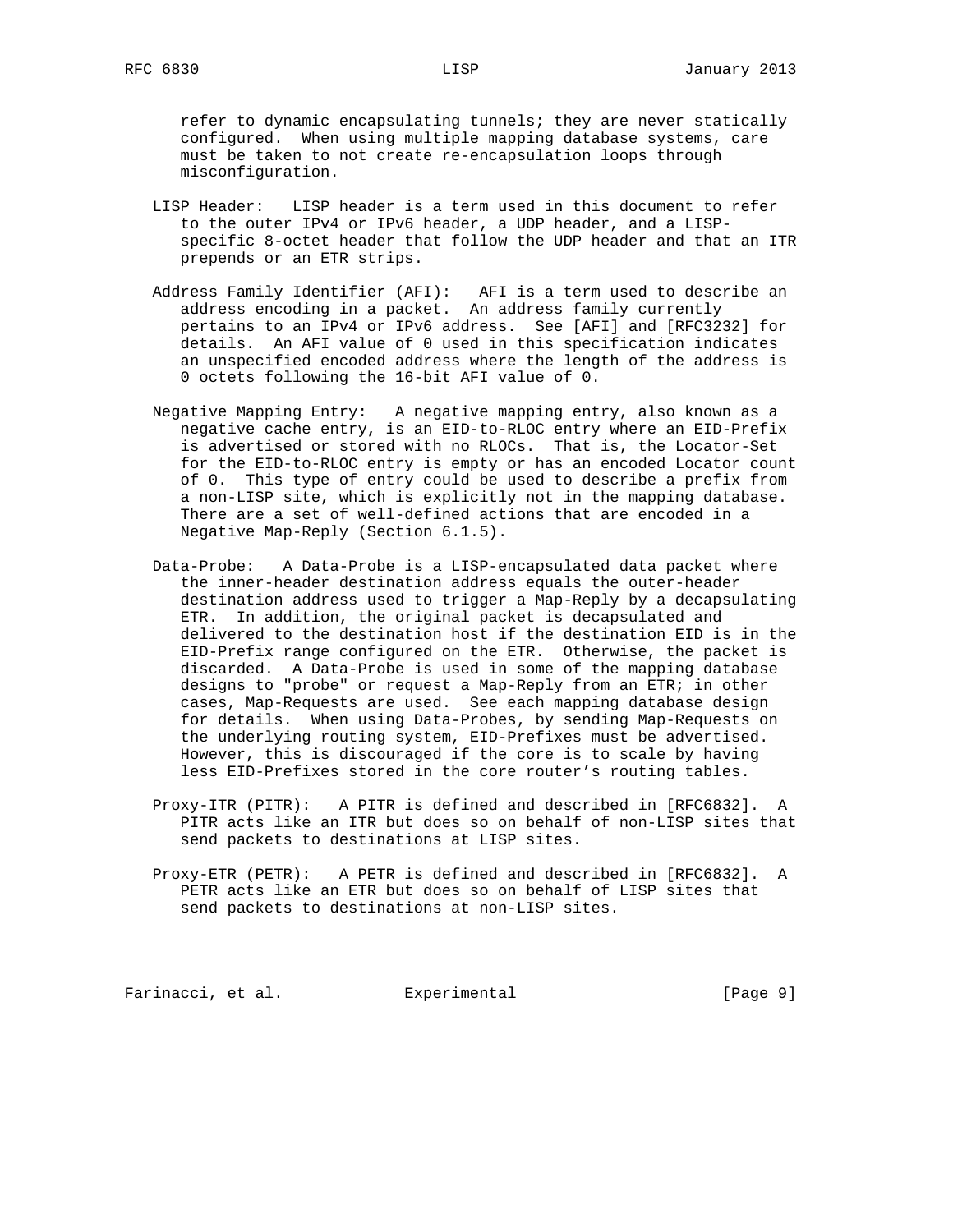- Route-returnability: Route-returnability is an assumption that the underlying routing system will deliver packets to the destination. When combined with a nonce that is provided by a sender and returned by a receiver, this limits off-path data insertion. A route-returnability check is verified when a message is sent with a nonce, another message is returned with the same nonce, and the destination of the original message appears as the source of the returned message.
- LISP site: LISP site is a set of routers in an edge network that are under a single technical administration. LISP routers that reside in the edge network are the demarcation points to separate the edge network from the core network.
- Client-side: Client-side is a term used in this document to indicate a connection initiation attempt by an EID. The ITR(s) at the LISP site are the first to get involved in obtaining database Map-Cache entries by sending Map-Request messages.
- Server-side: Server-side is a term used in this document to indicate that a connection initiation attempt is being accepted for a destination EID. The ETR(s) at the destination LISP site are the first to send Map-Replies to the source site initiating the connection. The ETR(s) at this destination site can obtain mappings by gleaning information from Map-Requests, Data-Probes, or encapsulated packets.
- Locator-Status-Bits (LSBs): Locator-Status-Bits are present in the LISP header. They are used by ITRs to inform ETRs about the up/ down status of all ETRs at the local site. These bits are used as a hint to convey up/down router status and not path reachability status. The LSBs can be verified by use of one of the Locator reachability algorithms described in Section 6.3.
- Anycast Address: Anycast Address is a term used in this document to refer to the same IPv4 or IPv6 address configured and used on multiple systems at the same time. An EID or RLOC can be an anycast address in each of their own address spaces.

#### 4. Basic Overview

 One key concept of LISP is that end-systems (hosts) operate the same way they do today. The IP addresses that hosts use for tracking sockets and connections, and for sending and receiving packets, do not change. In LISP terminology, these IP addresses are called Endpoint Identifiers (EIDs).

Farinacci, et al. Experimental [Page 10]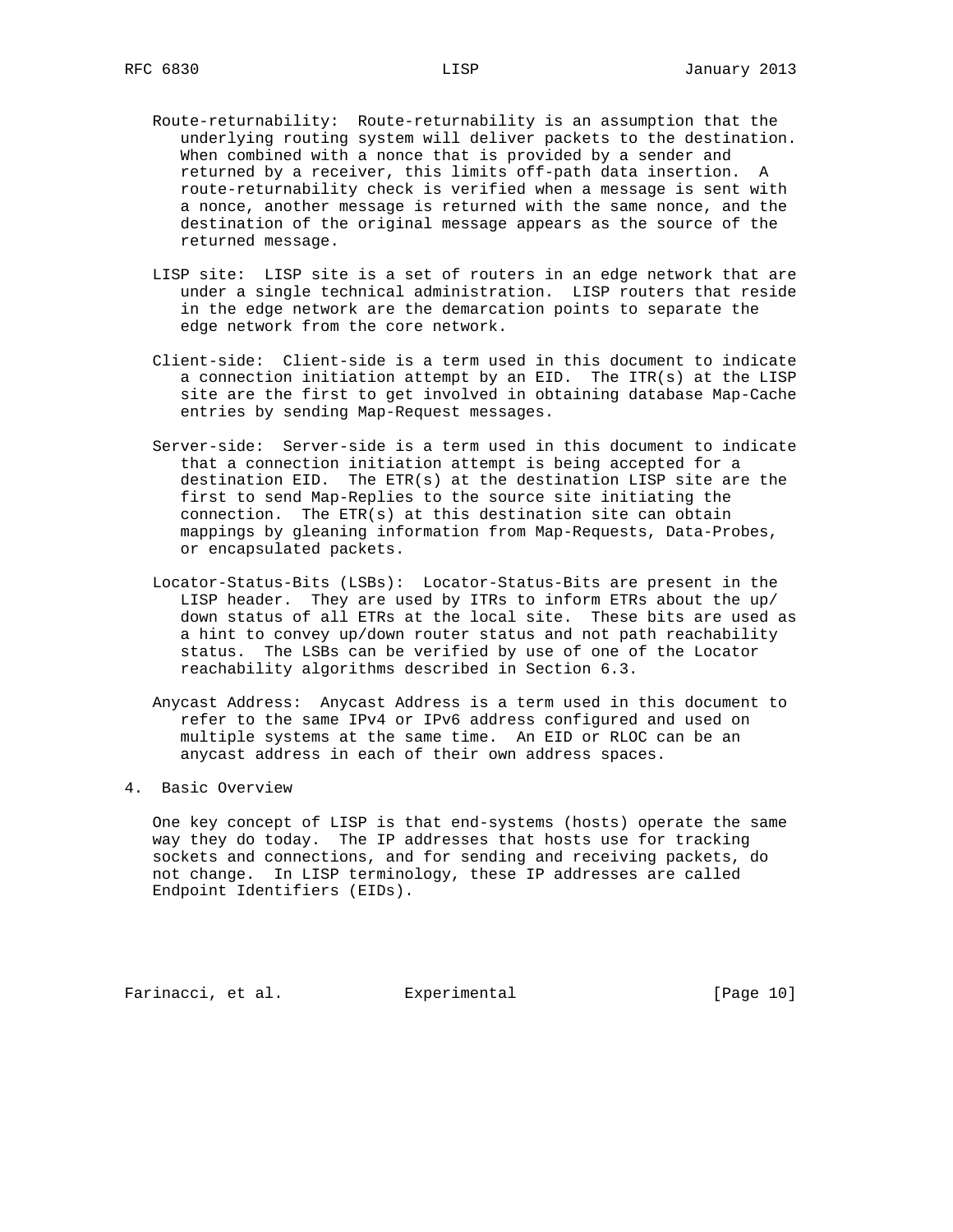Routers continue to forward packets based on IP destination addresses. When a packet is LISP encapsulated, these addresses are referred to as Routing Locators (RLOCs). Most routers along a path between two hosts will not change; they continue to perform routing/ forwarding lookups on the destination addresses. For routers between the source host and the ITR as well as routers from the ETR to the destination host, the destination address is an EID. For the routers between the ITR and the ETR, the destination address is an RLOC.

 Another key LISP concept is the "Tunnel Router". A Tunnel Router prepends LISP headers on host-originated packets and strips them prior to final delivery to their destination. The IP addresses in this "outer header" are RLOCs. During end-to-end packet exchange between two Internet hosts, an ITR prepends a new LISP header to each packet, and an ETR strips the new header. The ITR performs EID-to-RLOC lookups to determine the routing path to the ETR, which has the RLOC as one of its IP addresses.

Some basic rules governing LISP are:

- o End-systems (hosts) only send to addresses that are EIDs. They don't know that addresses are EIDs versus RLOCs but assume that packets get to their intended destinations. In a system where LISP is deployed, LISP routers intercept EID-addressed packets and assist in delivering them across the network core where EIDs cannot be routed. The procedure a host uses to send IP packets does not change.
- o EIDs are always IP addresses assigned to hosts.
- o LISP routers mostly deal with Routing Locator addresses. See details in Section 4.1 to clarify what is meant by "mostly".
- o RLOCs are always IP addresses assigned to routers, preferably topologically oriented addresses from provider CIDR (Classless Inter-Domain Routing) blocks.
- o When a router originates packets, it may use as a source address either an EID or RLOC. When acting as a host (e.g., when terminating a transport session such as Secure SHell (SSH), TELNET, or the Simple Network Management Protocol (SNMP)), it may use an EID that is explicitly assigned for that purpose. An EID that identifies the router as a host MUST NOT be used as an RLOC; an EID is only routable within the scope of a site. A typical BGP configuration might demonstrate this "hybrid" EID/RLOC usage where a router could use its "host-like" EID to terminate iBGP sessions to other routers in a site while at the same time using RLOCs to terminate eBGP sessions to routers outside the site.

Farinacci, et al. Experimental [Page 11]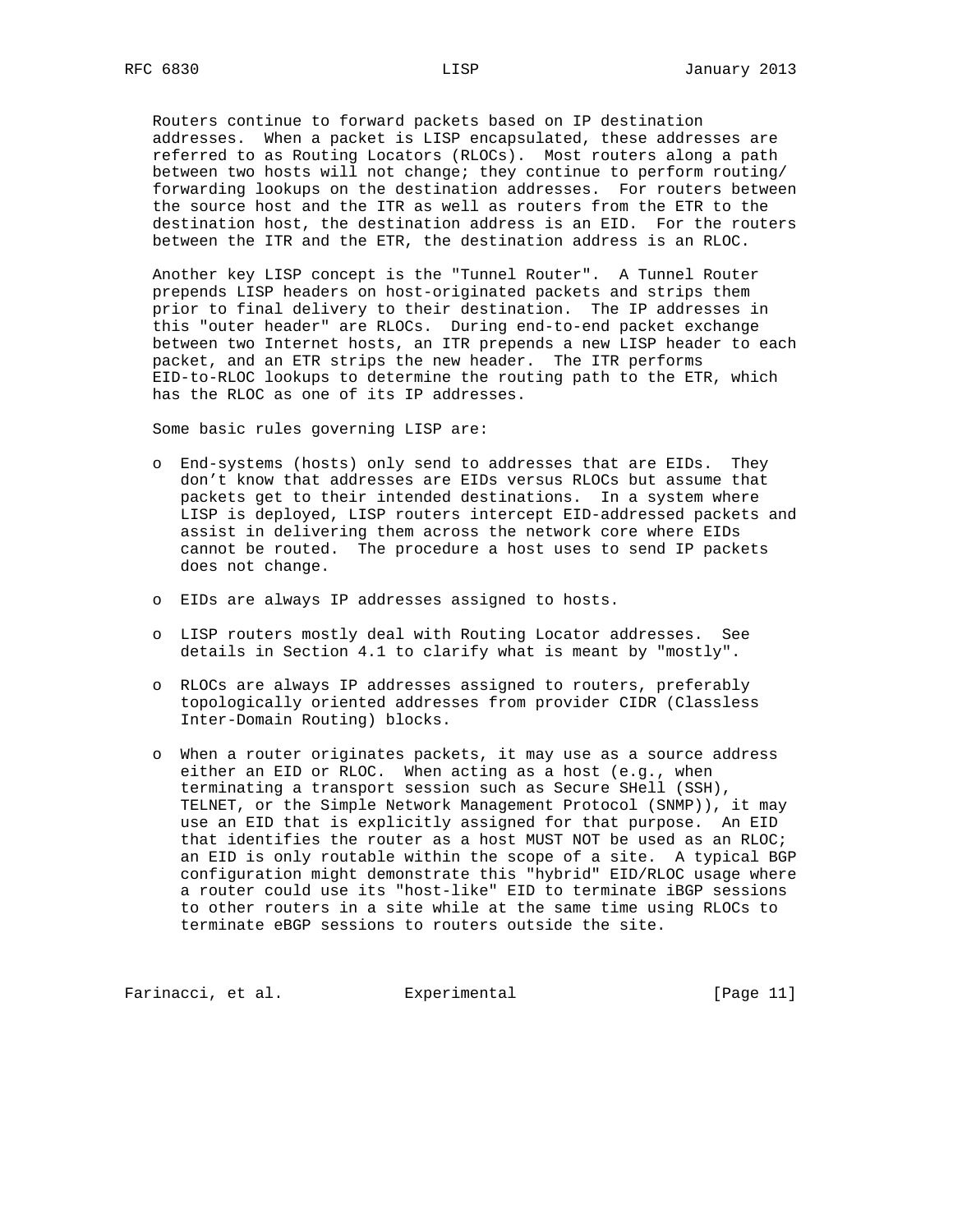- o Packets with EIDs in them are not expected to be delivered end-to-end in the absence of an EID-to-RLOC mapping operation. They are expected to be used locally for intra-site communication or to be encapsulated for inter-site communication.
- o EID-Prefixes are likely to be hierarchically assigned in a manner that is optimized for administrative convenience and to facilitate scaling of the EID-to-RLOC mapping database. The hierarchy is based on an address allocation hierarchy that is independent of the network topology.
- o EIDs may also be structured (subnetted) in a manner suitable for local routing within an Autonomous System (AS).

 An additional LISP header MAY be prepended to packets by a TE-ITR when re-routing of the path for a packet is desired. A potential use-case for this would be an ISP router that needs to perform Traffic Engineering for packets flowing through its network. In such a situation, termed "Recursive Tunneling", an ISP transit acts as an additional ITR, and the RLOC it uses for the new prepended header would be either a TE-ETR within the ISP (along an intra-ISP traffic engineered path) or a TE-ETR within another ISP (an inter-ISP traffic engineered path, where an agreement to build such a path exists).

 In order to avoid excessive packet overhead as well as possible encapsulation loops, this document mandates that a maximum of two LISP headers can be prepended to a packet. For initial LISP deployments, it is assumed that two headers is sufficient, where the first prepended header is used at a site for Location/Identity separation and the second prepended header is used inside a service provider for Traffic Engineering purposes.

 Tunnel Routers can be placed fairly flexibly in a multi-AS topology. For example, the ITR for a particular end-to-end packet exchange might be the first-hop or default router within a site for the source host. Similarly, the ETR might be the last-hop router directly connected to the destination host. Another example, perhaps for a VPN service outsourced to an ISP by a site, the ITR could be the site's border router at the service provider attachment point. Mixing and matching of site-operated, ISP-operated, and other Tunnel Routers is allowed for maximum flexibility. See Section 8 for more details.

Farinacci, et al. Experimental [Page 12]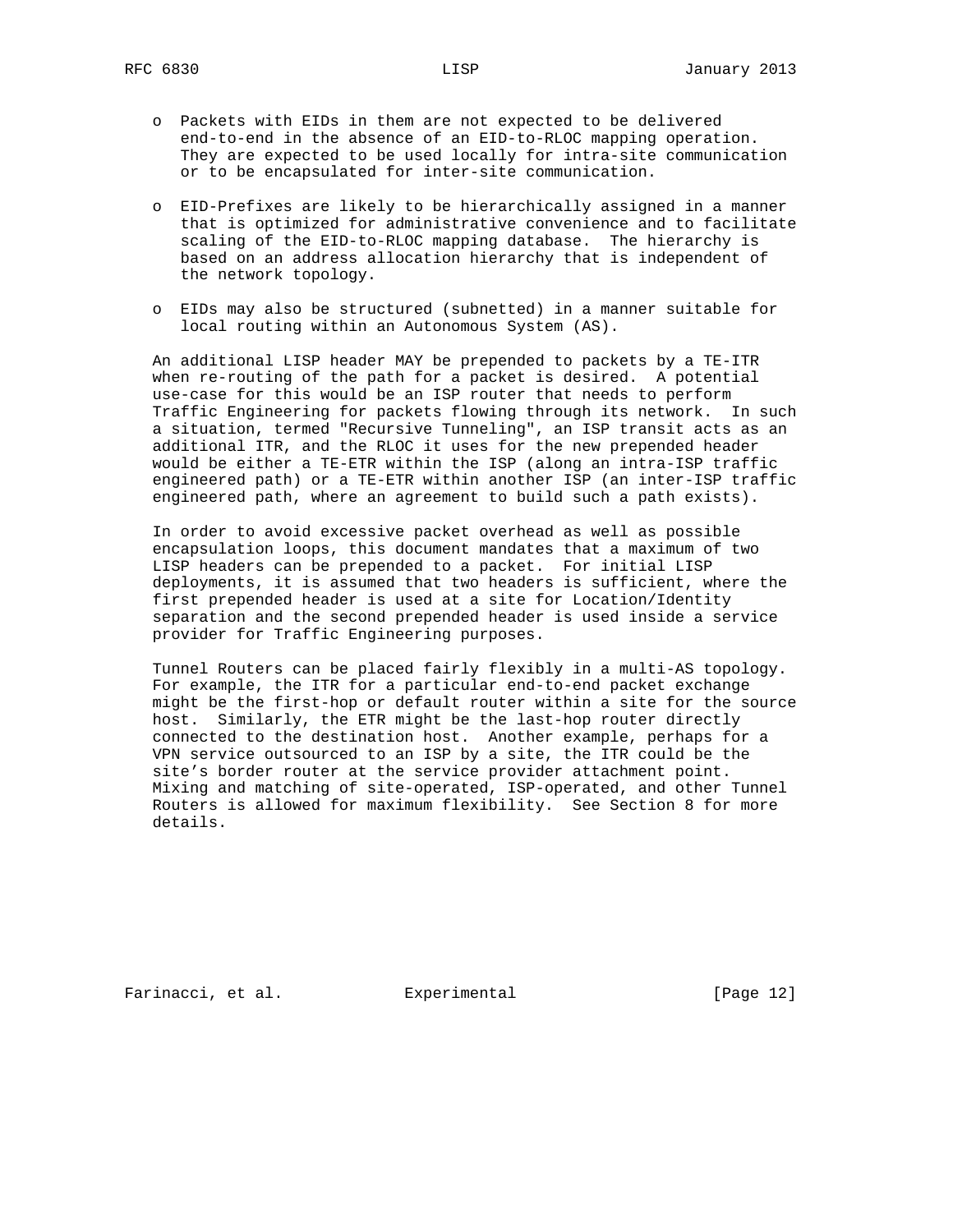#### 4.1. Packet Flow Sequence

 This section provides an example of the unicast packet flow with the following conditions:

- o Source host "host1.abc.example.com" is sending a packet to "host2.xyz.example.com", exactly what host1 would do if the site was not using LISP.
- o Each site is multihomed, so each Tunnel Router has an address (RLOC) assigned from the service provider address block for each provider to which that particular Tunnel Router is attached.
- o The ITR(s) and ETR(s) are directly connected to the source and destination, respectively, but the source and destination can be located anywhere in the LISP site.
- o Map-Requests can be sent on the underlying routing system topology, to a mapping database system, or directly over an Alternative Logical Topology [RFC6836]. A Map-Request is sent for an external destination when the destination is not found in the forwarding table or matches a default route.
- o Map-Replies are sent on the underlying routing system topology.

 Client host1.abc.example.com wants to communicate with server host2.xyz.example.com:

- 1. host1.abc.example.com wants to open a TCP connection to host2.xyz.example.com. It does a DNS lookup on host2.xyz.example.com. An A/AAAA record is returned. This address is the destination EID. The locally assigned address of host1.abc.example.com is used as the source EID. An IPv4 or IPv6 packet is built and forwarded through the LISP site as a normal IP packet until it reaches a LISP ITR.
- 2. The LISP ITR must be able to map the destination EID to an RLOC of one of the ETRs at the destination site. The specific method used to do this is not described in this example. See [RFC6836] or [CONS] for possible solutions.
- 3. The ITR will send a LISP Map-Request. Map-Requests SHOULD be rate-limited.

Farinacci, et al. Experimental [Page 13]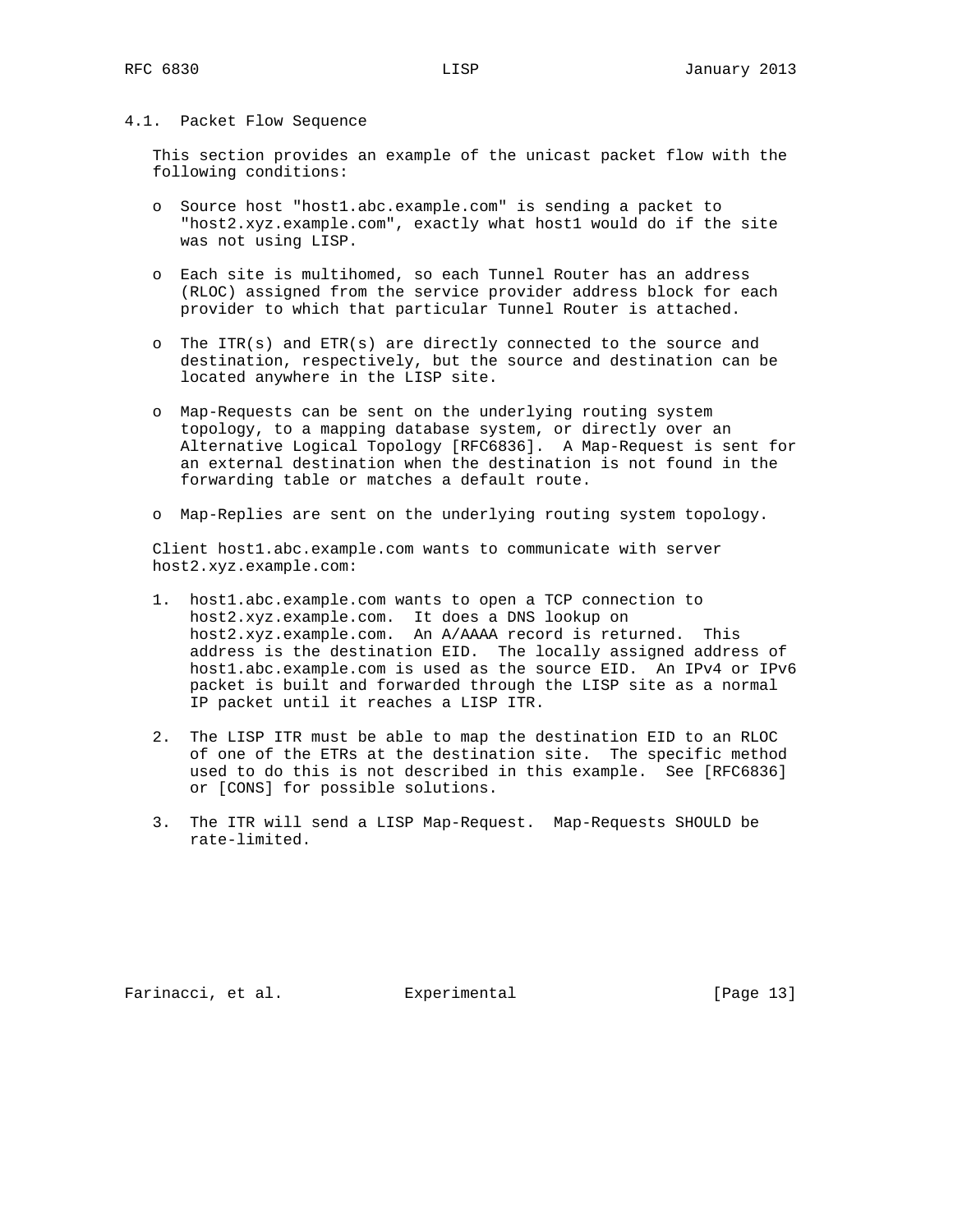- 4. When an alternate mapping system is not in use, the Map-Request packet is routed through the underlying routing system. Otherwise, the Map-Request packet is routed on an alternate logical topology, for example, the [RFC6836] database mapping system. In either case, when the Map-Request arrives at one of the ETRs at the destination site, it will process the packet as a control message.
- 5. The ETR looks at the destination EID of the Map-Request and matches it against the prefixes in the ETR's configured EID-to-RLOC mapping database. This is the list of EID-Prefixes the ETR is supporting for the site it resides in. If there is no match, the Map-Request is dropped. Otherwise, a LISP Map-Reply is returned to the ITR.
- 6. The ITR receives the Map-Reply message, parses the message (to check for format validity), and stores the mapping information from the packet. This information is stored in the ITR's EID-to-RLOC mapping cache. Note that the map-cache is an on-demand cache. An ITR will manage its map-cache in such a way that optimizes for its resource constraints.
- 7. Subsequent packets from host1.abc.example.com to host2.xyz.example.com will have a LISP header prepended by the ITR using the appropriate RLOC as the LISP header destination address learned from the ETR. Note that the packet MAY be sent to a different ETR than the one that returned the Map-Reply due to the source site's hashing policy or the destination site's Locator-Set policy.
- 8. The ETR receives these packets directly (since the destination address is one of its assigned IP addresses), checks the validity of the addresses, strips the LISP header, and forwards packets to the attached destination host.

 In order to defer the need for a mapping lookup in the reverse direction, an ETR MAY create a cache entry that maps the source EID (inner-header source IP address) to the source RLOC (outer-header source IP address) in a received LISP packet. Such a cache entry is termed a "gleaned" mapping and only contains a single RLOC for the EID in question. More complete information about additional RLOCs SHOULD be verified by sending a LISP Map-Request for that EID. Both the ITR and the ETR may also influence the decision the other makes in selecting an RLOC. See Section 6 for more details.

Farinacci, et al. Experimental [Page 14]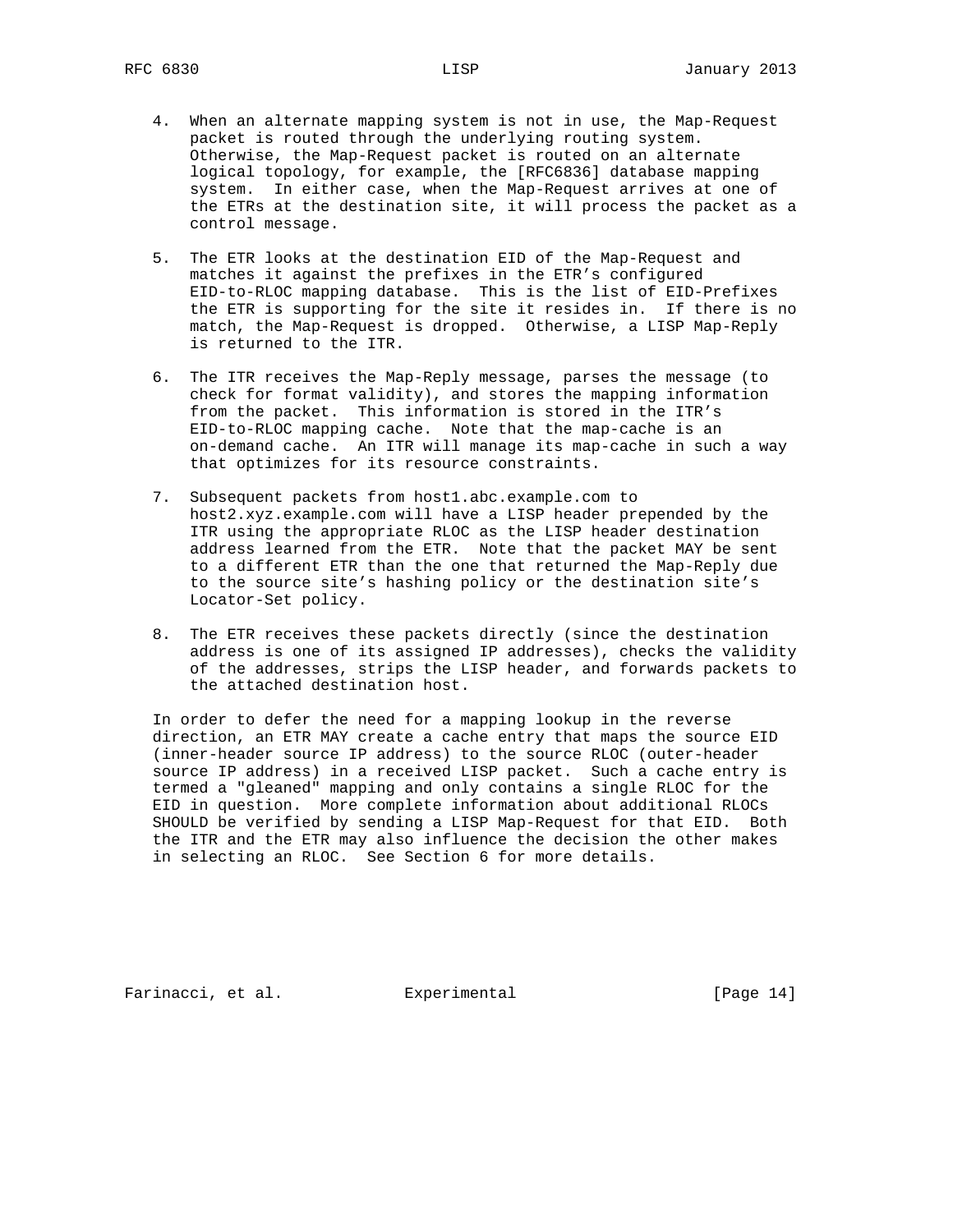#### 5. LISP Encapsulation Details

 Since additional tunnel headers are prepended, the packet becomes larger and can exceed the MTU of any link traversed from the ITR to the ETR. It is RECOMMENDED in IPv4 that packets do not get fragmented as they are encapsulated by the ITR. Instead, the packet is dropped and an ICMP Too Big message is returned to the source.

 This specification RECOMMENDS that implementations provide support for one of the proposed fragmentation and reassembly schemes. Two existing schemes are detailed in Section 5.4.

 Since IPv4 or IPv6 addresses can be either EIDs or RLOCs, the LISP architecture supports IPv4 EIDs with IPv6 RLOCs (where the inner header is in IPv4 packet format and the outer header is in IPv6 packet format) or IPv6 EIDs with IPv4 RLOCs (where the inner header is in IPv6 packet format and the outer header is in IPv4 packet format). The next sub-sections illustrate packet formats for the homogeneous case (IPv4-in-IPv4 and IPv6-in-IPv6), but all 4 combinations MUST be supported.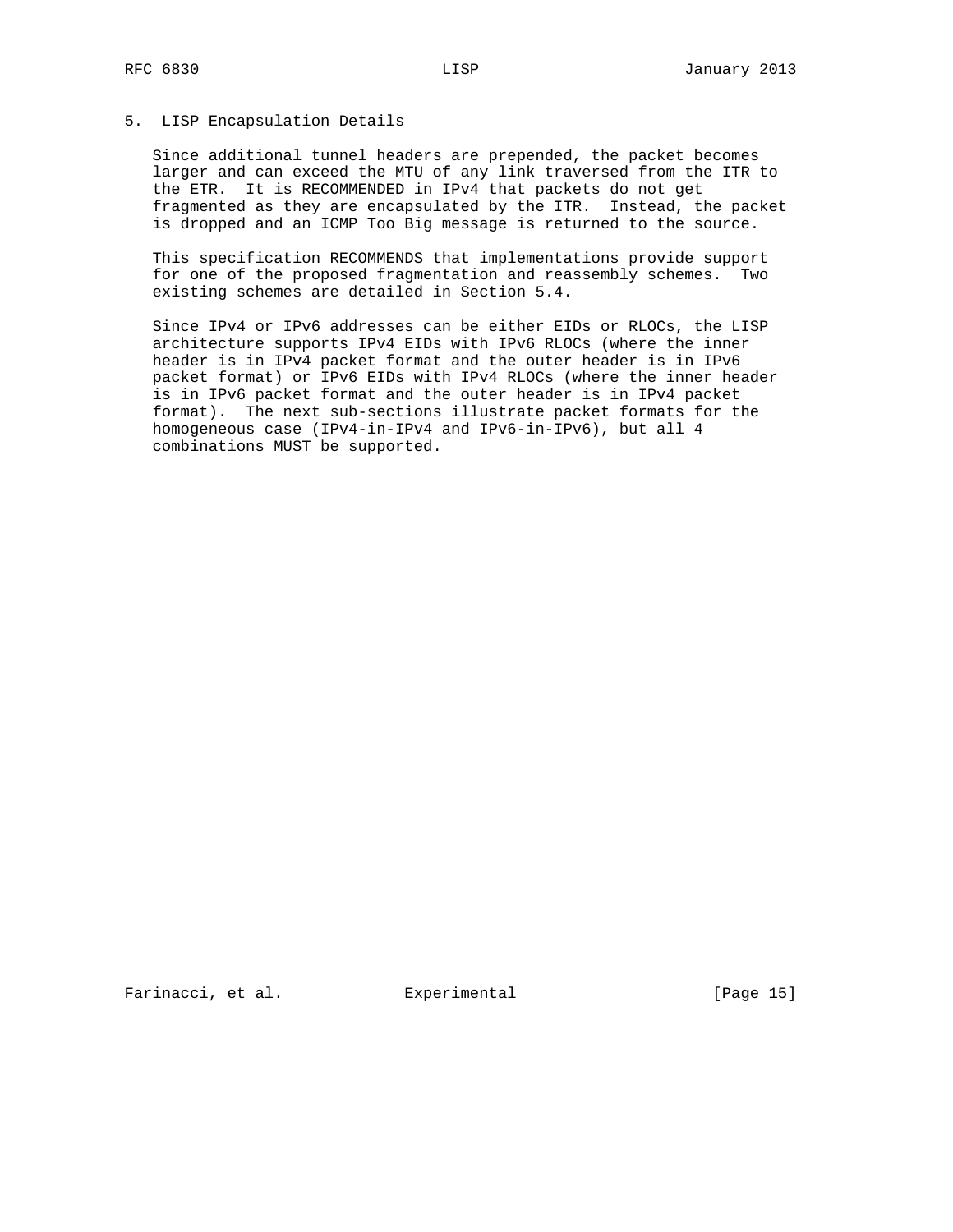```
0 1 2 3
     0 1 2 3 4 5 6 7 8 9 0 1 2 3 4 5 6 7 8 9 0 1 2 3 4 5 6 7 8 9 0 1
     +-+-+-+-+-+-+-+-+-+-+-+-+-+-+-+-+-+-+-+-+-+-+-+-+-+-+-+-+-+-+-+-+
  / |Version| IHL |Type of Service| Total Length
  / +-+-+-+-+-+-+-+-+-+-+-+-+-+-+-+-+-+-+-+-+-+-+-+-+-+-+-+-+-+-+-+-+
            | | Identification |Flags| Fragment Offset |
  | +-+-+-+-+-+-+-+-+-+-+-+-+-+-+-+-+-+-+-+-+-+-+-+-+-+-+-+-+-+-+-+-+
 OH | Time to Live | Protocol = 17 | Header Checksum |
    | +-+-+-+-+-+-+-+-+-+-+-+-+-+-+-+-+-+-+-+-+-+-+-+-+-+-+-+-+-+-+-+-+
                      Source Routing Locator
    \ +-+-+-+-+-+-+-+-+-+-+-+-+-+-+-+-+-+-+-+-+-+-+-+-+-+-+-+-+-+-+-+-+
                   \ | Destination Routing Locator |
     +-+-+-+-+-+-+-+-+-+-+-+-+-+-+-+-+-+-+-+-+-+-+-+-+-+-+-+-+-+-+-+-+
  \frac{1}{2} Source Port = xxxx \frac{1}{2} UDP +-+-+-+-+-+-+-+-+-+-+-+-+-+-+-+-+-+-+-+-+-+-+-+-+-+-+-+-+-+-+-+-+
  \ | UDP Length | UDP Checksum |
    +-+-+-+-+-+-+-+-+-+-+-+-+-+-+-+-+-+-+-+-+-+-+-+-+-+-+-+-+-+-+-+-+
 L |N|L|E|V|I|flags| Nonce/Map-Version |
 I \ +-+-+-+-+-+-+-+-+-+-+-+-+-+-+-+-+-+-+-+-+-+-+-+-+-+-+-+-+-+-+-+-+
S / | Instance ID/Locator-Status-Bits
 P +-+-+-+-+-+-+-+-+-+-+-+-+-+-+-+-+-+-+-+-+-+-+-+-+-+-+-+-+-+-+-+-+
  / |Version| IHL |Type of Service| Total Length
  / +-+-+-+-+-+-+-+-+-+-+-+-+-+-+-+-+-+-+-+-+-+-+-+-+-+-+-+-+-+-+-+-+
     | | Identification |Flags| Fragment Offset |
  | +-+-+-+-+-+-+-+-+-+-+-+-+-+-+-+-+-+-+-+-+-+-+-+-+-+-+-+-+-+-+-+-+
IH | Time to Live | Protocol | Header Checksum
   | +-+-+-+-+-+-+-+-+-+-+-+-+-+-+-+-+-+-+-+-+-+-+-+-+-+-+-+-+-+-+-+-+
                            Source EID
    \ +-+-+-+-+-+-+-+-+-+-+-+-+-+-+-+-+-+-+-+-+-+-+-+-+-+-+-+-+-+-+-+-+
   \ | Destination EID |
     +-+-+-+-+-+-+-+-+-+-+-+-+-+-+-+-+-+-+-+-+-+-+-+-+-+-+-+-+-+-+-+-+
```
IHL = IP-Header-Length

5.1. LISP IPv4-in-IPv4 Header Format

Farinacci, et al. Experimental [Page 16]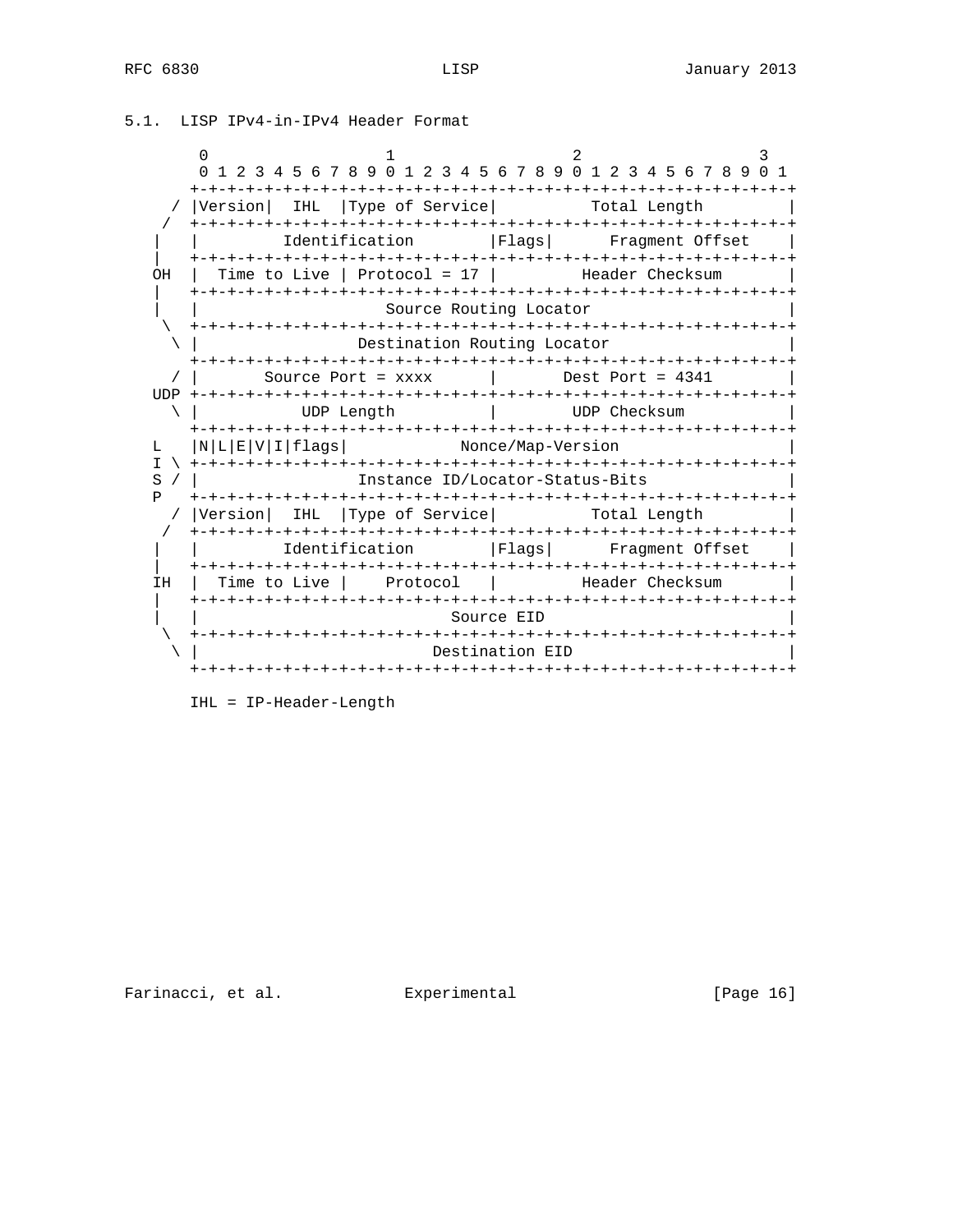$0$  1 2 3 0 1 2 3 4 5 6 7 8 9 0 1 2 3 4 5 6 7 8 9 0 1 2 3 4 5 6 7 8 9 0 1 +-+-+-+-+-+-+-+-+-+-+-+-+-+-+-+-+-+-+-+-+-+-+-+-+-+-+-+-+-+-+-+-+ / |Version| Traffic Class | Flow Label / +-+-+-+-+-+-+-+-+-+-+-+-+-+-+-+-+-+-+-+-+-+-+-+-+-+-+-+-+-+-+-+-+ | | Payload Length | Next Header=17| Hop Limit | v +-+-+-+-+-+-+-+-+-+-+-+-+-+-+-+-+-+-+-+-+-+-+-+-+-+-+-+-+-+-+-+-+ | |  $\circ$  + u |  $\blacksquare$  t + Source Routing Locator + e |  $\blacksquare$  $r$  +  $+$  | | H +-+-+-+-+-+-+-+-+-+-+-+-+-+-+-+-+-+-+-+-+-+-+-+-+-+-+-+-+-+-+-+-+ d  $|$  $r +$  | | ^ + Destination Routing Locator + | | |  $\setminus$  +  $\qquad \qquad \setminus$  |  $\qquad \qquad$  +-+-+-+-+-+-+-+-+-+-+-+-+-+-+-+-+-+-+-+-+-+-+-+-+-+-+-+-+-+-+-+-+ / | Source Port = xxxx | Dest Port = 4341 | UDP +-+-+-+-+-+-+-+-+-+-+-+-+-+-+-+-+-+-+-+-+-+-+-+-+-+-+-+-+-+-+-+-+ \ | UDP Length | UDP Checksum | +-+-+-+-+-+-+-+-+-+-+-+-+-+-+-+-+-+-+-+-+-+-+-+-+-+-+-+-+-+-+-+-+ L |N|L|E|V|I|flags| Nonce/Map-Version | I \ +-+-+-+-+-+-+-+-+-+-+-+-+-+-+-+-+-+-+-+-+-+-+-+-+-+-+-+-+-+-+-+-+ S / | Instance ID/Locator-Status-Bits P +-+-+-+-+-+-+-+-+-+-+-+-+-+-+-+-+-+-+-+-+-+-+-+-+-+-+-+-+-+-+-+-+ / |Version| Traffic Class | Flow Label / +-+-+-+-+-+-+-+-+-+-+-+-+-+-+-+-+-+-+-+-+-+-+-+-+-+-+-+-+-+-+-+-+ / | Payload Length | Next Header | Hop Limit | v +-+-+-+-+-+-+-+-+-+-+-+-+-+-+-+-+-+-+-+-+-+-+-+-+-+-+-+-+-+-+-+-+

5.2. LISP IPv6-in-IPv6 Header Format

Farinacci, et al. Experimental [Page 17]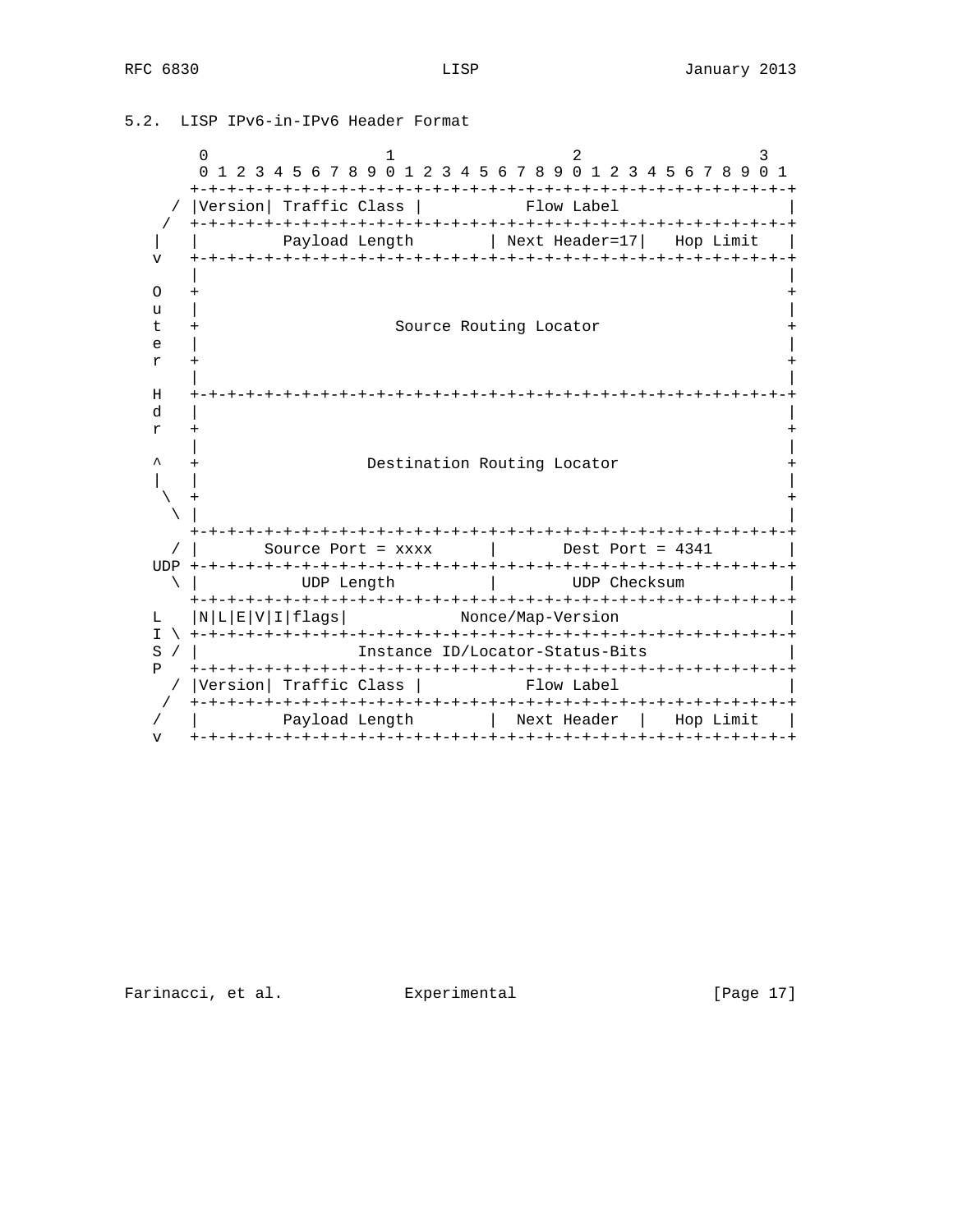

5.3. Tunnel Header Field Descriptions

- Inner Header (IH): The inner header is the header on the datagram received from the originating host. The source and destination IP addresses are EIDs [RFC0791] [RFC2460].
- Outer Header: (OH) The outer header is a new header prepended by an ITR. The address fields contain RLOCs obtained from the ingress router's EID-to-RLOC Cache. The IP protocol number is "UDP (17)" from [RFC0768]. The setting of the Don't Fragment (DF) bit 'Flags' field is according to rules listed in Sections 5.4.1 and 5.4.2.
	- UDP Header: The UDP header contains an ITR selected source port when encapsulating a packet. See Section 6.5 for details on the hash algorithm used to select a source port based on the 5-tuple of the inner header. The destination port MUST be set to the well-known IANA-assigned port value 4341.
	- UDP Checksum: The 'UDP Checksum' field SHOULD be transmitted as zero by an ITR for either IPv4 [RFC0768] or IPv6 encapsulation [UDP-TUNNELS] [UDP-ZERO]. When a packet with a zero UDP checksum is received by an ETR, the ETR MUST accept the packet for decapsulation. When an ITR transmits a non-zero value for the UDP checksum, it MUST send a correctly computed value in this field. When an ETR receives a packet with a non-zero UDP checksum, it MAY choose to verify the checksum value. If it chooses to perform such verification, and the verification fails, the packet MUST be silently dropped. If the ETR chooses not to perform the verification, or performs the verification successfully, the packet MUST be accepted for decapsulation. The handling of UDP

Farinacci, et al. Experimental [Page 18]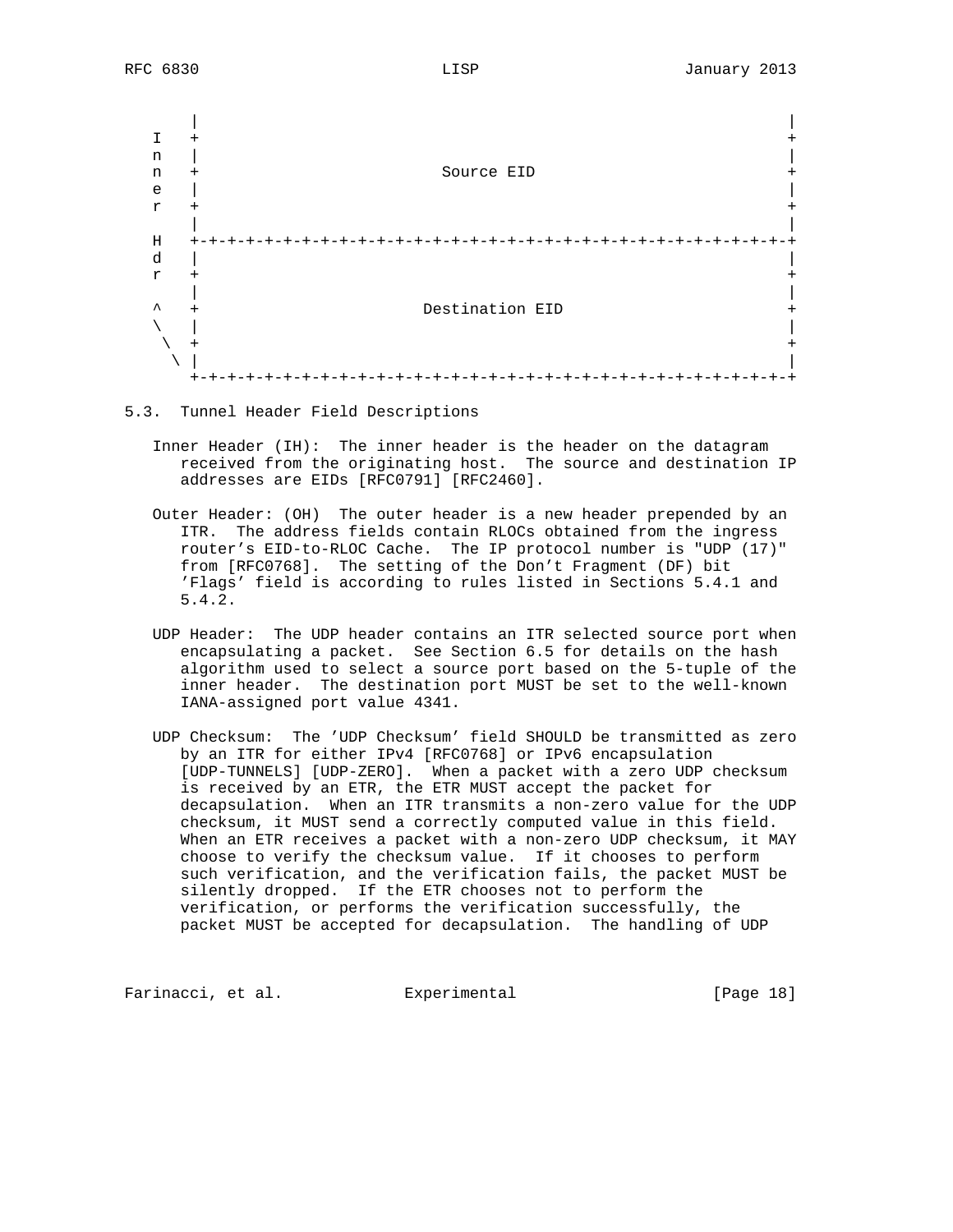checksums for all tunneling protocols, including LISP, is under active discussion within the IETF. When that discussion concludes, any necessary changes will be made to align LISP with the outcome of the broader discussion.

- UDP Length: The 'UDP Length' field is set for an IPv4-encapsulated packet to be the sum of the inner-header IPv4 Total Length plus the UDP and LISP header lengths. For an IPv6-encapsulated packet, the 'UDP Length' field is the sum of the inner-header IPv6 Payload Length, the size of the IPv6 header (40 octets), and the size of the UDP and LISP headers.
- N: The N-bit is the nonce-present bit. When this bit is set to 1, the low-order 24 bits of the first 32 bits of the LISP header contain a Nonce. See Section 6.3.1 for details. Both N- and V-bits MUST NOT be set in the same packet. If they are, a decapsulating ETR MUST treat the 'Nonce/Map-Version' field as having a Nonce value present.
- L: The L-bit is the 'Locator-Status-Bits' field enabled bit. When this bit is set to 1, the Locator-Status-Bits in the second 32 bits of the LISP header are in use.

| x 1 x x 0 x x x |                     |
|-----------------|---------------------|
|                 |                     |
| N L E V I flags | Nonce/Map-Version   |
|                 |                     |
|                 | Locator-Status-Bits |
|                 |                     |

- E: The E-bit is the echo-nonce-request bit. This bit MUST be ignored and has no meaning when the N-bit is set to 0. When the N-bit is set to 1 and this bit is set to 1, an ITR is requesting that the nonce value in the 'Nonce' field be echoed back in LISP encapsulated packets when the ITR is also an ETR. See Section 6.3.1 for details.
- V: The V-bit is the Map-Version present bit. When this bit is set to 1, the N-bit MUST be 0. Refer to Section 6.6.3 for more details. This bit indicates that the LISP header is encoded in this case as:

| $0 \times 0$ 1 $\times$ $\times$ $\times$ |                                        |                  |
|-------------------------------------------|----------------------------------------|------------------|
|                                           |                                        |                  |
|                                           | $ N L E V I flags $ Source Map-Version | Dest Map-Version |
|                                           |                                        |                  |
|                                           | Instance ID/Locator-Status-Bits        |                  |
|                                           |                                        |                  |

Farinacci, et al. Experimental [Page 19]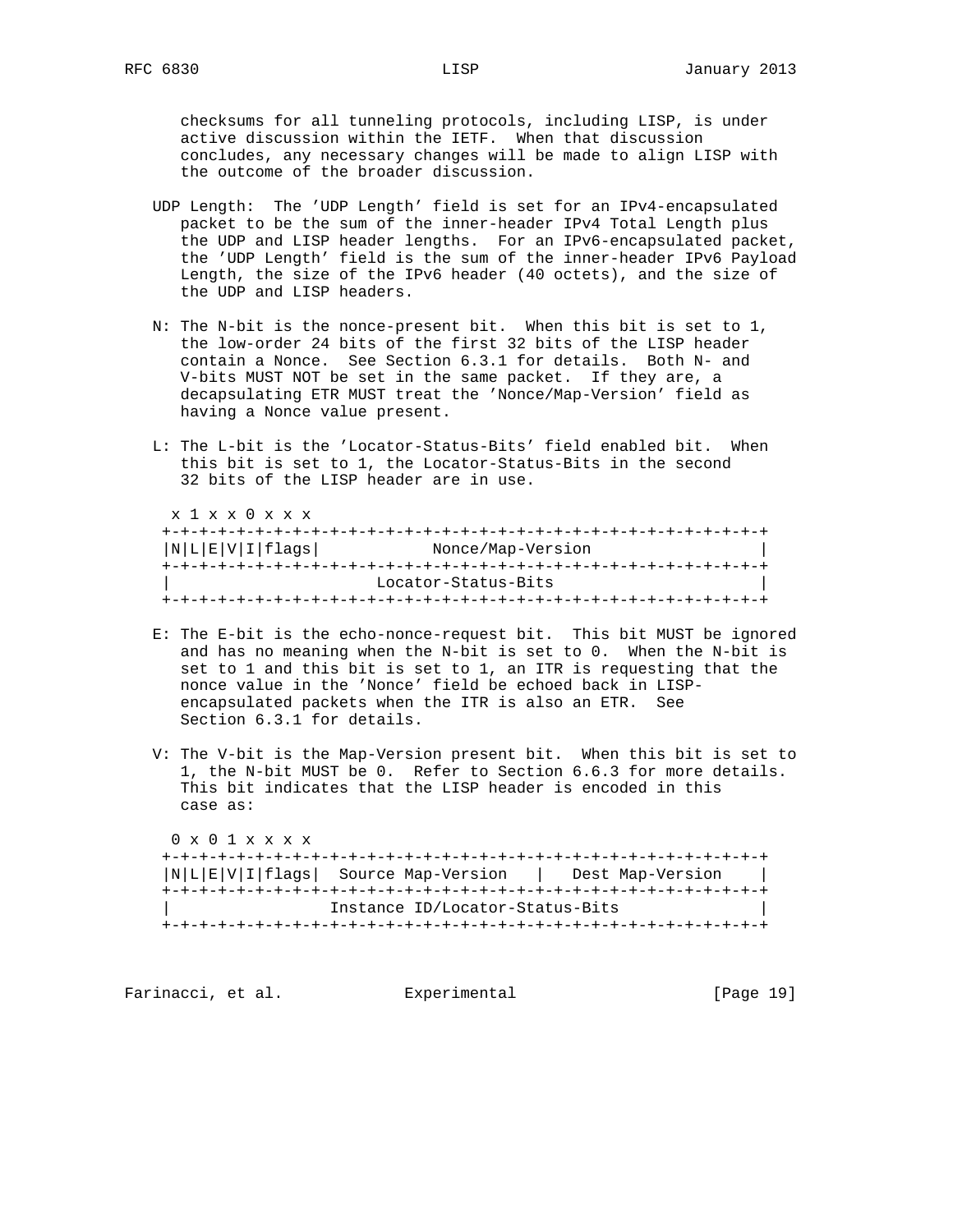I: The I-bit is the Instance ID bit. See Section 5.5 for more details. When this bit is set to 1, the 'Locator-Status-Bits' field is reduced to 8 bits and the high-order 24 bits are used as an Instance ID. If the L-bit is set to 0, then the low-order 8 bits are transmitted as zero and ignored on receipt. The format of the LISP header would look like this:

| N L E V I flags |             | Nonce/Map-Version |
|-----------------|-------------|-------------------|
|                 |             |                   |
|                 | Instance ID | LSBs              |

- flags: The 'flags' field is a 3-bit field reserved for future flag use. It MUST be set to 0 on transmit and MUST be ignored on receipt.
- LISP Nonce: The LISP 'Nonce' field is a 24-bit value that is randomly generated by an ITR when the N-bit is set to 1. Nonce generation algorithms are an implementation matter but are required to generate different nonces when sending to different destinations. However, the same nonce can be used for a period of time to the same destination. The nonce is also used when the E-bit is set to request the nonce value to be echoed by the other side when packets are returned. When the E-bit is clear but the N-bit is set, a remote ITR is either echoing a previously requested echo-nonce or providing a random nonce. See Section 6.3.1 for more details.
- LISP Locator-Status-Bits (LSBs): When the L-bit is also set, the 'Locator-Status-Bits' field in the LISP header is set by an ITR to indicate to an ETR the up/down status of the Locators in the source site. Each RLOC in a Map-Reply is assigned an ordinal value from 0 to n-1 (when there are n RLOCs in a mapping entry). The Locator-Status-Bits are numbered from 0 to n-1 from the least significant bit of the field. The field is 32 bits when the I-bit is set to 0 and is 8 bits when the I-bit is set to 1. When a Locator-Status-Bit is set to 1, the ITR is indicating to the ETR that the RLOC associated with the bit ordinal has up status. See Section 6.3 for details on how an ITR can determine the status of the ETRs at the same site. When a site has multiple EID-Prefixes that result in multiple mappings (where each could have a different Locator-Set), the Locator-Status-Bits setting in an encapsulated packet MUST reflect the mapping for the EID-Prefix that the inner-header source EID address matches. If the LSB for an anycast Locator is set to 1, then there is at least one RLOC with that address, and the ETR is considered 'up'.

Farinacci, et al. Experimental [Page 20]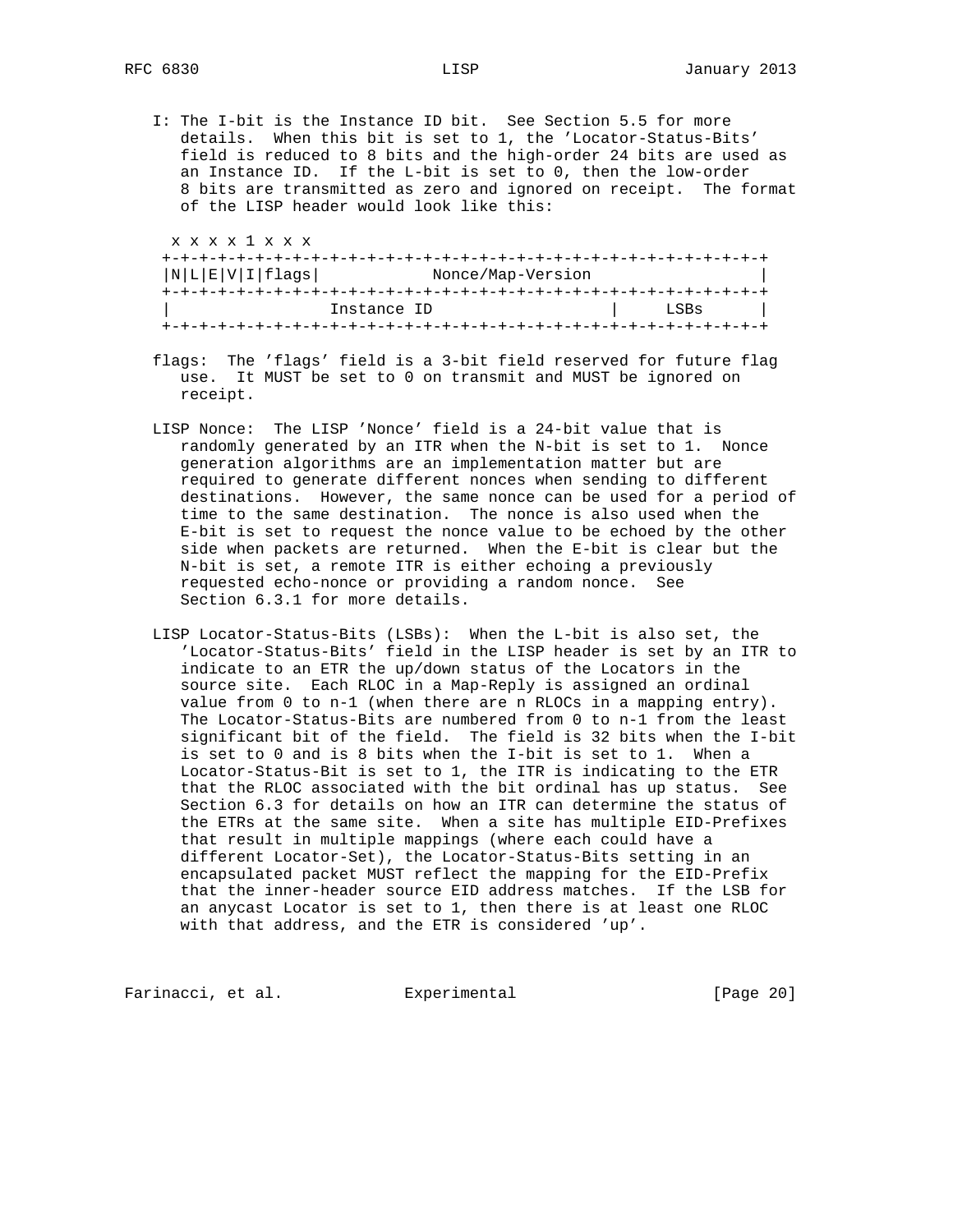When doing ITR/PITR encapsulation:

- o The outer-header 'Time to Live' field (or 'Hop Limit' field, in the case of IPv6) SHOULD be copied from the inner-header 'Time to Live' field.
- o The outer-header 'Type of Service' field (or the 'Traffic Class' field, in the case of IPv6) SHOULD be copied from the inner-header 'Type of Service' field (with one exception; see below).

When doing ETR/PETR decapsulation:

- o The inner-header 'Time to Live' field (or 'Hop Limit' field, in the case of IPv6) SHOULD be copied from the outer-header 'Time to Live' field, when the Time to Live value of the outer header is less than the Time to Live value of the inner header. Failing to perform this check can cause the Time to Live of the inner header to increment across encapsulation/decapsulation cycles. This check is also performed when doing initial encapsulation, when a packet comes to an ITR or PITR destined for a LISP site.
- o The inner-header 'Type of Service' field (or the 'Traffic Class' field, in the case of IPv6) SHOULD be copied from the outer-header 'Type of Service' field (with one exception; see below).

 Note that if an ETR/PETR is also an ITR/PITR and chooses to re-encapsulate after decapsulating, the net effect of this is that the new outer header will carry the same Time to Live as the old outer header minus 1.

 Copying the Time to Live (TTL) serves two purposes: first, it preserves the distance the host intended the packet to travel; second, and more importantly, it provides for suppression of looping packets in the event there is a loop of concatenated tunnels due to misconfiguration. See Section 9.3 for TTL exception handling for traceroute packets.

 The Explicit Congestion Notification ('ECN') field occupies bits 6 and 7 of both the IPv4 'Type of Service' field and the IPv6 'Traffic Class' field [RFC3168]. The 'ECN' field requires special treatment in order to avoid discarding indications of congestion [RFC3168]. ITR encapsulation MUST copy the 2-bit 'ECN' field from the inner header to the outer header. Re-encapsulation MUST copy the 2-bit 'ECN' field from the stripped outer header to the new outer header. If the 'ECN' field contains a congestion indication codepoint (the value is '11', the Congestion Experienced (CE) codepoint), then ETR decapsulation MUST copy the 2-bit 'ECN' field from the stripped outer header to the surviving inner header that is used to forward the

Farinacci, et al. Experimental [Page 21]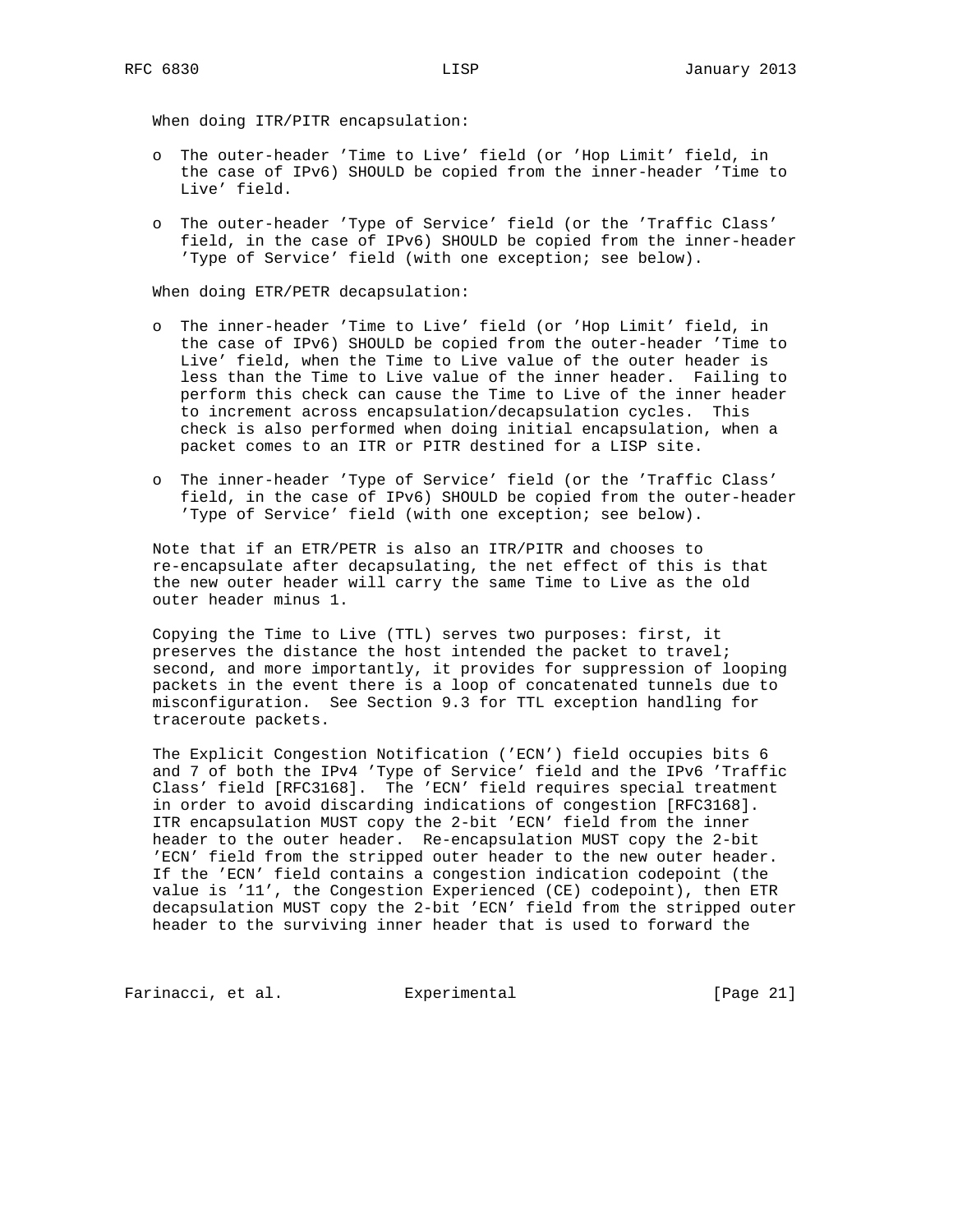packet beyond the ETR. These requirements preserve CE indications when a packet that uses ECN traverses a LISP tunnel and becomes marked with a CE indication due to congestion between the tunnel endpoints.

5.4. Dealing with Large Encapsulated Packets

 This section proposes two mechanisms to deal with packets that exceed the path MTU between the ITR and ETR.

 It is left to the implementor to decide if the stateless or stateful mechanism should be implemented. Both or neither can be used, since it is a local decision in the ITR regarding how to deal with MTU issues, and sites can interoperate with differing mechanisms.

 Both stateless and stateful mechanisms also apply to Re-encapsulating and Recursive Tunneling, so any actions below referring to an ITR also apply to a TE-ITR.

5.4.1. A Stateless Solution to MTU Handling

 An ITR stateless solution to handle MTU issues is described as follows:

- 1. Define H to be the size, in octets, of the outer header an ITR prepends to a packet. This includes the UDP and LISP header lengths.
- 2. Define L to be the size, in octets, of the maximum-sized packet an ITR can send to an ETR without the need for the ITR or any intermediate routers to fragment the packet.
- 3. Define an architectural constant S for the maximum size of a packet, in octets, an ITR must receive so the effective MTU can be met. That is,  $S = L - H$ .

 When an ITR receives a packet from a site-facing interface and adds H octets worth of encapsulation to yield a packet size greater than L octets, it resolves the MTU issue by first splitting the original packet into 2 equal-sized fragments. A LISP header is then prepended to each fragment. The size of the encapsulated fragments is then  $(S/2 + H)$ , which is less than the ITR's estimate of the path MTU between the ITR and its correspondent ETR.

 When an ETR receives encapsulated fragments, it treats them as two individually encapsulated packets. It strips the LISP headers and then forwards each fragment to the destination host of the destination site. The two fragments are reassembled at the

Farinacci, et al. Experimental [Page 22]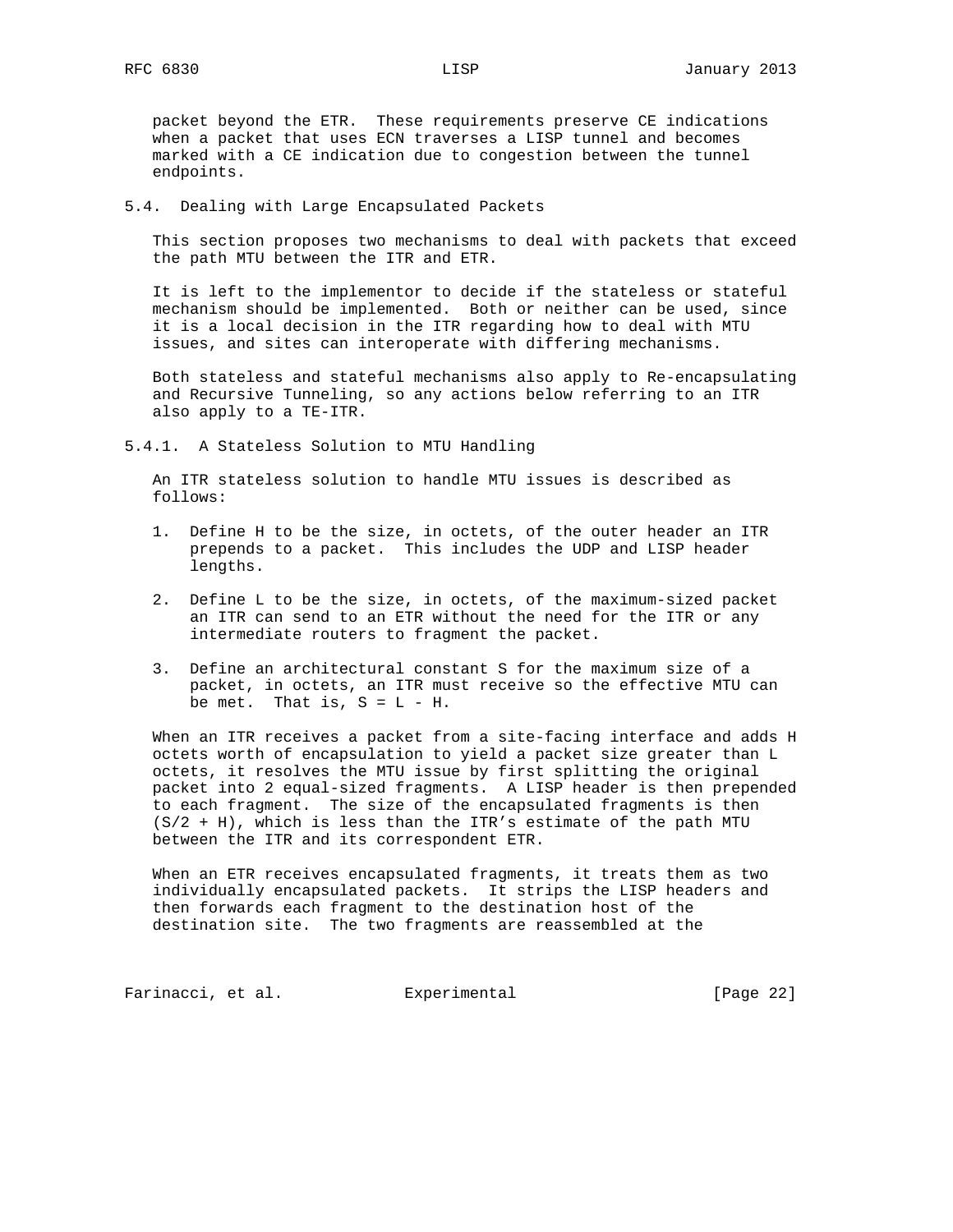destination host into the single IP datagram that was originated by the source host. Note that reassembly can happen at the ETR if the encapsulated packet was fragmented at or after the ITR.

 This behavior is performed by the ITR when the source host originates a packet with the 'DF' field of the IP header set to 0. When the 'DF' field of the IP header is set to 1, or the packet is an IPv6 packet originated by the source host, the ITR will drop the packet when the size is greater than L and send an ICMP Too Big message to the source with a value of S, where S is  $(L - H)$ .

 When the outer-header encapsulation uses an IPv4 header, an implementation SHOULD set the DF bit to 1 so ETR fragment reassembly can be avoided. An implementation MAY set the DF bit in such headers to 0 if it has good reason to believe there are unresolvable path MTU issues between the sending ITR and the receiving ETR.

This specification RECOMMENDS that L be defined as 1500.

5.4.2. A Stateful Solution to MTU Handling

 An ITR stateful solution to handle MTU issues is described as follows and was first introduced in [OPENLISP]:

- 1. The ITR will keep state of the effective MTU for each Locator per Map-Cache entry. The effective MTU is what the core network can deliver along the path between the ITR and ETR.
- 2. When an IPv6-encapsulated packet, or an IPv4-encapsulated packet with the DF bit set to 1, exceeds what the core network can deliver, one of the intermediate routers on the path will send an ICMP Too Big message to the ITR. The ITR will parse the ICMP message to determine which Locator is affected by the effective MTU change and then record the new effective MTU value in the Map-Cache entry.
- 3. When a packet is received by the ITR from a source inside of the site and the size of the packet is greater than the effective MTU stored with the Map-Cache entry associated with the destination EID the packet is for, the ITR will send an ICMP Too Big message back to the source. The packet size advertised by the ITR in the ICMP Too Big message is the effective MTU minus the LISP encapsulation length.

 Even though this mechanism is stateful, it has advantages over the stateless IP fragmentation mechanism, by not involving the destination host with reassembly of ITR fragmented packets.

Farinacci, et al. Experimental [Page 23]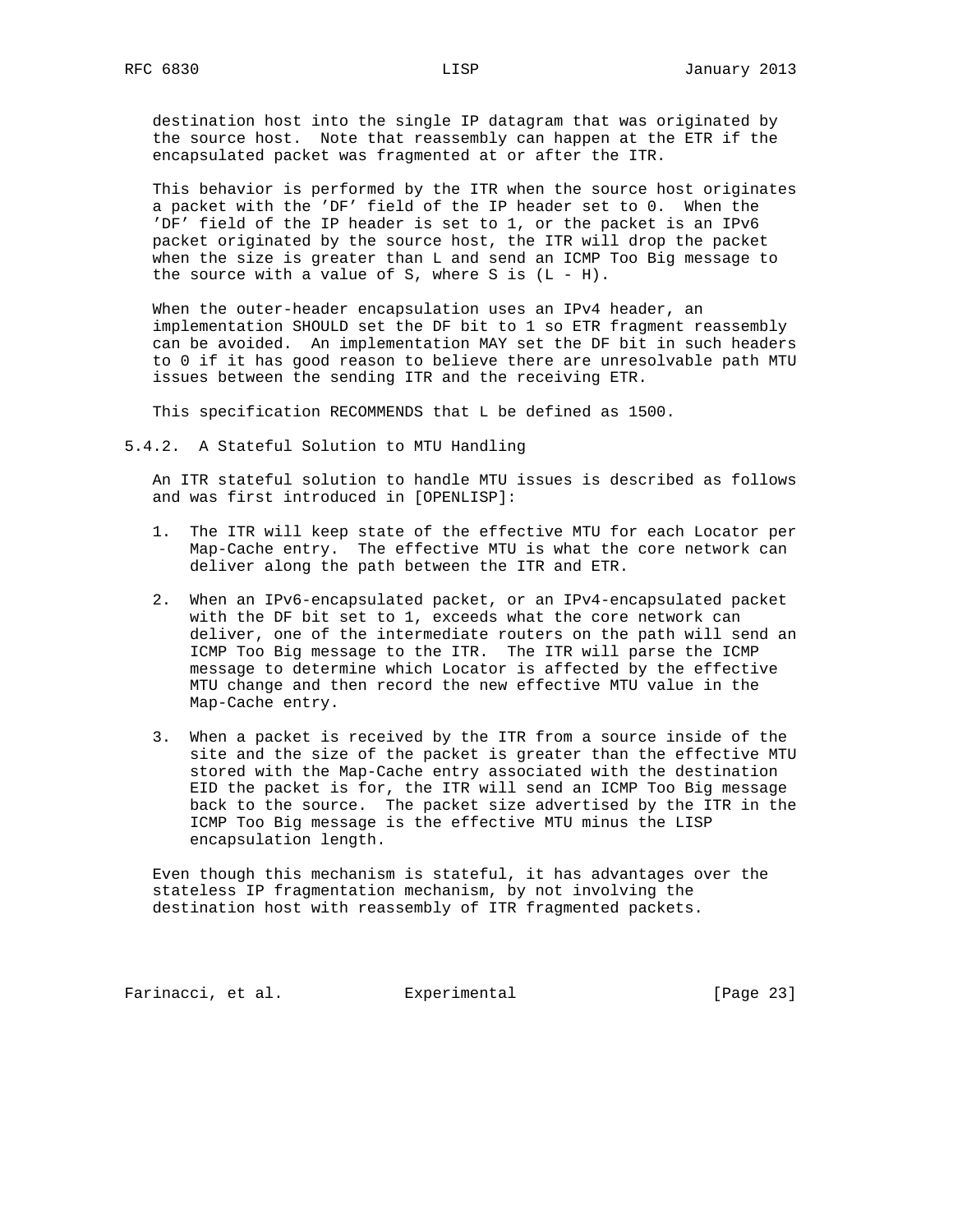#### 5.5. Using Virtualization and Segmentation with LISP

 When multiple organizations inside of a LISP site are using private addresses [RFC1918] as EID-Prefixes, their address spaces MUST remain segregated due to possible address duplication. An Instance ID in the address encoding can aid in making the entire AFI-based address unique. See IANA Considerations (Section 14.2) for details on possible address encodings.

 An Instance ID can be carried in a LISP-encapsulated packet. An ITR that prepends a LISP header will copy a 24-bit value used by the LISP router to uniquely identify the address space. The value is copied to the 'Instance ID' field of the LISP header, and the I-bit is set to 1.

 When an ETR decapsulates a packet, the Instance ID from the LISP header is used as a table identifier to locate the forwarding table to use for the inner destination EID lookup.

 For example, an 802.1Q VLAN tag or VPN identifier could be used as a 24-bit Instance ID.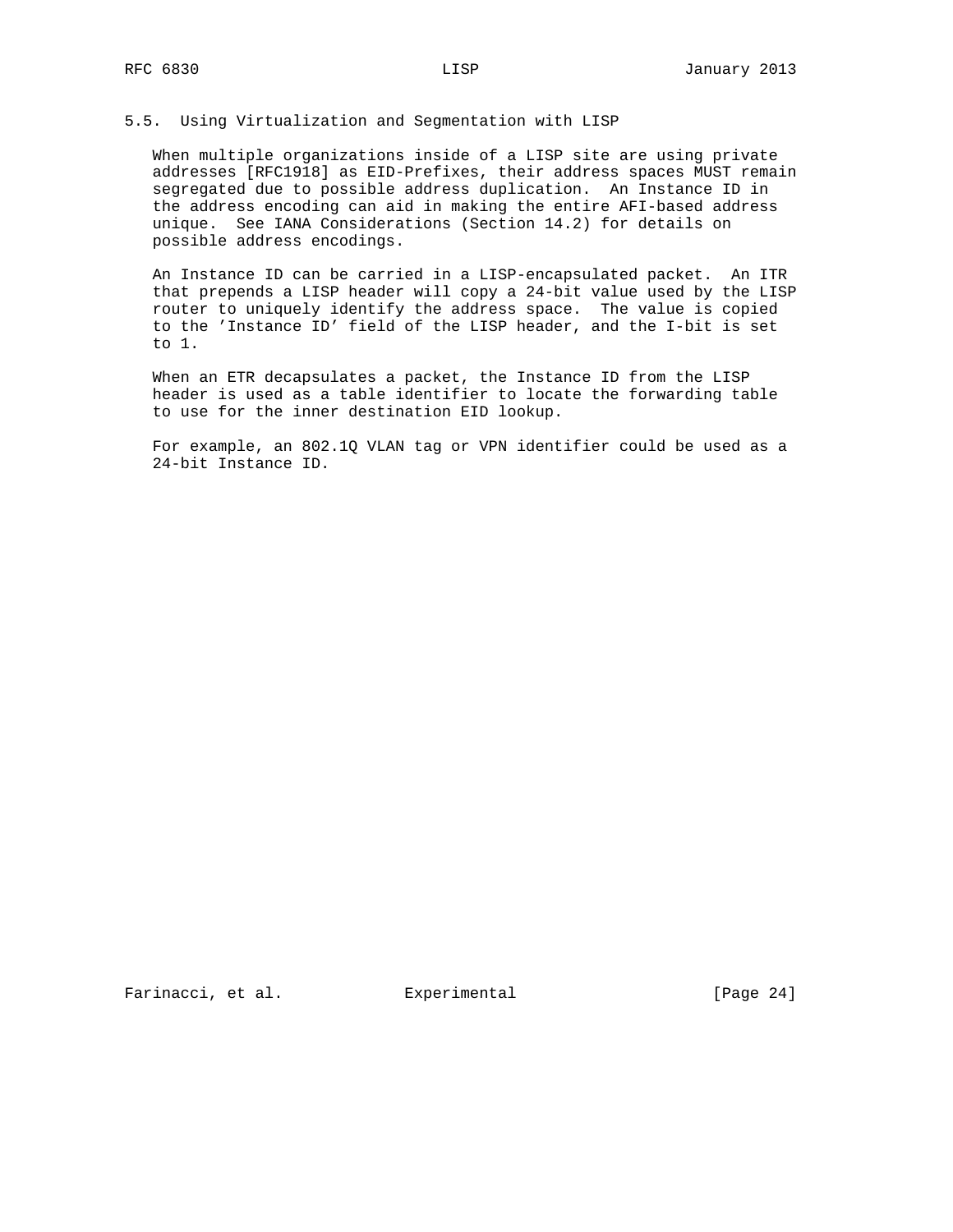# 6. EID-to-RLOC Mapping

6.1. LISP IPv4 and IPv6 Control-Plane Packet Formats

The following UDP packet formats are used by the LISP control plane.

 $0$  1 2 3 0 1 2 3 4 5 6 7 8 9 0 1 2 3 4 5 6 7 8 9 0 1 2 3 4 5 6 7 8 9 0 1 +-+-+-+-+-+-+-+-+-+-+-+-+-+-+-+-+-+-+-+-+-+-+-+-+-+-+-+-+-+-+-+-+ |Version| IHL |Type of Service| Total Length +-+-+-+-+-+-+-+-+-+-+-+-+-+-+-+-+-+-+-+-+-+-+-+-+-+-+-+-+-+-+-+-+ Identification | Flags| Fragment Offset +-+-+-+-+-+-+-+-+-+-+-+-+-+-+-+-+-+-+-+-+-+-+-+-+-+-+-+-+-+-+-+-+ Time to Live | Protocol =  $17$  | Header Checksum +-+-+-+-+-+-+-+-+-+-+-+-+-+-+-+-+-+-+-+-+-+-+-+-+-+-+-+-+-+-+-+-+ Source Routing Locator +-+-+-+-+-+-+-+-+-+-+-+-+-+-+-+-+-+-+-+-+-+-+-+-+-+-+-+-+-+-+-+-+ Destination Routing Locator +-+-+-+-+-+-+-+-+-+-+-+-+-+-+-+-+-+-+-+-+-+-+-+-+-+-+-+-+-+-+-+-+ / | Source Port | Dest Port | UDP +-+-+-+-+-+-+-+-+-+-+-+-+-+-+-+-+-+-+-+-+-+-+-+-+-+-+-+-+-+-+-+-+ \ | UDP Length | UDP Checksum | +-+-+-+-+-+-+-+-+-+-+-+-+-+-+-+-+-+-+-+-+-+-+-+-+-+-+-+-+-+-+-+-+ | | LISP Message | | +-+-+-+-+-+-+-+-+-+-+-+-+-+-+-+-+-+-+-+-+-+-+-+-+-+-+-+-+-+-+-+-+

Farinacci, et al. Experimental [Page 25]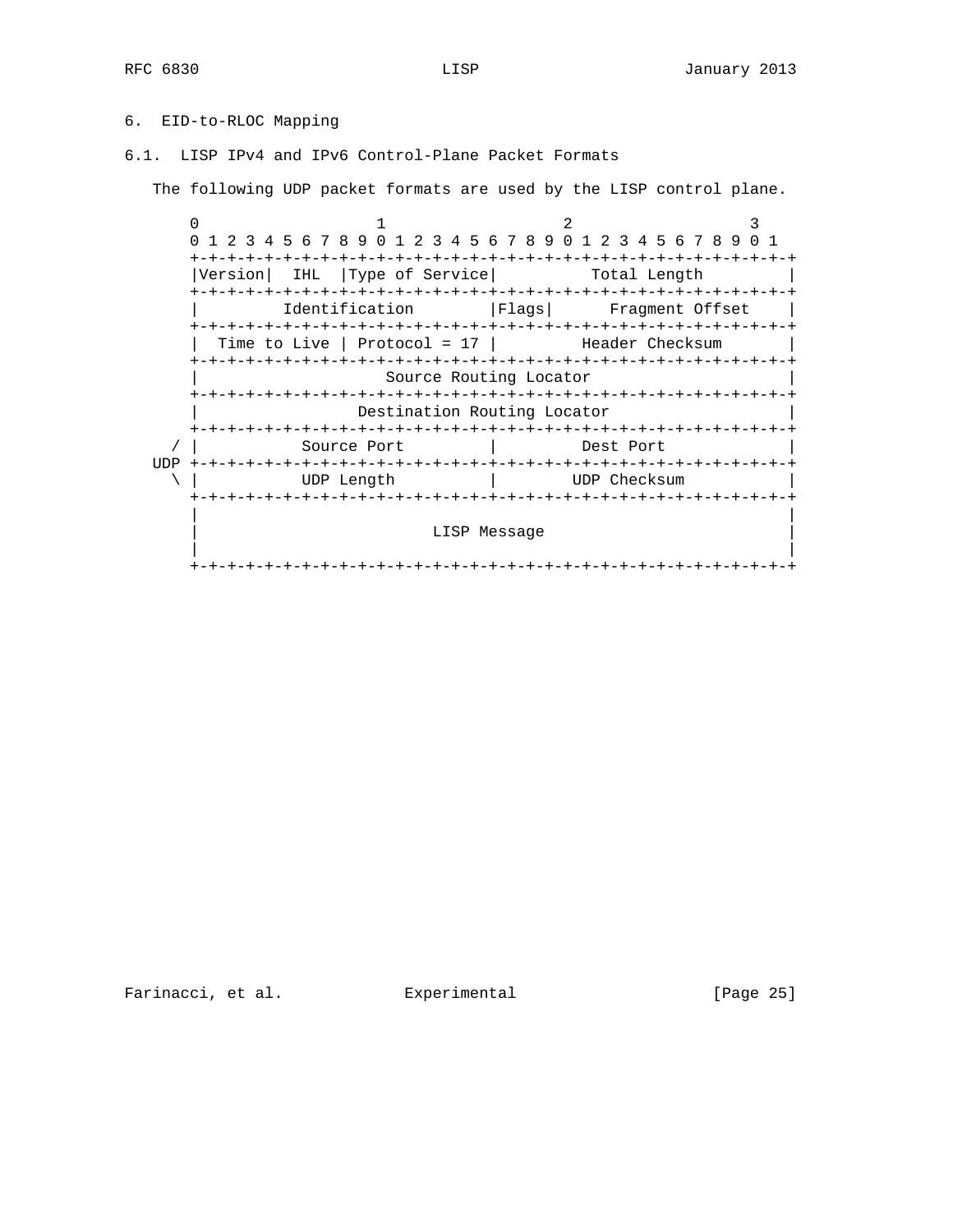$0$  1 2 3 0 1 2 3 4 5 6 7 8 9 0 1 2 3 4 5 6 7 8 9 0 1 2 3 4 5 6 7 8 9 0 1 +-+-+-+-+-+-+-+-+-+-+-+-+-+-+-+-+-+-+-+-+-+-+-+-+-+-+-+-+-+-+-+-+ |Version| Traffic Class | Flow Label +-+-+-+-+-+-+-+-+-+-+-+-+-+-+-+-+-+-+-+-+-+-+-+-+-+-+-+-+-+-+-+-+ Payload Length | Next Header=17| Hop Limit | +-+-+-+-+-+-+-+-+-+-+-+-+-+-+-+-+-+-+-+-+-+-+-+-+-+-+-+-+-+-+-+-+ | | + + | | + Source Routing Locator + | | + + | | +-+-+-+-+-+-+-+-+-+-+-+-+-+-+-+-+-+-+-+-+-+-+-+-+-+-+-+-+-+-+-+-+ | | + + | | + Destination Routing Locator + | | + + | | +-+-+-+-+-+-+-+-+-+-+-+-+-+-+-+-+-+-+-+-+-+-+-+-+-+-+-+-+-+-+-+-+ / | Source Port | Dest Port | UDP +-+-+-+-+-+-+-+-+-+-+-+-+-+-+-+-+-+-+-+-+-+-+-+-+-+-+-+-+-+-+-+-+ \ | UDP Length | UDP Checksum | +-+-+-+-+-+-+-+-+-+-+-+-+-+-+-+-+-+-+-+-+-+-+-+-+-+-+-+-+-+-+-+-+ | | LISP Message | | +-+-+-+-+-+-+-+-+-+-+-+-+-+-+-+-+-+-+-+-+-+-+-+-+-+-+-+-+-+-+-+-+

 The LISP UDP-based messages are the Map-Request and Map-Reply messages. When a UDP Map-Request is sent, the UDP source port is chosen by the sender and the destination UDP port number is set to 4342. When a UDP Map-Reply is sent, the source UDP port number is set to 4342 and the destination UDP port number is copied from the source port of either the Map-Request or the invoking data packet. Implementations MUST be prepared to accept packets when either the source port or destination UDP port is set to 4342 due to NATs changing port number values.

 The 'UDP Length' field will reflect the length of the UDP header and the LISP Message payload.

Farinacci, et al. Experimental [Page 26]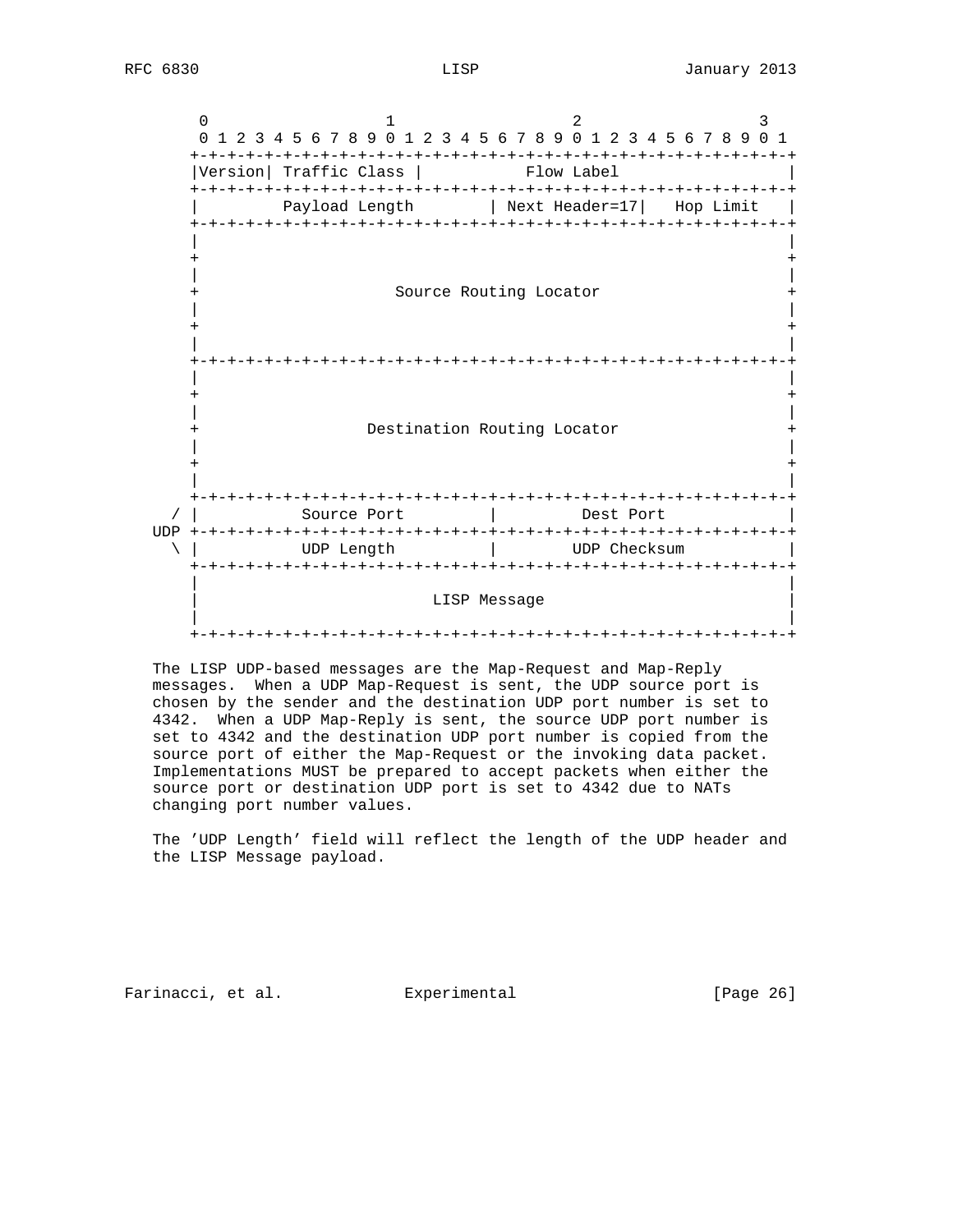The UDP checksum is computed and set to non-zero for Map-Request, Map-Reply, Map-Register, and Encapsulated Control Message (ECM) control messages. It MUST be checked on receipt, and if the checksum fails, the packet MUST be dropped.

 The format of control messages includes the UDP header so the checksum and length fields can be used to protect and delimit message boundaries.

### 6.1.1. LISP Packet Type Allocations

 This section will be the authoritative source for allocating LISP Type values and for defining LISP control message formats. Current allocations are:

| Reserved:                            |   | b'0000' |
|--------------------------------------|---|---------|
| LISP Map-Request:                    |   | b'0001' |
| LISP Map-Reply:                      |   | b'0010' |
| LISP Map-Register:                   | ર | b'0011' |
| LISP Map-Notify:                     | 4 | b'0100' |
| LISP Encapsulated Control Message: 8 |   | b'1000' |

#### 6.1.2. Map-Request Message Format

 $0$  1 2 3 0 1 2 3 4 5 6 7 8 9 0 1 2 3 4 5 6 7 8 9 0 1 2 3 4 5 6 7 8 9 0 1 +-+-+-+-+-+-+-+-+-+-+-+-+-+-+-+-+-+-+-+-+-+-+-+-+-+-+-+-+-+-+-+-+ |Type=1 |A|M|P|S|p|s| Reserved | IRC | Record Count | +-+-+-+-+-+-+-+-+-+-+-+-+-+-+-+-+-+-+-+-+-+-+-+-+-+-+-+-+-+-+-+-+ Nonce . . . +-+-+-+-+-+-+-+-+-+-+-+-+-+-+-+-+-+-+-+-+-+-+-+-+-+-+-+-+-+-+-+-+ . . . Nonce +-+-+-+-+-+-+-+-+-+-+-+-+-+-+-+-+-+-+-+-+-+-+-+-+-+-+-+-+-+-+-+-+ | Source-EID-AFI | Source EID Address ... | +-+-+-+-+-+-+-+-+-+-+-+-+-+-+-+-+-+-+-+-+-+-+-+-+-+-+-+-+-+-+-+-+ ITR-RLOC-AFI 1 | ITR-RLOC Address 1 ... +-+-+-+-+-+-+-+-+-+-+-+-+-+-+-+-+-+-+-+-+-+-+-+-+-+-+-+-+-+-+-+-+ | ... | ... | ... | ... | ... | ... | ... | ... | ... | ... | ... | ... | ... | ... | ... | ... | ... | ... | +-+-+-+-+-+-+-+-+-+-+-+-+-+-+-+-+-+-+-+-+-+-+-+-+-+-+-+-+-+-+-+-+ | ITR-RLOC-AFI n | ITR-RLOC Address n ... | +-+-+-+-+-+-+-+-+-+-+-+-+-+-+-+-+-+-+-+-+-+-+-+-+-+-+-+-+-+-+-+-+ / | Reserved | EID mask-len | EID-Prefix-AFI Rec +-+-+-+-+-+-+-+-+-+-+-+-+-+-+-+-+-+-+-+-+-+-+-+-+-+-+-+-+-+-+-+-+  $\setminus$  | EID-Prefix ... +-+-+-+-+-+-+-+-+-+-+-+-+-+-+-+-+-+-+-+-+-+-+-+-+-+-+-+-+-+-+-+-+ | Map-Reply Record ... | +-+-+-+-+-+-+-+-+-+-+-+-+-+-+-+-+-+-+-+-+-+-+-+-+-+-+-+-+-+-+-+-+

Farinacci, et al. Experimental [Page 27]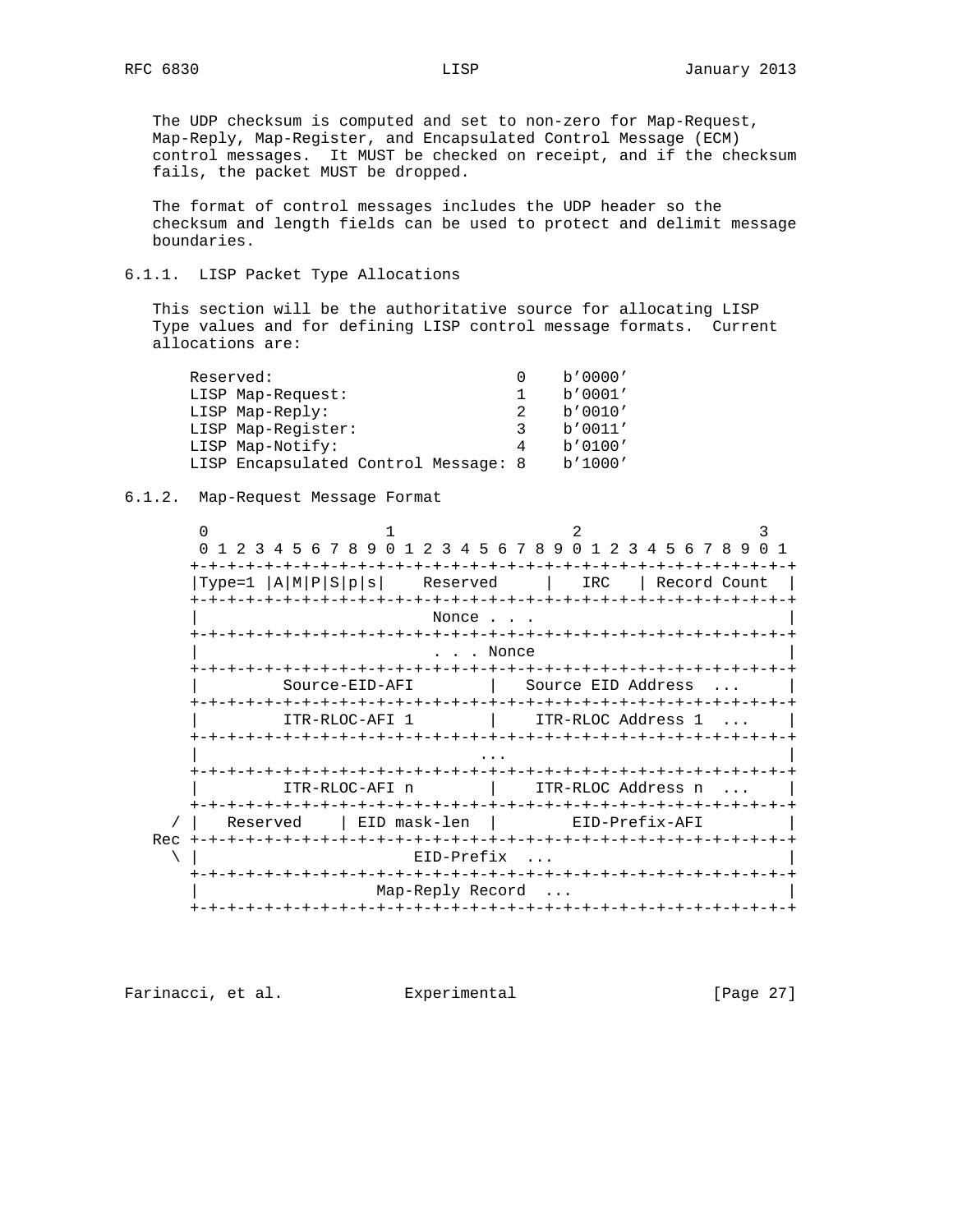Packet field descriptions:

Type: 1 (Map-Request)

- A: This is an authoritative bit, which is set to 0 for UDP-based Map-Requests sent by an ITR. It is set to 1 when an ITR wants the destination site to return the Map-Reply rather than the mapping database system.
- M: This is the map-data-present bit. When set, it indicates that a Map-Reply Record segment is included in the Map-Request.
- P: This is the probe-bit, which indicates that a Map-Request SHOULD be treated as a Locator reachability probe. The receiver SHOULD respond with a Map-Reply with the probe-bit set, indicating that the Map-Reply is a Locator reachability probe reply, with the nonce copied from the Map-Request. See Section 6.3.2 for more details.
- S: This is the Solicit-Map-Request (SMR) bit. See Section 6.6.2 for details.
- p: This is the PITR bit. This bit is set to 1 when a PITR sends a Map-Request.
- s: This is the SMR-invoked bit. This bit is set to 1 when an xTR is sending a Map-Request in response to a received SMR-based Map-Request.
- Reserved: This field MUST be set to 0 on transmit and MUST be ignored on receipt.
- IRC: This 5-bit field is the ITR-RLOC Count, which encodes the additional number of ('ITR-RLOC-AFI', 'ITR-RLOC Address') fields present in this message. At least one (ITR-RLOC-AFI, ITR-RLOC-Address) pair MUST be encoded. Multiple 'ITR-RLOC Address' fields are used, so a Map-Replier can select which destination address to use for a Map-Reply. The IRC value ranges from 0 to 31. For a value of 0, there is 1 ITR-RLOC address encoded; for a value of 1, there are 2 ITR-RLOC addresses encoded, and so on up to 31, which encodes a total of 32 ITR-RLOC addresses.
- Record Count: This is the number of records in this Map-Request message. A record is comprised of the portion of the packet that is labeled 'Rec' above and occurs the number of times equal to Record Count. For this version of the protocol, a receiver MUST accept and process Map-Requests that contain one or more records,

Farinacci, et al. Experimental [Page 28]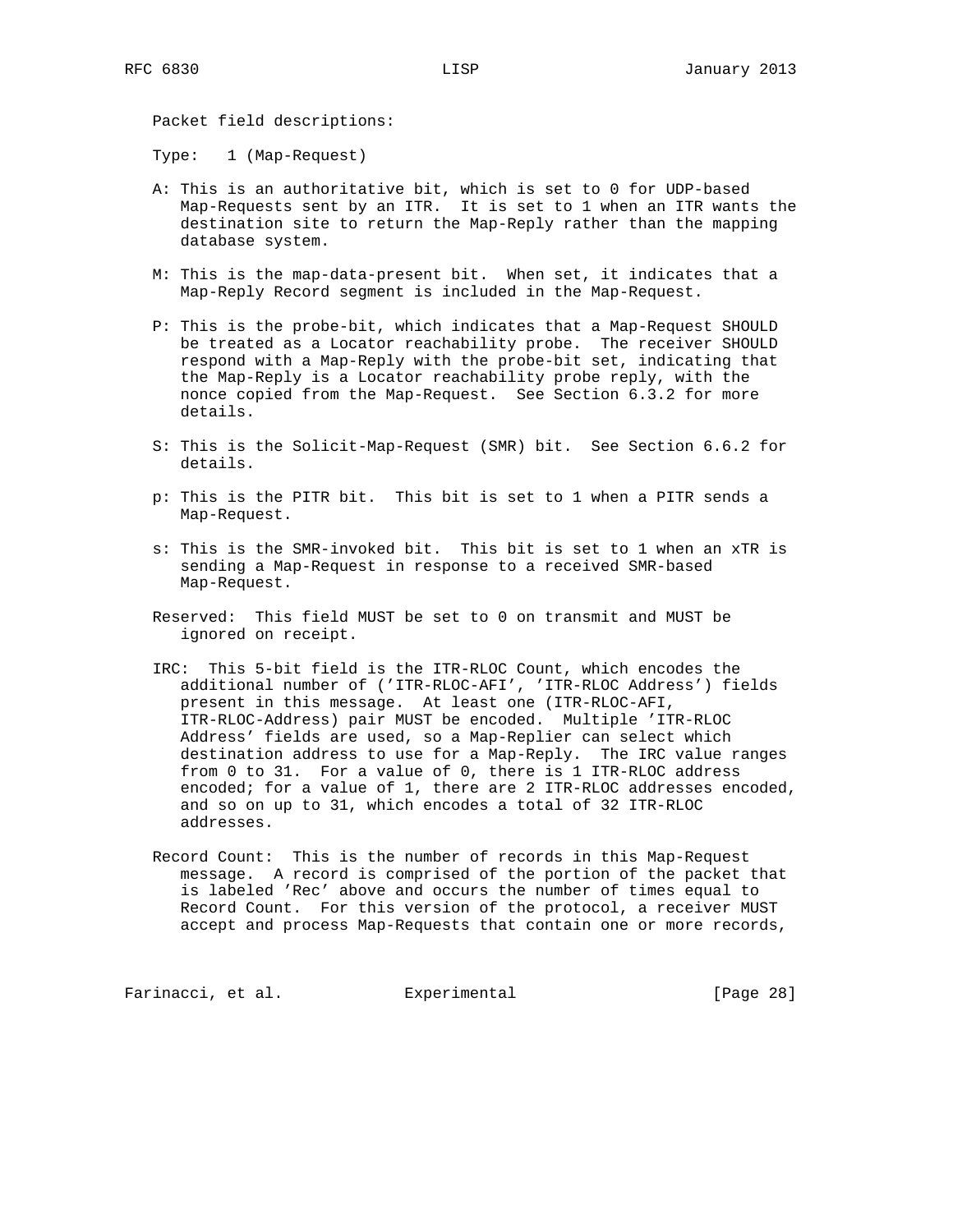but a sender MUST only send Map-Requests containing one record. Support for requesting multiple EIDs in a single Map-Request message will be specified in a future version of the protocol.

- Nonce: This is an 8-octet random value created by the sender of the Map-Request. This nonce will be returned in the Map-Reply. The security of the LISP mapping protocol critically depends on the strength of the nonce in the Map-Request message. The nonce SHOULD be generated by a properly seeded pseudo-random (or strong random) source. See [RFC4086] for advice on generating security sensitive random data.
- Source-EID-AFI: This is the address family of the 'Source EID Address' field.
- Source EID Address: This is the EID of the source host that originated the packet that caused the Map-Request. When Map-Requests are used for refreshing a Map-Cache entry or for RLOC-Probing, an AFI value 0 is used and this field is of zero length.
- ITR-RLOC-AFI: This is the address family of the 'ITR-RLOC Address' field that follows this field.
- ITR-RLOC Address: This is used to give the ETR the option of selecting the destination address from any address family for the Map-Reply message. This address MUST be a routable RLOC address of the sender of the Map-Request message.
- EID mask-len: This is the mask length for the EID-Prefix.
- EID-Prefix-AFI: This is the address family of the EID-Prefix according to [AFI].
- EID-Prefix: This prefix is 4 octets for an IPv4 address family and 16 octets for an IPv6 address family. When a Map-Request is sent by an ITR because a data packet is received for a destination where there is no mapping entry, the EID-Prefix is set to the destination IP address of the data packet, and the 'EID mask-len' is set to 32 or 128 for IPv4 or IPv6, respectively. When an xTR wants to query a site about the status of a mapping it already has cached, the EID-Prefix used in the Map-Request has the same mask length as the EID-Prefix returned from the site when it sent a Map-Reply message.

Farinacci, et al. Experimental [Page 29]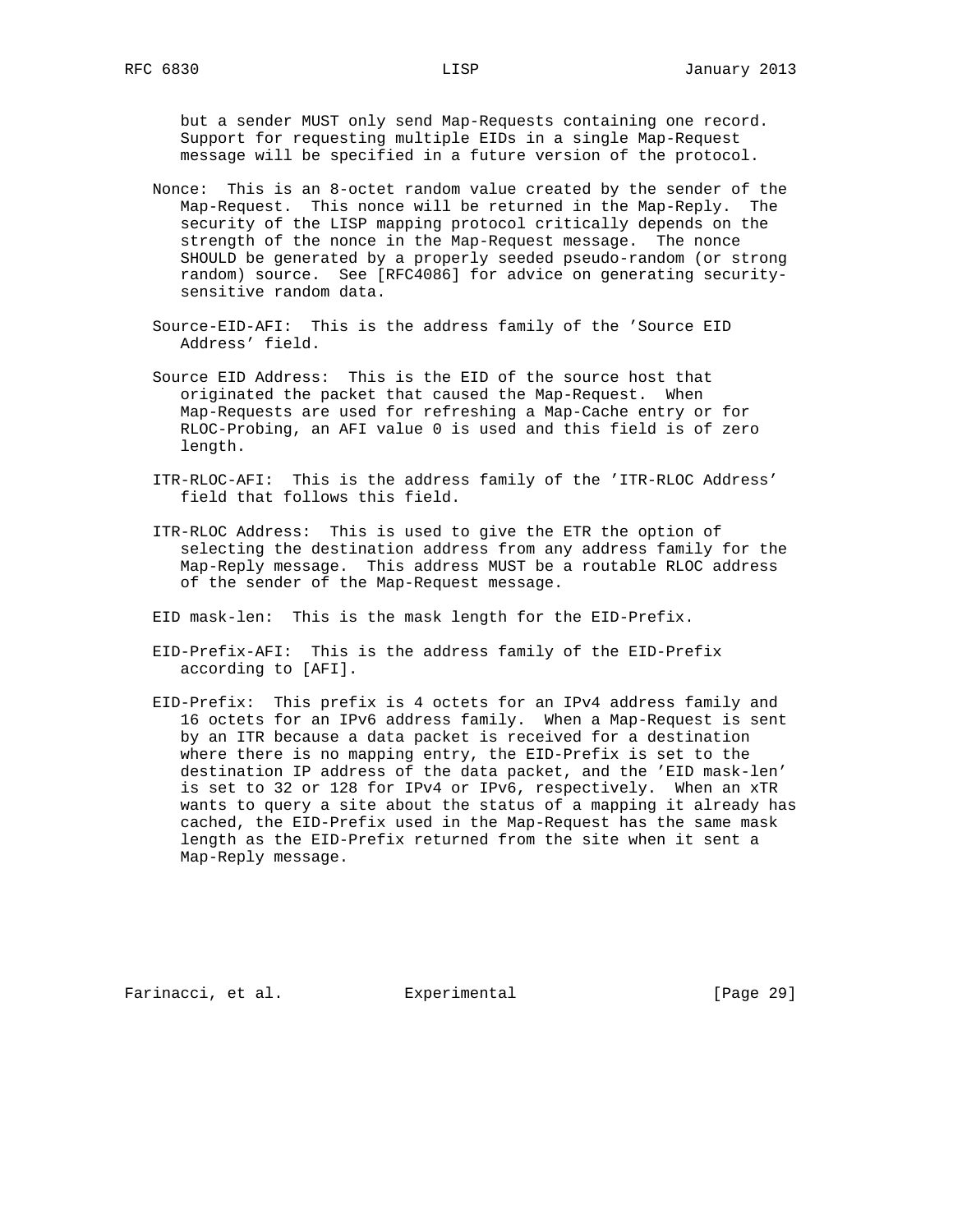Map-Reply Record: When the M-bit is set, this field is the size of a single "Record" in the Map-Reply format. This Map-Reply record contains the EID-to-RLOC mapping entry associated with the Source EID. This allows the ETR that will receive this Map-Request to cache the data if it chooses to do so.

#### 6.1.3. EID-to-RLOC UDP Map-Request Message

 A Map-Request is sent from an ITR when it needs a mapping for an EID, wants to test an RLOC for reachability, or wants to refresh a mapping before TTL expiration. For the initial case, the destination IP address used for the Map-Request is the data packet's destination address (i.e., the destination EID) that had a mapping cache lookup failure. For the latter two cases, the destination IP address used for the Map-Request is one of the RLOC addresses from the Locator-Set of the Map-Cache entry. The source address is either an IPv4 or IPv6 RLOC address, depending on whether the Map-Request is using an IPv4 or IPv6 header, respectively. In all cases, the UDP source port number for the Map-Request message is a 16-bit value selected by the ITR/PITR, and the UDP destination port number is set to the well known destination port number 4342. A successful Map-Reply, which is one that has a nonce that matches an outstanding Map-Request nonce, will update the cached set of RLOCs associated with the EID-Prefix range.

 One or more Map-Request ('ITR-RLOC-AFI', 'ITR-RLOC-Address') fields MUST be filled in by the ITR. The number of fields (minus 1) encoded MUST be placed in the 'IRC' field. The ITR MAY include all locally configured Locators in this list or just provide one locator address from each address family it supports. If the ITR erroneously provides no ITR-RLOC addresses, the Map-Replier MUST drop the Map-Request.

 Map-Requests can also be LISP encapsulated using UDP destination port 4342 with a LISP Type value set to "Encapsulated Control Message", when sent from an ITR to a Map-Resolver. Likewise, Map-Requests are LISP encapsulated the same way from a Map-Server to an ETR. Details on Encapsulated Map-Requests and Map-Resolvers can be found in [RFC6833].

 Map-Requests MUST be rate-limited. It is RECOMMENDED that a Map-Request for the same EID-Prefix be sent no more than once per second.

 An ITR that is configured with mapping database information (i.e., it is also an ETR) MAY optionally include those mappings in a Map-Request. When an ETR configured to accept and verify such "piggybacked" mapping data receives such a Map-Request and it does

Farinacci, et al. Experimental [Page 30]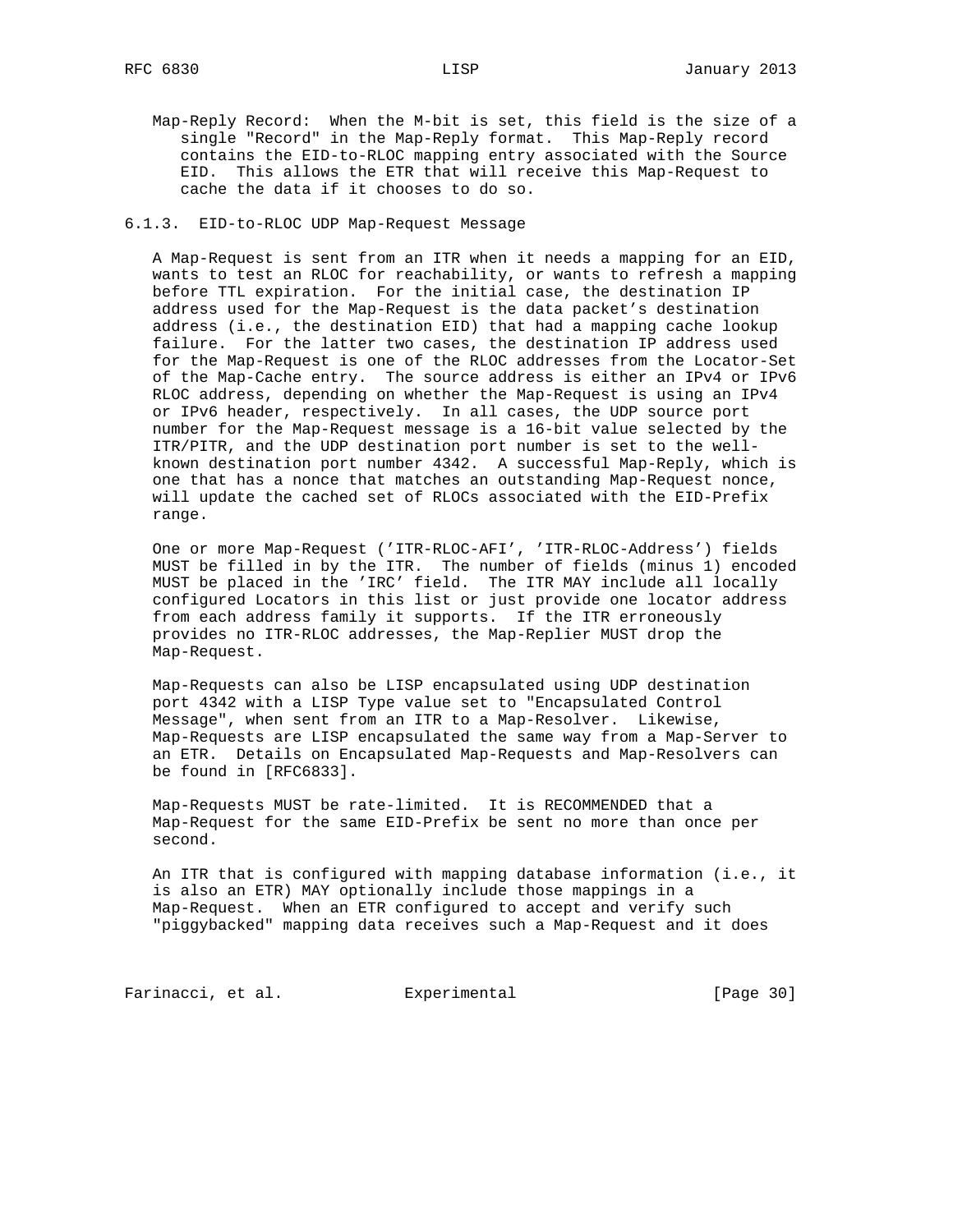not have this mapping in the map-cache, it MAY originate a "verifying Map-Request", addressed to the map-requesting ITR and the ETR MAY add a Map-Cache entry. If the ETR has a Map-Cache entry that matches the "piggybacked" EID and the RLOC is in the Locator-Set for the entry, then it may send the "verifying Map-Request" directly to the originating Map-Request source. If the RLOC is not in the Locator-Set, then the ETR MUST send the "verifying Map-Request" to the "piggybacked" EID. Doing this forces the "verifying Map-Request" to go through the mapping database system to reach the authoritative source of information about that EID, guarding against RLOC-spoofing in the "piggybacked" mapping data.

#### 6.1.4. Map-Reply Message Format

 $0$  1 2 3 0 1 2 3 4 5 6 7 8 9 0 1 2 3 4 5 6 7 8 9 0 1 2 3 4 5 6 7 8 9 0 1 +-+-+-+-+-+-+-+-+-+-+-+-+-+-+-+-+-+-+-+-+-+-+-+-+-+-+-+-+-+-+-+-+ |Type=2 |P|E|S| Reserved | Record Count | +-+-+-+-+-+-+-+-+-+-+-+-+-+-+-+-+-+-+-+-+-+-+-+-+-+-+-+-+-+-+-+-+ Nonce . . . +-+-+-+-+-+-+-+-+-+-+-+-+-+-+-+-+-+-+-+-+-+-+-+-+-+-+-+-+-+-+-+-+ . . . Nonce +-> +-+-+-+-+-+-+-+-+-+-+-+-+-+-+-+-+-+-+-+-+-+-+-+-+-+-+-+-+-+-+-+-+  $\verb|Record TTL|$  | +-+-+-+-+-+-+-+-+-+-+-+-+-+-+-+-+-+-+-+-+-+-+-+-+-+-+-+-+-+-+-+-+ R | Locator Count | EID mask-len | ACT | A| Reserved e +-+-+-+-+-+-+-+-+-+-+-+-+-+-+-+-+-+-+-+-+-+-+-+-+-+-+-+-+-+-+-+-+ c | Rsvd | Map-Version Number | EID-Prefix-AFI | o +-+-+-+-+-+-+-+-+-+-+-+-+-+-+-+-+-+-+-+-+-+-+-+-+-+-+-+-+-+-+-+-+ r | EID-Prefix | d +-+-+-+-+-+-+-+-+-+-+-+-+-+-+-+-+-+-+-+-+-+-+-+-+-+-+-+-+-+-+-+-+ | /| Priority | Weight | M Priority | M Weight | | L +-+-+-+-+-+-+-+-+-+-+-+-+-+-+-+-+-+-+-+-+-+-+-+-+-+-+-+-+-+-+-+-+ | o | Unused Flags |L|p|R| Loc-AFI | | c +-+-+-+-+-+-+-+-+-+-+-+-+-+-+-+-+-+-+-+-+-+-+-+-+-+-+-+-+-+-+-+-+  $\setminus$  | Locator | Locator | Locator | Locator | Locator | Locator | Locator | Locator | Locator | Locator | Locator | Locator | Locator | Locator | Locator | Locator | Locator | Locator | Locator | Locator | Locator | Loc +-> +-+-+-+-+-+-+-+-+-+-+-+-+-+-+-+-+-+-+-+-+-+-+-+-+-+-+-+-+-+-+-+-+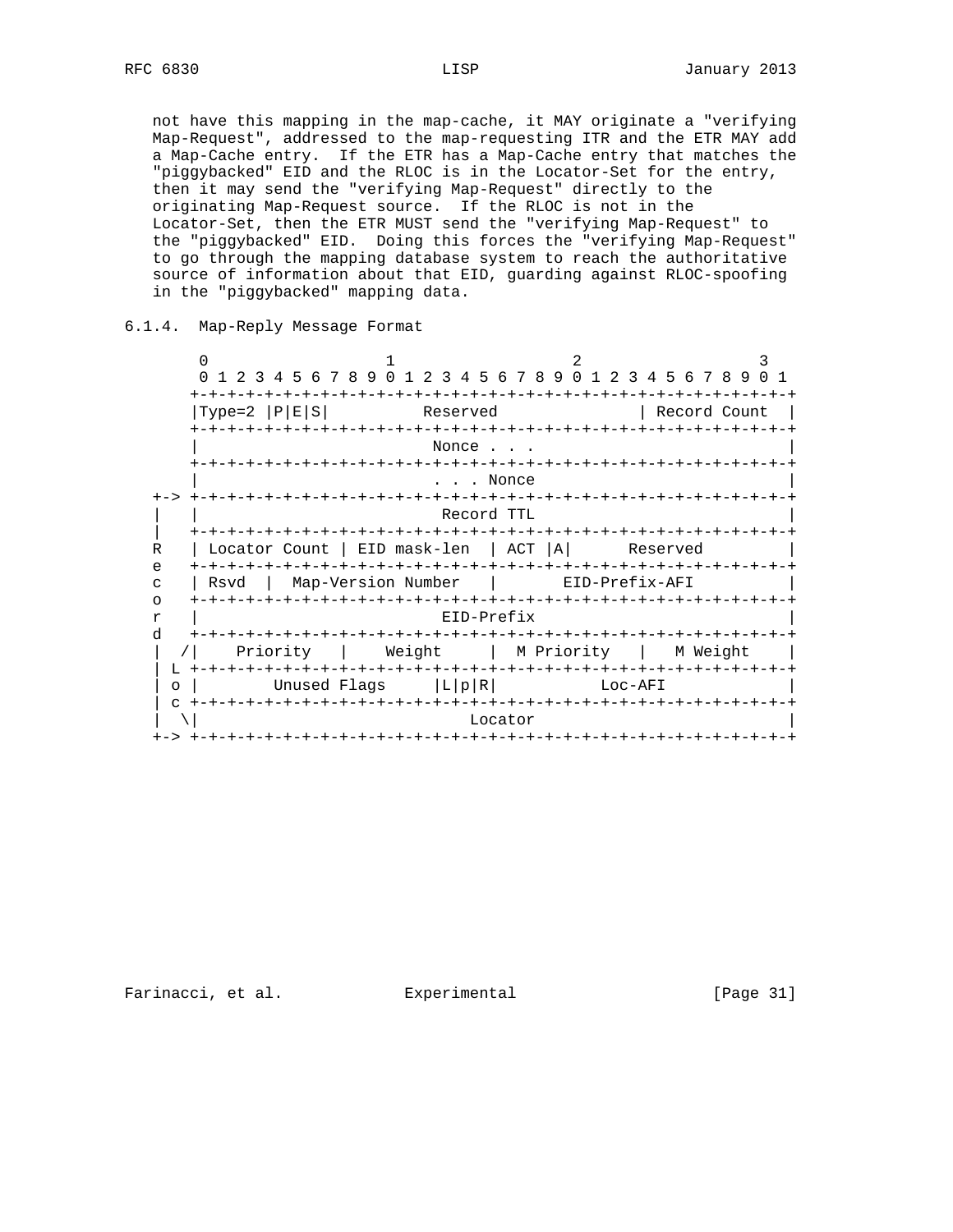Packet field descriptions:

Type: 2 (Map-Reply)

- P: This is the probe-bit, which indicates that the Map-Reply is in response to a Locator reachability probe Map-Request. The 'Nonce' field MUST contain a copy of the nonce value from the original Map-Request. See Section 6.3.2 for more details.
- E: This bit indicates that the ETR that sends this Map-Reply message is advertising that the site is enabled for the Echo-Nonce Locator reachability algorithm. See Section 6.3.1 for more details.
- S: This is the Security bit. When set to 1, the following authentication information will be appended to the end of the Map-Reply. The detailed format of the Authentication Data Content is for further study.

 $0$  1 2 3 0 1 2 3 4 5 6 7 8 9 0 1 2 3 4 5 6 7 8 9 0 1 2 3 4 5 6 7 8 9 0 1 +-+-+-+-+-+-+-+-+-+-+-+-+-+-+-+-+-+-+-+-+-+-+-+-+-+-+-+-+-+-+-+-+ | AD Type | Authentication Data Content . . . | +-+-+-+-+-+-+-+-+-+-+-+-+-+-+-+-+-+-+-+-+-+-+-+-+-+-+-+-+-+-+-+-+

- Reserved: This field MUST be set to 0 on transmit and MUST be ignored on receipt.
- Record Count: This is the number of records in this reply message. A record is comprised of that portion of the packet labeled 'Record' above and occurs the number of times equal to Record Count.
- Nonce: This is a 24-bit value set in a Data-Probe packet, or a 64-bit value from the Map-Request is echoed in this 'Nonce' field of the Map-Reply. When a 24-bit value is supplied, it resides in the low-order 64 bits of the 'Nonce' field.
- Record TTL: This is the time in minutes the recipient of the Map-Reply will store the mapping. If the TTL is 0, the entry SHOULD be removed from the cache immediately. If the value is 0xffffffff, the recipient can decide locally how long to store the mapping.
- Locator Count: This is the number of Locator entries. A Locator entry comprises what is labeled above as 'Loc'. The Locator count can be 0, indicating that there are no Locators for the EID-Prefix.

Farinacci, et al. Experimental [Page 32]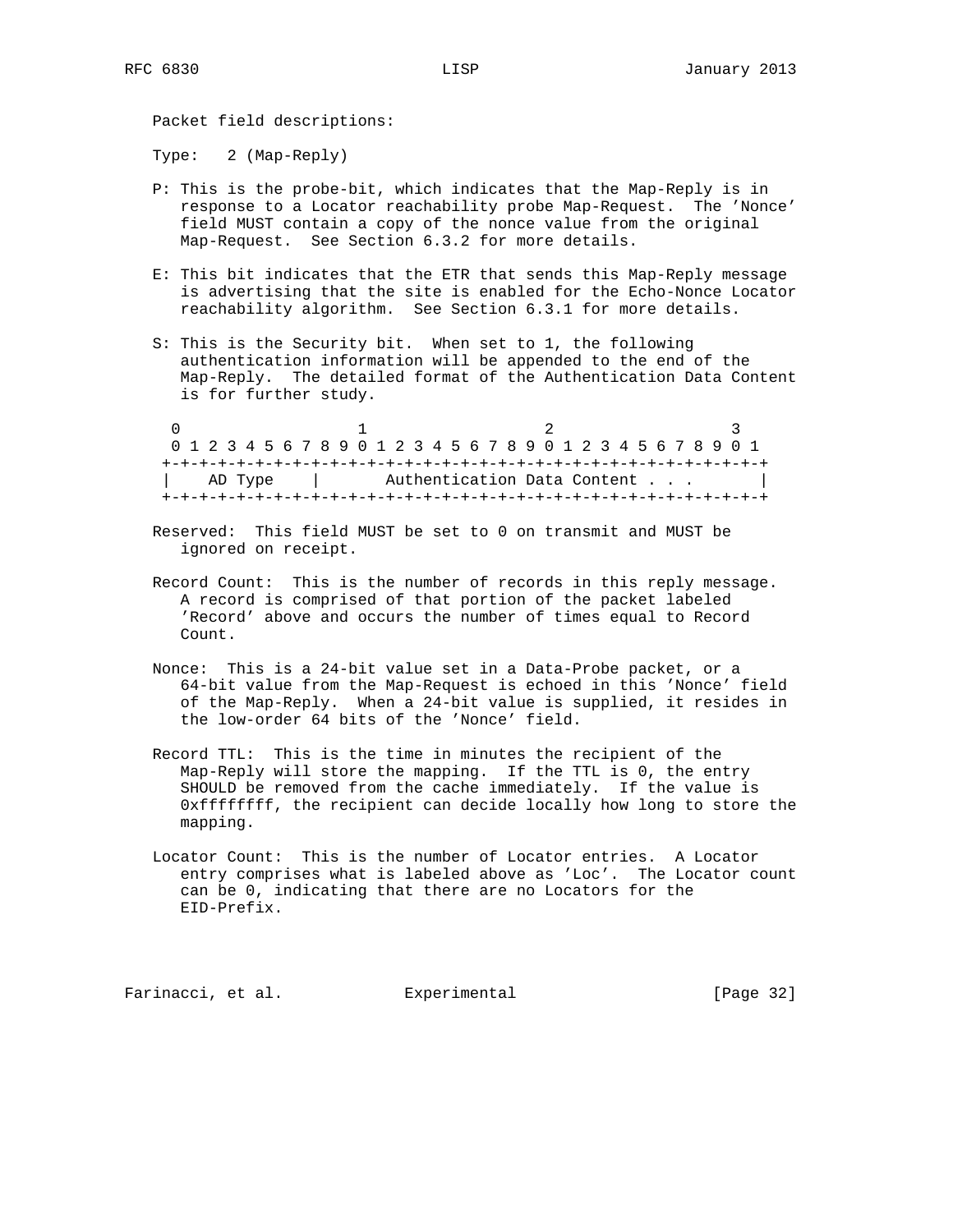EID mask-len: This is the mask length for the EID-Prefix.

- ACT: This 3-bit field describes Negative Map-Reply actions. In any other message type, these bits are set to 0 and ignored on receipt. These bits are used only when the 'Locator Count' field is set to 0. The action bits are encoded only in Map-Reply messages. The actions defined are used by an ITR or PITR when a destination EID matches a negative Map-Cache entry. Unassigned values should cause a Map-Cache entry to be created, and when packets match this negative cache entry, they will be dropped. The current assigned values are:
	- (0) No-Action: The map-cache is kept alive, and no packet encapsulation occurs.
	- (1) Natively-Forward: The packet is not encapsulated or dropped but natively forwarded.
	- (2) Send-Map-Request: The packet invokes sending a Map-Request.
	- (3) Drop: A packet that matches this map-cache entry is dropped. An ICMP Destination Unreachable message SHOULD be sent.
- A: The Authoritative bit, when sent, is always set to 1 by an ETR. When a Map-Server is proxy Map-Replying [RFC6833] for a LISP site, the Authoritative bit is set to 0. This indicates to requesting ITRs that the Map-Reply was not originated by a LISP node managed at the site that owns the EID-Prefix.
- Map-Version Number: When this 12-bit value is non-zero, the Map-Reply sender is informing the ITR what the version number is for the EID record contained in the Map-Reply. The ETR can allocate this number internally but MUST coordinate this value with other ETRs for the site. When this value is 0, there is no versioning information conveyed. The Map-Version Number can be included in Map-Request and Map-Register messages. See Section 6.6.3 for more details.
- EID-Prefix-AFI: Address family of the EID-Prefix according to [AFI].
- EID-Prefix: This prefix is 4 octets for an IPv4 address family and 16 octets for an IPv6 address family.
- Priority: Each RLOC is assigned a unicast Priority. Lower values are more preferable. When multiple RLOCs have the same Priority, they MAY be used in a load-split fashion. A value of 255 means the RLOC MUST NOT be used for unicast forwarding.

Farinacci, et al. Experimental [Page 33]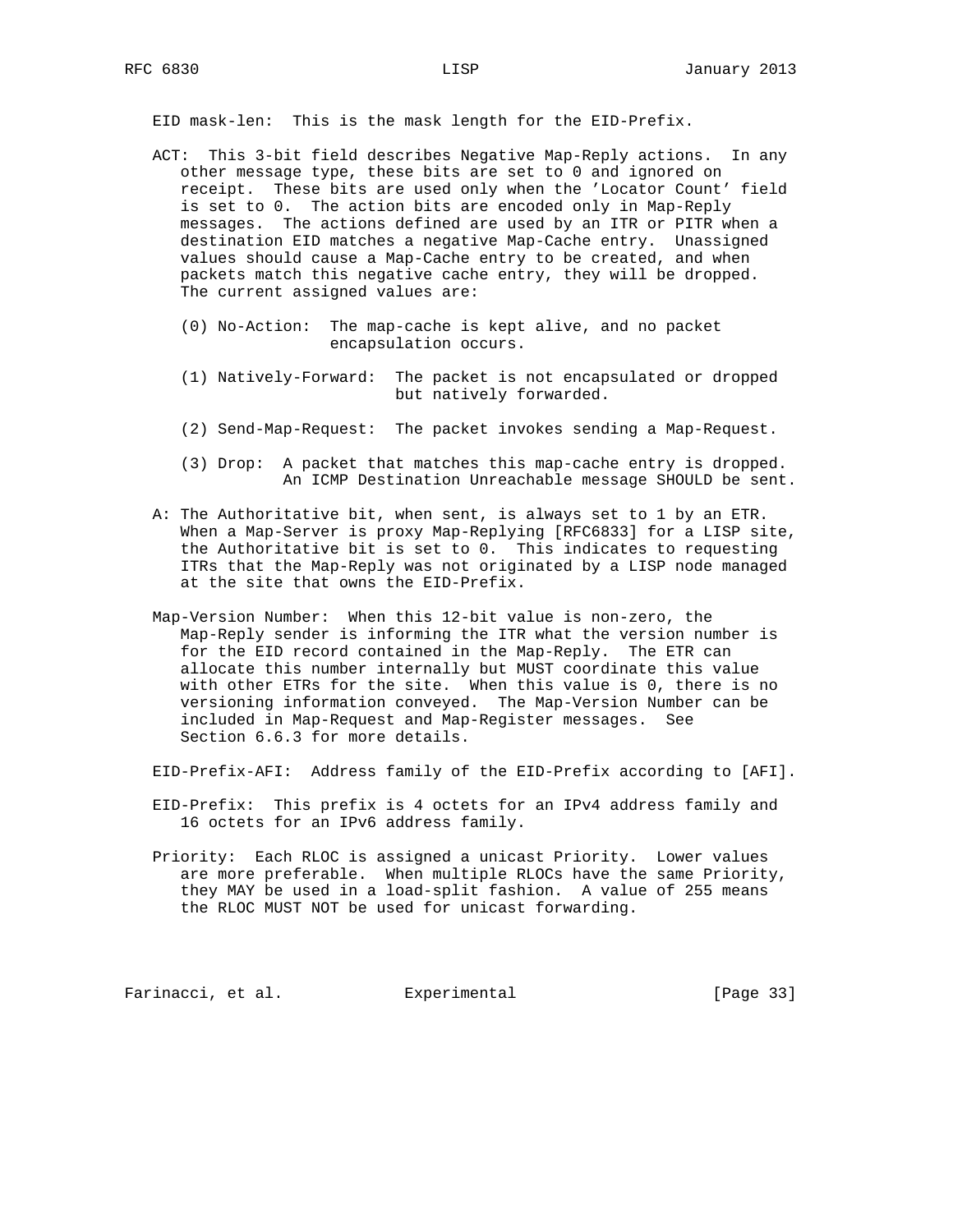- Weight: When priorities are the same for multiple RLOCs, the Weight indicates how to balance unicast traffic between them. Weight is encoded as a relative weight of total unicast packets that match the mapping entry. For example, if there are 4 Locators in a Locator-Set, where the Weights assigned are 30, 20, 20, and 10, the first Locator will get 37.5% of the traffic, the 2nd and 3rd Locators will get 25% of the traffic, and the 4th Locator will get 12.5% of the traffic. If all Weights for a Locator-Set are equal, the receiver of the Map-Reply will decide how to load-split the traffic. See Section 6.5 for a suggested hash algorithm to distribute the load across Locators with the same Priority and equal Weight values.
- M Priority: Each RLOC is assigned a multicast Priority used by an ETR in a receiver multicast site to select an ITR in a source multicast site for building multicast distribution trees. A value of 255 means the RLOC MUST NOT be used for joining a multicast distribution tree. For more details, see [RFC6831].
- M Weight: When priorities are the same for multiple RLOCs, the Weight indicates how to balance building multicast distribution trees across multiple ITRs. The Weight is encoded as a relative weight (similar to the unicast Weights) of the total number of trees built to the source site identified by the EID-Prefix. If all Weights for a Locator-Set are equal, the receiver of the Map-Reply will decide how to distribute multicast state across ITRs. For more details, see [RFC6831].
- Unused Flags: These are set to 0 when sending and ignored on receipt.
- L: When this bit is set, the Locator is flagged as a local Locator to the ETR that is sending the Map-Reply. When a Map-Server is doing proxy Map-Replying [RFC6833] for a LISP site, the L-bit is set to 0 for all Locators in this Locator-Set.
- p: When this bit is set, an ETR informs the RLOC-Probing ITR that the locator address for which this bit is set is the one being RLOC-probed and MAY be different from the source address of the Map-Reply. An ITR that RLOC-probes a particular Locator MUST use this Locator for retrieving the data structure used to store the fact that the Locator is reachable. The p-bit is set for a single Locator in the same Locator-Set. If an implementation sets more than one p-bit erroneously, the receiver of the Map-Reply MUST select the first Locator. The p-bit MUST NOT be set for Locator-Set records sent in Map-Request and Map-Register messages.

Farinacci, et al. Experimental [Page 34]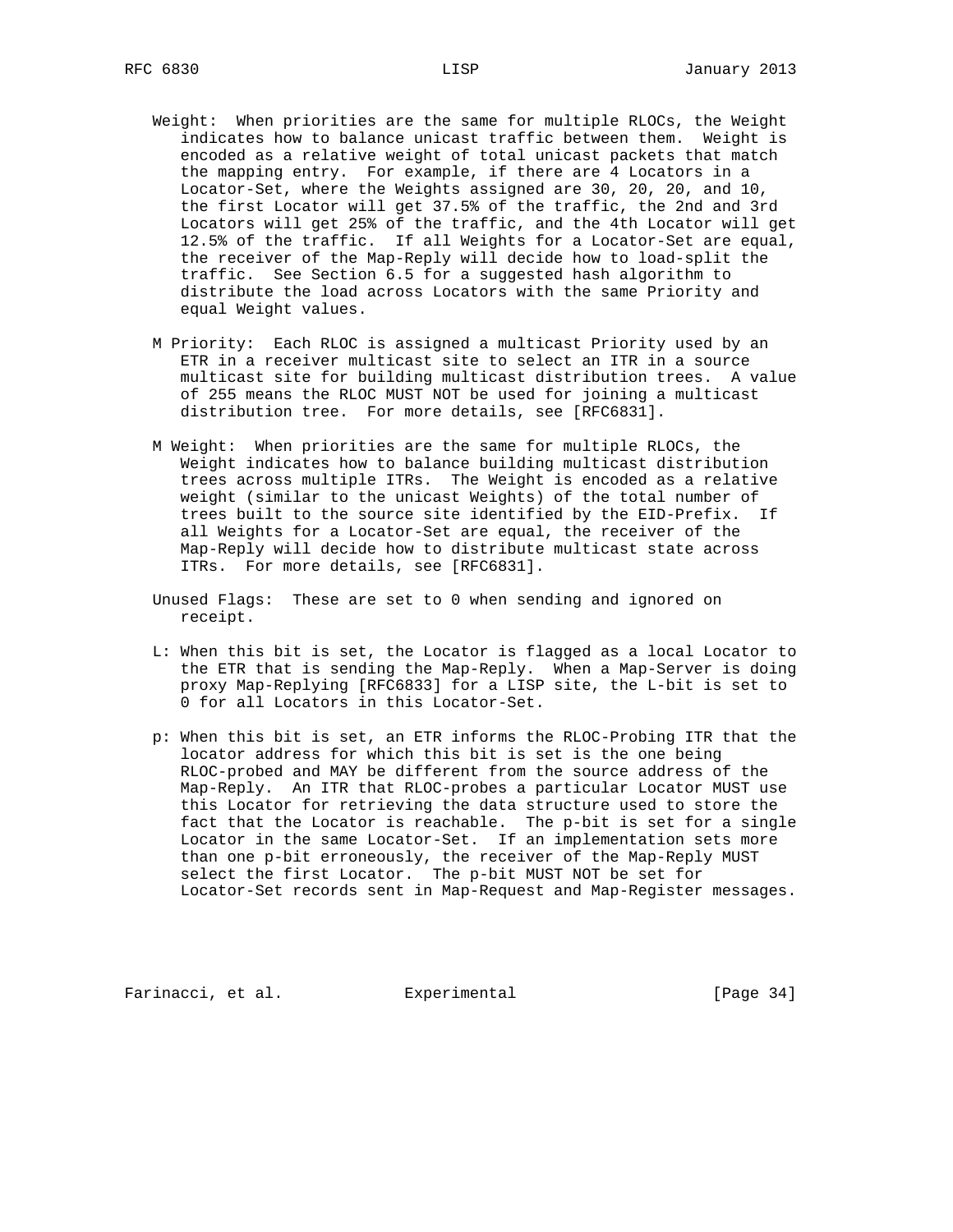- R: This is set when the sender of a Map-Reply has a route to the Locator in the Locator data record. This receiver may find this useful to know if the Locator is up but not necessarily reachable from the receiver's point of view. See also Section 6.4 for another way the R-bit may be used.
- Locator: This is an IPv4 or IPv6 address (as encoded by the 'Loc-AFI' field) assigned to an ETR. Note that the destination RLOC address MAY be an anycast address. A source RLOC can be an anycast address as well. The source or destination RLOC MUST NOT be the broadcast address (255.255.255.255 or any subnet broadcast address known to the router) and MUST NOT be a link-local multicast address. The source RLOC MUST NOT be a multicast address. The destination RLOC SHOULD be a multicast address if it is being mapped from a multicast destination EID.
- 6.1.5. EID-to-RLOC UDP Map-Reply Message

 A Map-Reply returns an EID-Prefix with a prefix length that is less than or equal to the EID being requested. The EID being requested is either from the destination field of an IP header of a Data-Probe or the EID record of a Map-Request. The RLOCs in the Map-Reply are globally routable IP addresses of all ETRs for the LISP site. Each RLOC conveys status reachability but does not convey path reachability from a requester's perspective. Separate testing of path reachability is required. See Section 6.3 for details.

 Note that a Map-Reply may contain different EID-Prefix granularity (prefix + length) than the Map-Request that triggers it. This might occur if a Map-Request were for a prefix that had been returned by an earlier Map-Reply. In such a case, the requester updates its cache with the new prefix information and granularity. For example, a requester with two cached EID-Prefixes that are covered by a Map-Reply containing one less-specific prefix replaces the entry with the less-specific EID-Prefix. Note that the reverse, replacement of one less-specific prefix with multiple more-specific prefixes, can also occur, not by removing the less-specific prefix but rather by adding the more-specific prefixes that, during a lookup, will override the less-specific prefix.

Farinacci, et al. Experimental [Page 35]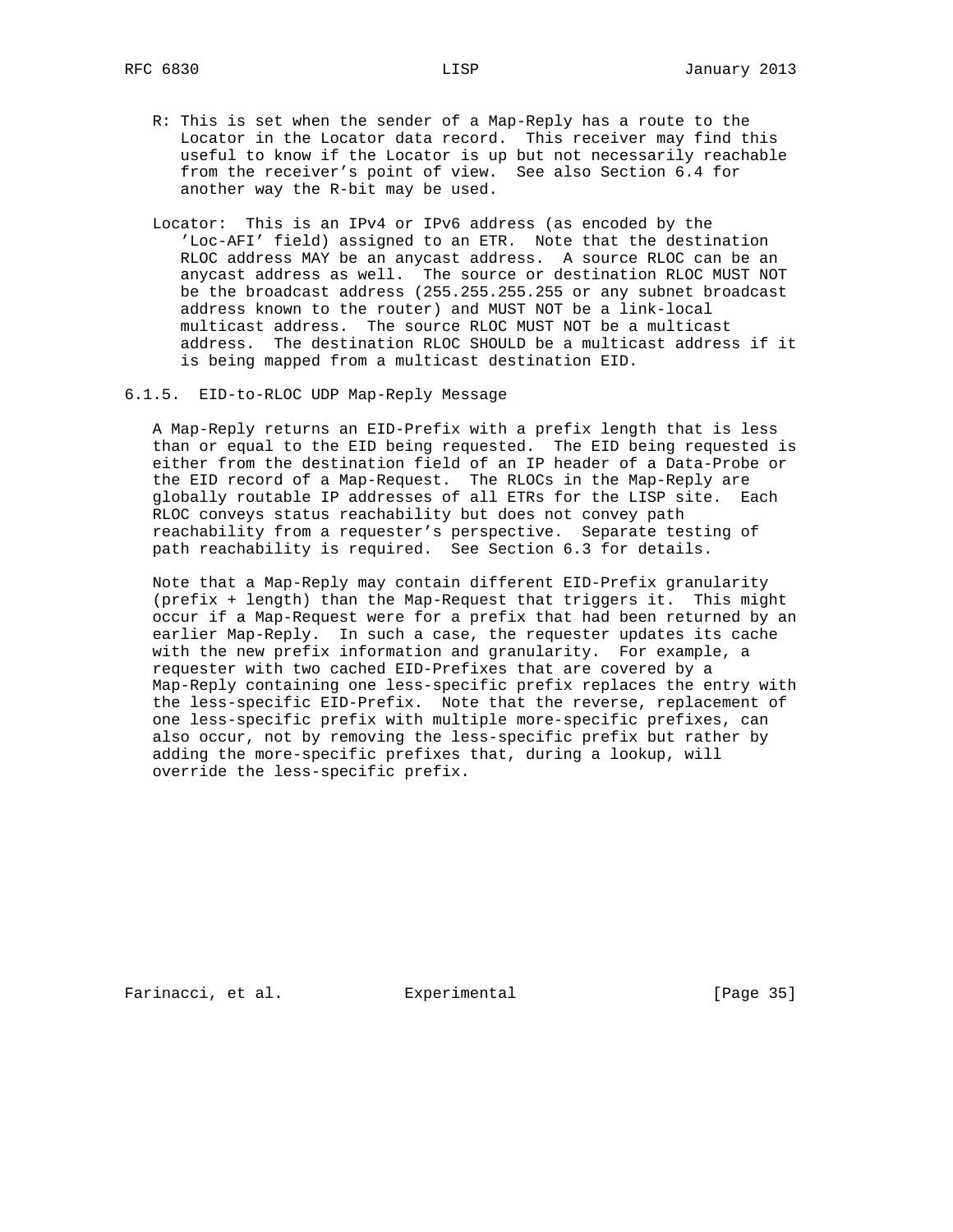When an ETR is configured with overlapping EID-Prefixes, a Map-Request with an EID that best matches any EID-Prefix MUST be returned in a single Map-Reply message. For instance, if an ETR had database mapping entries for EID-Prefixes:

 10.0.0.0/8 10.1.0.0/16 10.1.1.0/24 10.1.2.0/24

 A Map-Request for EID 10.1.1.1 would cause a Map-Reply with a record count of 1 to be returned with a mapping record EID-Prefix of 10.1.1.0/24.

 A Map-Request for EID 10.1.5.5 would cause a Map-Reply with a record count of 3 to be returned with mapping records for EID-Prefixes 10.1.0.0/16, 10.1.1.0/24, and 10.1.2.0/24.

 Note that not all overlapping EID-Prefixes need to be returned but only the more-specific entries (note that in the second example above 10.0.0.0/8 was not returned for requesting EID 10.1.5.5) for the matching EID-Prefix of the requesting EID. When more than one EID-Prefix is returned, all SHOULD use the same Time to Live value so they can all time out at the same time. When a more-specific EID-Prefix is received later, its Time to Live value in the Map-Reply record can be stored even when other less-specific entries exist. When a less-specific EID-Prefix is received later, its map-cache expiration time SHOULD be set to the minimum expiration time of any more-specific EID-Prefix in the map-cache. This is done so the integrity of the EID-Prefix set is wholly maintained and so no more specific entries are removed from the map-cache while keeping less specific entries.

 Map-Replies SHOULD be sent for an EID-Prefix no more often than once per second to the same requesting router. For scalability, it is expected that aggregation of EID addresses into EID-Prefixes will allow one Map-Reply to satisfy a mapping for the EID addresses in the prefix range, thereby reducing the number of Map-Request messages.

 Map-Reply records can have an empty Locator-Set. A Negative Map-Reply is a Map-Reply with an empty Locator-Set. Negative Map-Replies convey special actions by the sender to the ITR or PITR that have solicited the Map-Reply. There are two primary applications for Negative Map-Replies. The first is for a Map-Resolver to instruct an ITR or PITR when a destination is for a LISP site versus a non-LISP site, and the other is to source quench Map-Requests that are sent for non-allocated EIDs.

Farinacci, et al. Experimental [Page 36]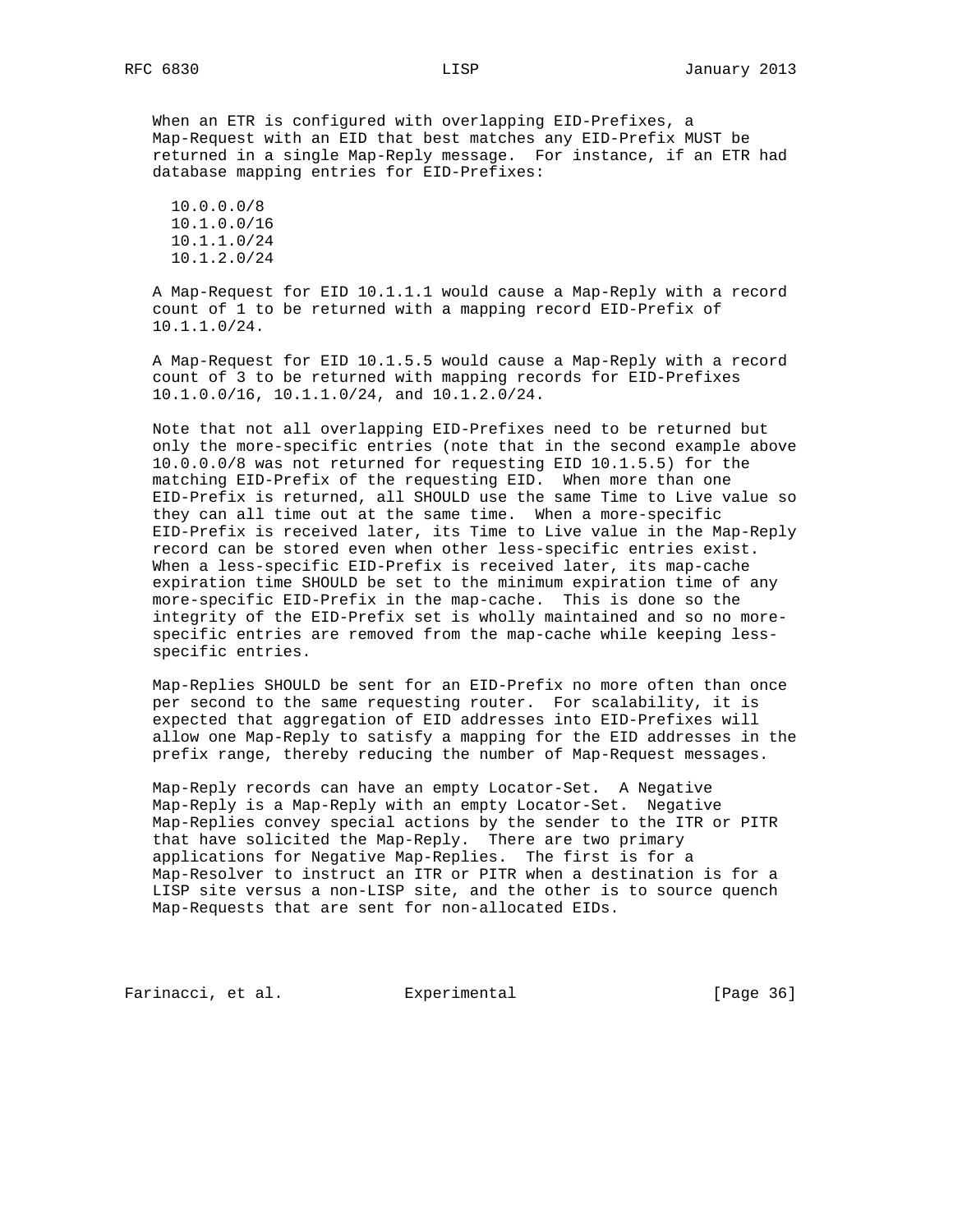For each Map-Reply record, the list of Locators in a Locator-Set MUST appear in the same order for each ETR that originates a Map-Reply message. The Locator-Set MUST be sorted in order of ascending IP address where an IPv4 locator address is considered numerically 'less than' an IPv6 locator address.

 When sending a Map-Reply message, the destination address is copied from one of the 'ITR-RLOC' fields from the Map-Request. The ETR can choose a locator address from one of the address families it supports. For Data-Probes, the destination address of the Map-Reply is copied from the source address of the Data-Probe message that is invoking the reply. The source address of the Map-Reply is one of the local IP addresses chosen to allow Unicast Reverse Path Forwarding (uRPF) checks to succeed in the upstream service provider. The destination port of a Map-Reply message is copied from the source port of the Map-Request or Data-Probe, and the source port of the Map-Reply message is set to the well-known UDP port 4342.

6.1.5.1. Traffic Redirection with Coarse EID-Prefixes

 When an ETR is misconfigured or compromised, it could return coarse EID-Prefixes in Map-Reply messages it sends. The EID-Prefix could cover EID-Prefixes that are allocated to other sites, redirecting their traffic to the Locators of the compromised site.

 To solve this problem, there are two basic solutions that could be used. The first is to have Map-Servers proxy Map-Reply on behalf of ETRs so their registered EID-Prefixes are the ones returned in Map-Replies. Since the interaction between an ETR and Map-Server is secured with shared keys, it is easier for an ETR to detect misbehavior. The second solution is to have ITRs and PITRs cache EID-Prefixes with mask lengths that are greater than or equal to a configured prefix length. This limits the damage to a specific width of any EID-Prefix advertised but needs to be coordinated with the allocation of site prefixes. These solutions can be used independently or at the same time.

 At the time of this writing, other approaches are being considered and researched.

6.1.6. Map-Register Message Format

 The usage details of the Map-Register message can be found in specification [RFC6833]. This section solely defines the message format.

 The message is sent in UDP with a destination UDP port of 4342 and a randomly selected UDP source port number.

Farinacci, et al. Experimental [Page 37]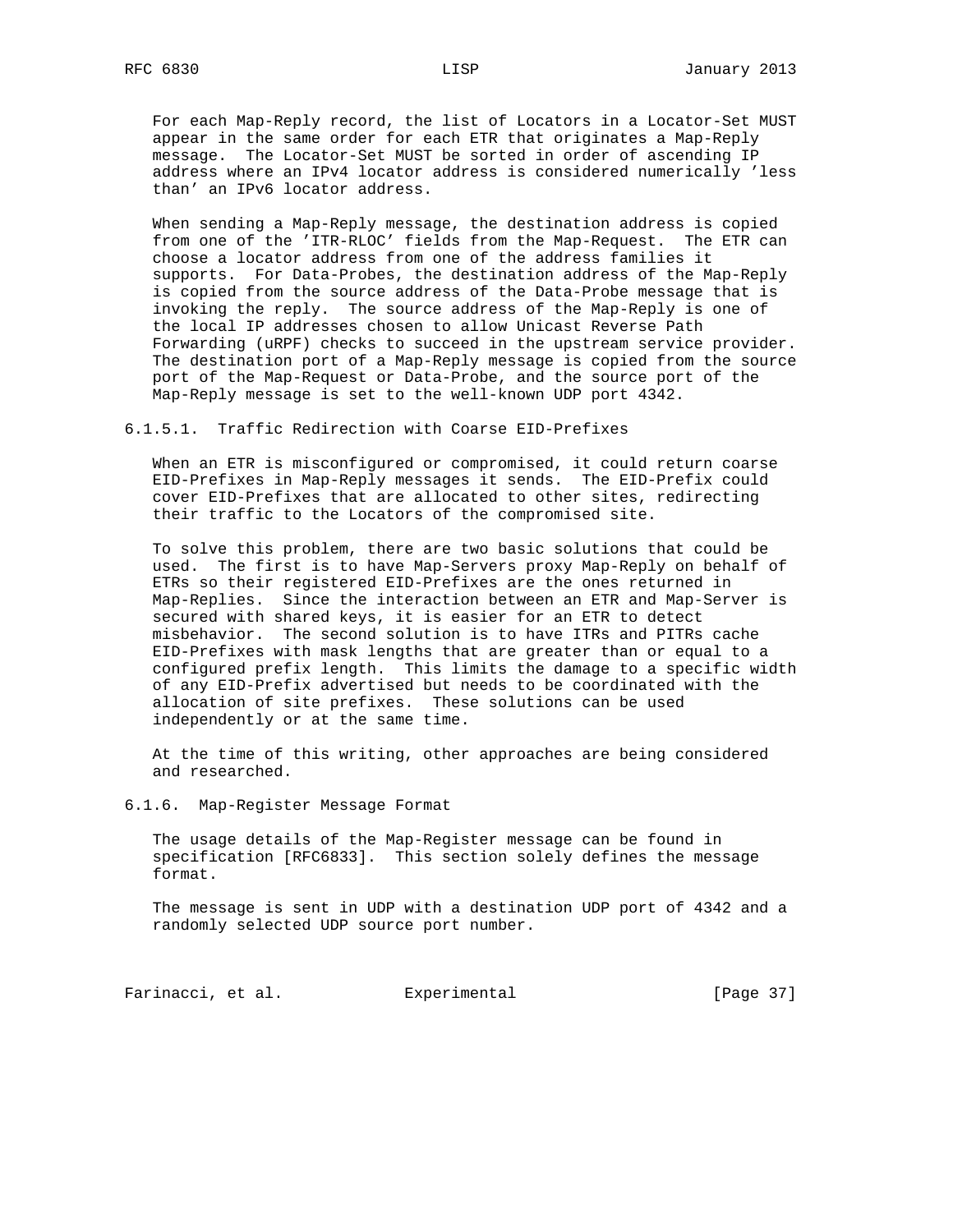The Map-Register message format is:

| <sup>0</sup><br>1 2 3 4 5 6 7 8 9 0 1<br>$\Omega$<br>2               | 2<br>3<br>3 4 5 6 7 8 9 0 1 2 3 4 5 6 7 8 9 0 1 |  |  |  |
|----------------------------------------------------------------------|-------------------------------------------------|--|--|--|
|                                                                      |                                                 |  |  |  |
| $Type=3$<br> P <br>Reserved                                          | мI<br>Record Count                              |  |  |  |
|                                                                      |                                                 |  |  |  |
| Nonce                                                                |                                                 |  |  |  |
| $-+ - + - + - +$<br>$-+ - + - + - + - +$                             |                                                 |  |  |  |
| . Nonce                                                              |                                                 |  |  |  |
| +-+-+-+-+-+                                                          |                                                 |  |  |  |
| Key ID                                                               | Authentication Data Length                      |  |  |  |
|                                                                      |                                                 |  |  |  |
| Authentication Data                                                  |                                                 |  |  |  |
|                                                                      |                                                 |  |  |  |
| Record TTL<br>-+-+-+-+-+<br>- + - + - + - + - +<br>-+-+-+-+          |                                                 |  |  |  |
| EID mask-len<br>$\mathbb{R}$<br>Locator Count                        | ACT  A <br>Reserved                             |  |  |  |
| e<br>+-+-+-+-+-+-+-+-+-+-<br>+-+-+-+-+-+-+-+-+-+-+<br>-+-+-+-+-+-+-+ |                                                 |  |  |  |
| Map-Version Number<br>$\mathsf{C}$<br>Rsvd                           | EID-Prefix-AFI                                  |  |  |  |
| $\Omega$                                                             |                                                 |  |  |  |
| EID-Prefix<br>$\mathtt{r}$                                           |                                                 |  |  |  |
| d<br>-+-+-+                                                          | -+-+-+-+-+-+-+-+-+-+-+-+-+-+-+                  |  |  |  |
| Weight<br>Priority                                                   | M Priority<br>  M Weight                        |  |  |  |
| L                                                                    |                                                 |  |  |  |
| L p R <br>Unused Flags<br>$\Omega$                                   | Loc-AFI                                         |  |  |  |
| $- + - + - + -$                                                      |                                                 |  |  |  |
| Locator                                                              |                                                 |  |  |  |
|                                                                      |                                                 |  |  |  |

Packet field descriptions:

Type: 3 (Map-Register)

- P: This is the proxy Map-Reply bit. When set to 1, an ETR sends a Map-Register message requesting the Map-Server to proxy a Map-Reply. The Map-Server will send non-authoritative Map-Replies on behalf of the ETR. Details on this usage can be found in [RFC6833].
- Reserved: This field MUST be set to 0 on transmit and MUST be ignored on receipt.
- M: This is the want-map-notify bit. When set to 1, an ETR is requesting a Map-Notify message to be returned in response to sending a Map-Register message. The Map-Notify message sent by a Map-Server is used to acknowledge receipt of a Map-Register message.

Farinacci, et al. Experimental [Page 38]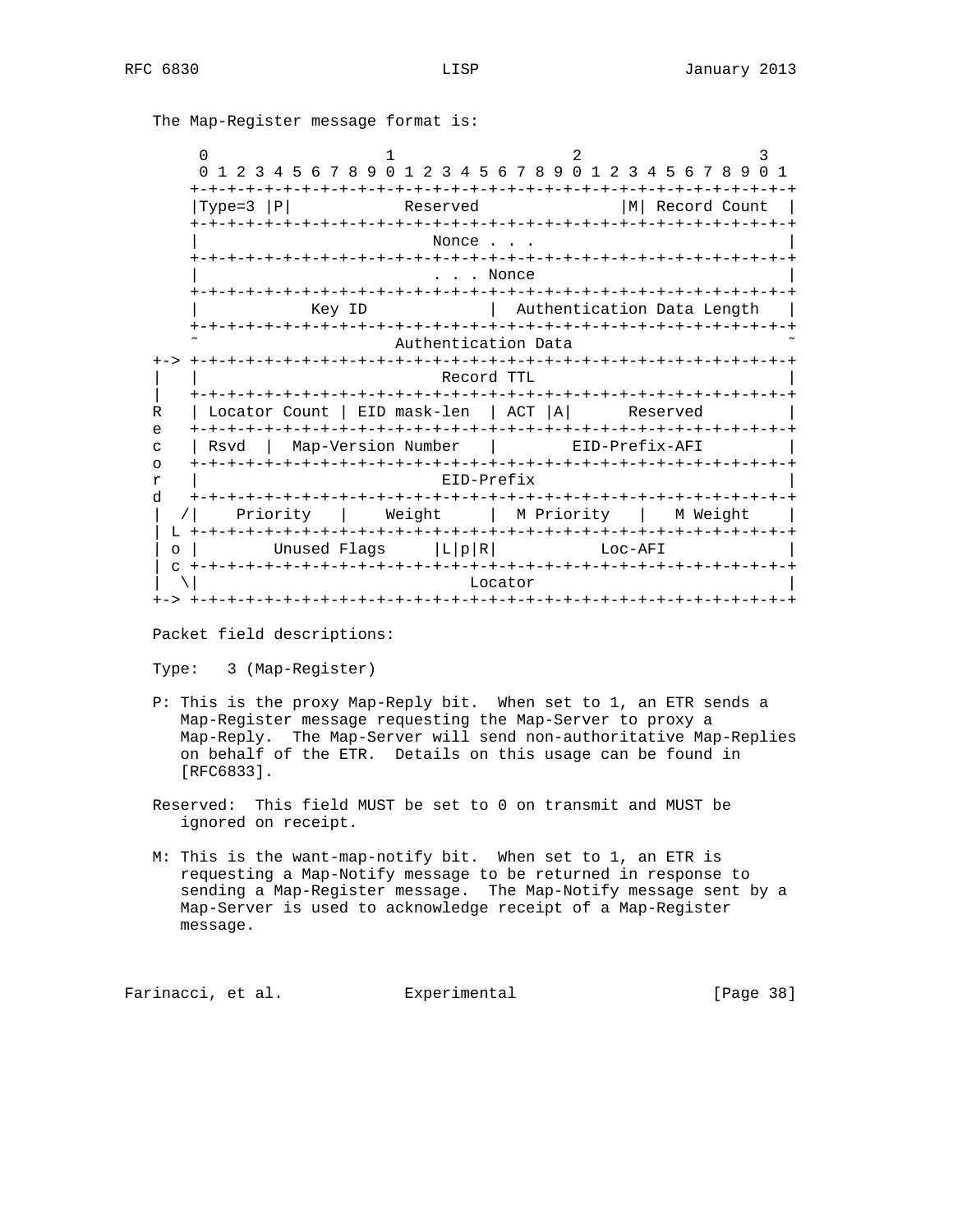- Record Count: This is the number of records in this Map-Register message. A record is comprised of that portion of the packet labeled 'Record' above and occurs the number of times equal to Record Count.
- Nonce: This 8-octet 'Nonce' field is set to 0 in Map-Register messages. Since the Map-Register message is authenticated, the 'Nonce' field is not currently used for any security function but may be in the future as part of an anti-replay solution.
- Key ID: This is a configured ID to find the configured Message Authentication Code (MAC) algorithm and key value used for the authentication function. See Section 14.4 for codepoint assignments.
- Authentication Data Length: This is the length in octets of the 'Authentication Data' field that follows this field. The length of the 'Authentication Data' field is dependent on the MAC algorithm used. The length field allows a device that doesn't know the MAC algorithm to correctly parse the packet.
- Authentication Data: This is the message digest used from the output of the MAC algorithm. The entire Map-Register payload is authenticated with this field preset to 0. After the MAC is computed, it is placed in this field. Implementations of this specification MUST include support for HMAC-SHA-1-96 [RFC2404], and support for HMAC-SHA-256-128 [RFC4868] is RECOMMENDED.

 The definition of the rest of the Map-Register can be found in Section 6.1.4.

6.1.7. Map-Notify Message Format

 The usage details of the Map-Notify message can be found in specification [RFC6833]. This section solely defines the message format.

 The message is sent inside a UDP packet with source and destination UDP ports equal to 4342.

Farinacci, et al. Experimental [Page 39]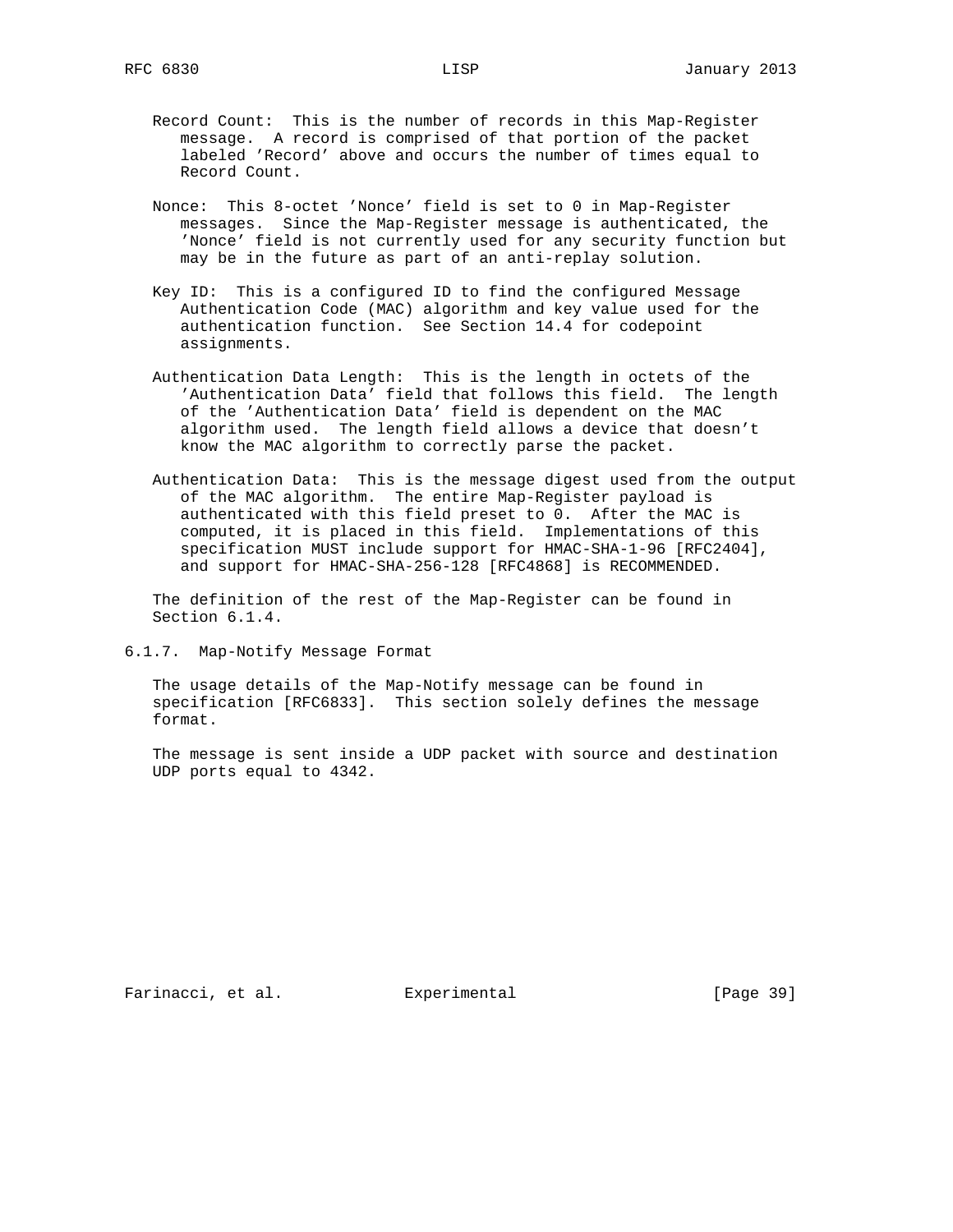The Map-Notify message format is:

| O                                                                                          | 2<br>3                                                                 |  |  |  |
|--------------------------------------------------------------------------------------------|------------------------------------------------------------------------|--|--|--|
| 9 N<br>$\Omega$<br>$5\phantom{.0}$<br>- 6<br>- 8<br>-5<br>2<br>4<br>7<br>2.<br>3<br>3<br>4 | 89<br>$\Omega$<br>4 5 6 7 8<br>$\cap$<br>6<br>-7<br>2<br>3<br>-9<br>-1 |  |  |  |
| Reserved                                                                                   | Record Count                                                           |  |  |  |
| Type=4                                                                                     |                                                                        |  |  |  |
| Nonce                                                                                      |                                                                        |  |  |  |
| $+ - + - + -$                                                                              |                                                                        |  |  |  |
| . Nonce                                                                                    |                                                                        |  |  |  |
|                                                                                            |                                                                        |  |  |  |
| Key ID                                                                                     | Authentication Data Length                                             |  |  |  |
| -+-+-+-+-+-+-+<br>$+ \cdot$<br>-+-+-+-+-+-+-+-+-+-+                                        |                                                                        |  |  |  |
| Authentication Data                                                                        |                                                                        |  |  |  |
| Record TTL                                                                                 |                                                                        |  |  |  |
|                                                                                            |                                                                        |  |  |  |
| EID mask-len<br>$\mathbb{R}$<br>Locator Count                                              | ACT<br>ΙA<br>Reserved                                                  |  |  |  |
| e<br>Map-Version Number<br>Rsvd<br>$\mathsf{C}$                                            | EID-Prefix-AFI                                                         |  |  |  |
| $\Omega$                                                                                   |                                                                        |  |  |  |
| EID-Prefix<br>$\mathtt{r}$                                                                 |                                                                        |  |  |  |
| d                                                                                          |                                                                        |  |  |  |
| Weight<br>Priority                                                                         | M Priority<br>M Weight                                                 |  |  |  |
| L<br>-+-+-+-+-+<br>-+-+-+-+-+-+-+                                                          | ーナーナーナーナーナーナ<br>-+-+-+-+-+-+-+-+-+-+                                   |  |  |  |
| Unused Flags<br>L p R <br>$\circ$                                                          | Loc-AFI                                                                |  |  |  |
| C<br>Locator                                                                               |                                                                        |  |  |  |
|                                                                                            |                                                                        |  |  |  |

Packet field descriptions:

Type: 4 (Map-Notify)

 The Map-Notify message has the same contents as a Map-Register message. See the Map-Register section for field descriptions.

Farinacci, et al. Experimental [Page 40]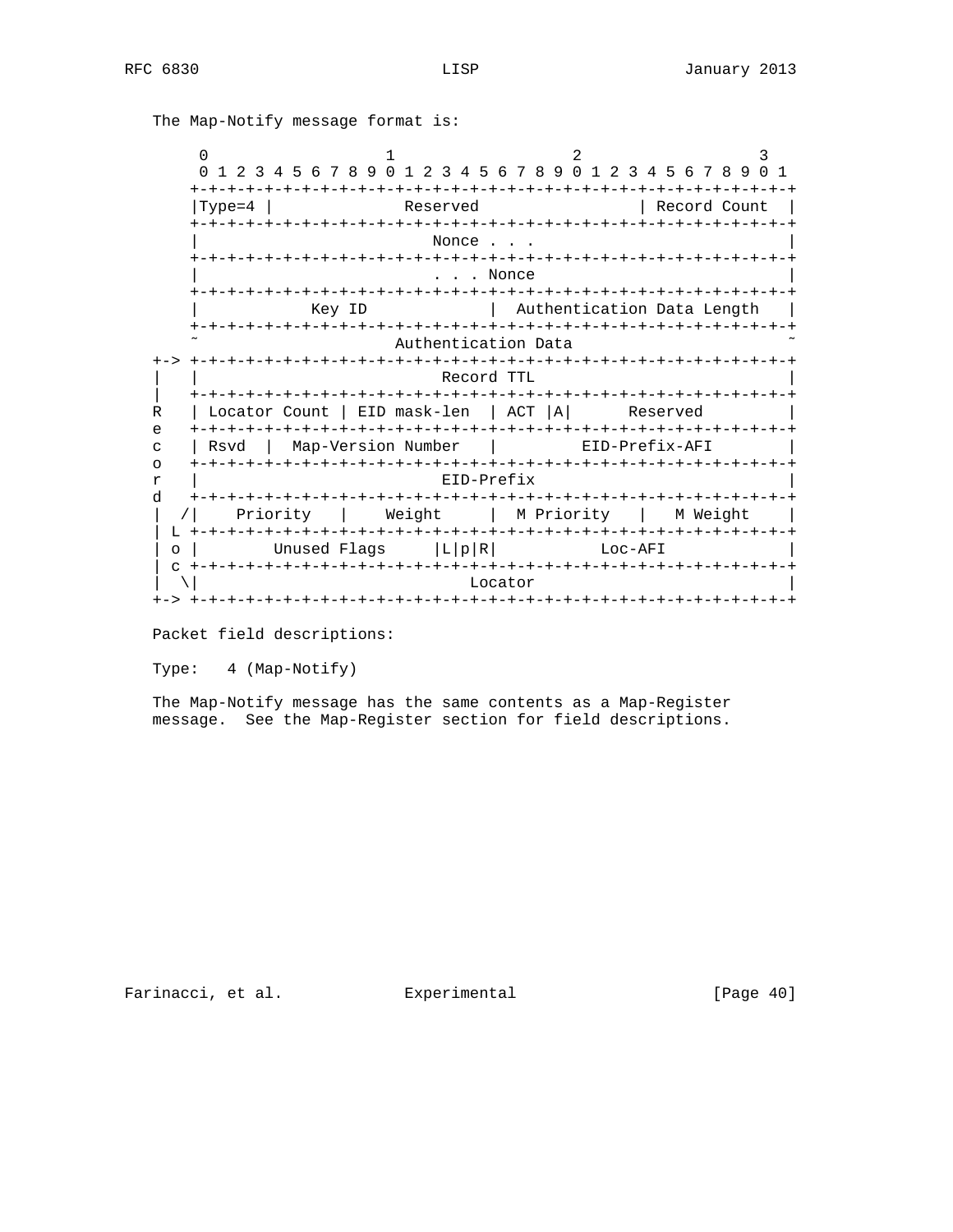# 6.1.8. Encapsulated Control Message Format

 An Encapsulated Control Message (ECM) is used to encapsulate control packets sent between xTRs and the mapping database system described in [RFC6833].



Packet header descriptions:

- OH: The outer IPv4 or IPv6 header, which uses RLOC addresses in the source and destination header address fields.
- UDP: The outer UDP header with destination port 4342. The source port is randomly allocated. The checksum field MUST be non-zero.
- LH: Type 8 is defined to be a "LISP Encapsulated Control Message", and what follows is either an IPv4 or IPv6 header as encoded by the first 4 bits after the 'Reserved' field.
- S: This is the Security bit. When set to 1, the field following the 'Reserved' field will have the following format. The detailed format of the Authentication Data Content is for further study.

Farinacci, et al. Experimental [Page 41]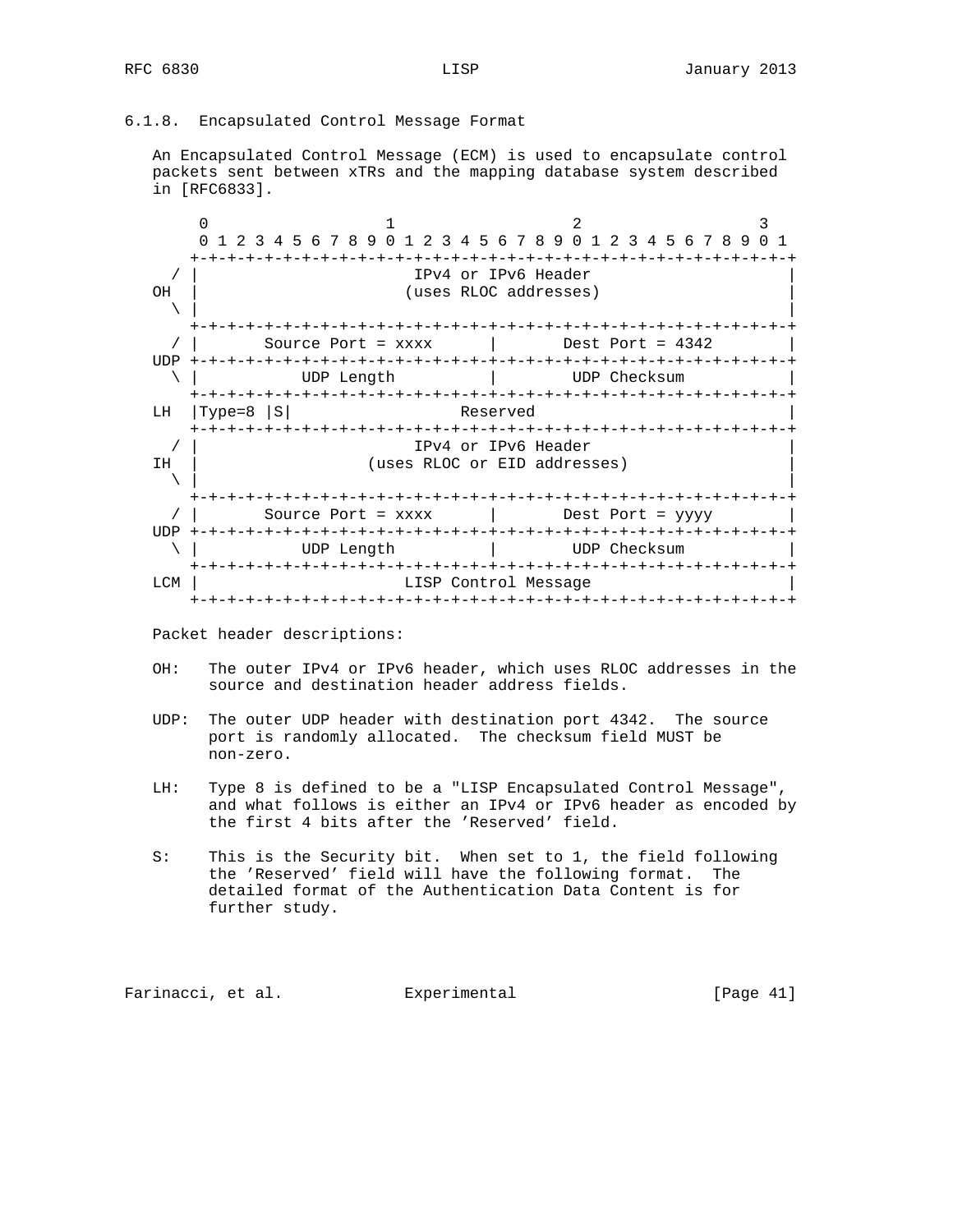$0$  1 2 3 0 1 2 3 4 5 6 7 8 9 0 1 2 3 4 5 6 7 8 9 0 1 2 3 4 5 6 7 8 9 0 1 +-+-+-+-+-+-+-+-+-+-+-+-+-+-+-+-+-+-+-+-+-+-+-+-+-+-+-+-+-+-+-+-+ | AD Type | Authentication Data Content . . . +-+-+-+-+-+-+-+-+-+-+-+-+-+-+-+-+-+-+-+-+-+-+-+-+-+-+-+-+-+-+-+-+

- IH: The inner IPv4 or IPv6 header, which can use either RLOC or EID addresses in the header address fields. When a Map-Request is encapsulated in this packet format, the destination address in this header is an EID.
- UDP: The inner UDP header, where the port assignments depend on the control packet being encapsulated. When the control packet is a Map-Request or Map-Register, the source port is selected by the ITR/PITR and the destination port is 4342. When the control packet is a Map-Reply, the source port is 4342 and the destination port is assigned from the source port of the invoking Map-Request. Port number 4341 MUST NOT be assigned to either port. The checksum field MUST be non-zero.
- LCM: The format is one of the control message formats described in this section. At this time, only Map-Request messages are allowed to be encapsulated. In the future, PIM Join/Prune messages [RFC6831] might be allowed. Encapsulating other types of LISP control messages is for further study. When Map-Requests are sent for RLOC-Probing purposes (i.e., the probe-bit is set), they MUST NOT be sent inside Encapsulated Control Messages.
- 6.2. Routing Locator Selection

 Both the client-side and server-side may need control over the selection of RLOCs for conversations between them. This control is achieved by manipulating the 'Priority' and 'Weight' fields in EID-to-RLOC Map-Reply messages. Alternatively, RLOC information MAY be gleaned from received tunneled packets or EID-to-RLOC Map-Request messages.

 The following are different scenarios for choosing RLOCs and the controls that are available:

- o The server-side returns one RLOC. The client-side can only use one RLOC. The server-side has complete control of the selection.
- o The server-side returns a list of RLOCs where a subset of the list has the same best Priority. The client can only use the subset list according to the weighting assigned by the server-side. In this case, the server-side controls both the subset list and

Farinacci, et al. Experimental [Page 42]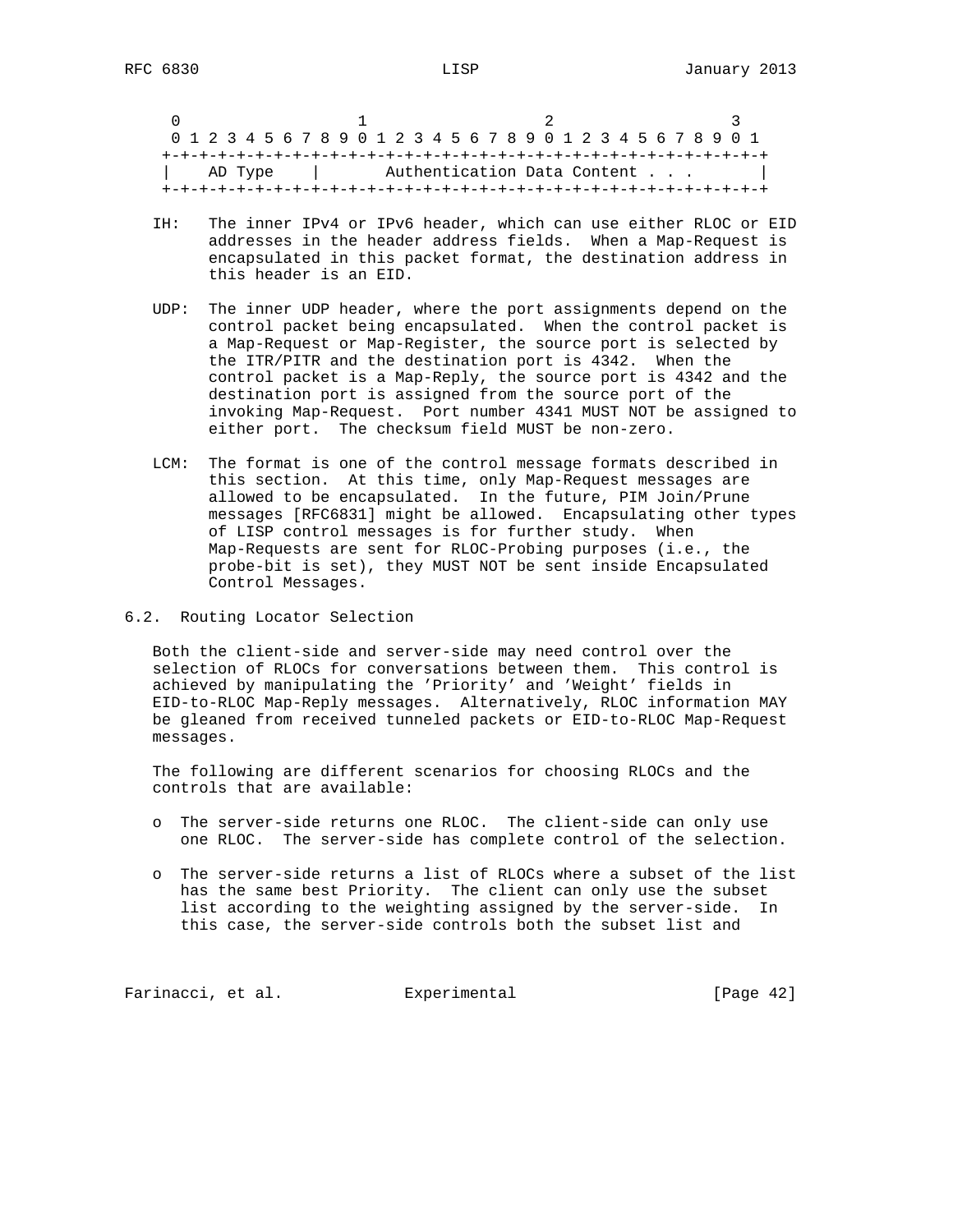load-splitting across its members. The client-side can use RLOCs outside of the subset list if it determines that the subset list is unreachable (unless RLOCs are set to a Priority of 255). Some sharing of control exists: the server-side determines the destination RLOC list and load distribution while the client-side has the option of using alternatives to this list if RLOCs in the list are unreachable.

- o The server-side sets a Weight of 0 for the RLOC subset list. In this case, the client-side can choose how the traffic load is spread across the subset list. Control is shared by the server side determining the list and the client determining load distribution. Again, the client can use alternative RLOCs if the server-provided list of RLOCs is unreachable.
- o Either side (more likely the server-side ETR) decides not to send a Map-Request. For example, if the server-side ETR does not send Map-Requests, it gleans RLOCs from the client-side ITR, giving the client-side ITR responsibility for bidirectional RLOC reachability and preferability. Server-side ETR gleaning of the client-side ITR RLOC is done by caching the inner-header source EID and the outer-header source RLOC of received packets. The client-side ITR controls how traffic is returned and can alternate using an outer header source RLOC, which then can be added to the list the server-side ETR uses to return traffic. Since no Priority or Weights are provided using this method, the server-side ETR MUST assume that each client-side ITR RLOC uses the same best Priority with a Weight of zero. In addition, since EID-Prefix encoding cannot be conveyed in data packets, the EID-to-RLOC Cache on Tunnel Routers can grow to be very large.
- o A "gleaned" Map-Cache entry, one learned from the source RLOC of a received encapsulated packet, is only stored and used for a few seconds, pending verification. Verification is performed by sending a Map-Request to the source EID (the inner-header IP source address) of the received encapsulated packet. A reply to this "verifying Map-Request" is used to fully populate the Map-Cache entry for the "gleaned" EID and is stored and used for the time indicated from the 'TTL' field of a received Map-Reply. When a verified Map-Cache entry is stored, data gleaning no longer occurs for subsequent packets that have a source EID that matches the EID-Prefix of the verified entry.

 RLOCs that appear in EID-to-RLOC Map-Reply messages are assumed to be reachable when the R-bit for the Locator record is set to 1. When the R-bit is set to 0, an ITR or PITR MUST NOT encapsulate to the RLOC. Neither the information contained in a Map-Reply nor that stored in the mapping database system provides reachability

Farinacci, et al. Experimental [Page 43]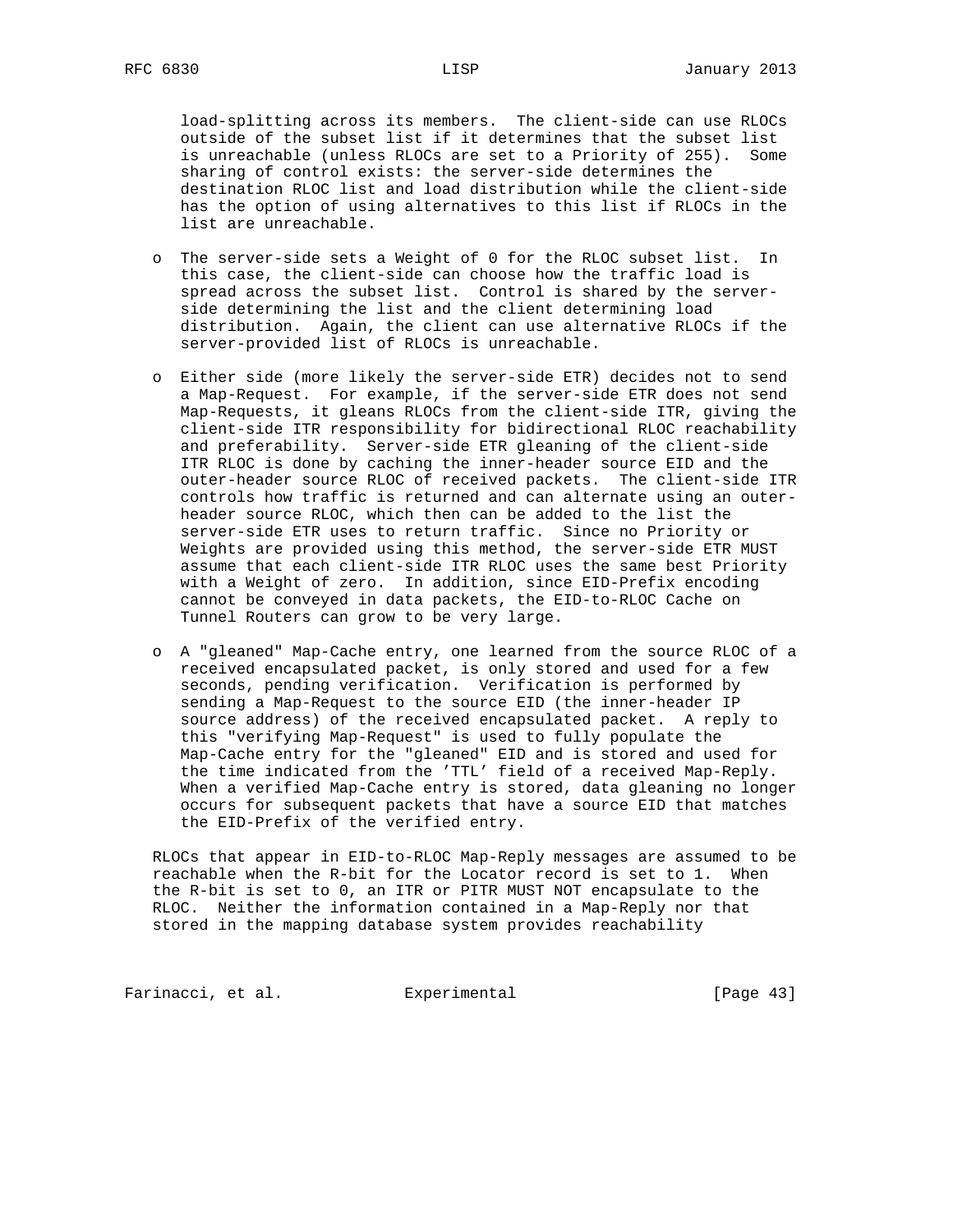information for RLOCs. Note that reachability is not part of the mapping system and is determined using one or more of the Routing Locator reachability algorithms described in the next section.

6.3. Routing Locator Reachability

 Several mechanisms for determining RLOC reachability are currently defined:

- 1. An ETR may examine the Locator-Status-Bits in the LISP header of an encapsulated data packet received from an ITR. If the ETR is also acting as an ITR and has traffic to return to the original ITR site, it can use this status information to help select an RLOC.
- 2. An ITR may receive an ICMP Network Unreachable or Host Unreachable message for an RLOC it is using. This indicates that the RLOC is likely down. Note that trusting ICMP messages may not be desirable, but neither is ignoring them completely. Implementations are encouraged to follow current best practices in treating these conditions.
- 3. An ITR that participates in the global routing system can determine that an RLOC is down if no BGP Routing Information Base (RIB) route exists that matches the RLOC IP address.
- 4. An ITR may receive an ICMP Port Unreachable message from a destination host. This occurs if an ITR attempts to use interworking [RFC6832] and LISP-encapsulated data is sent to a non-LISP-capable site.
- 5. An ITR may receive a Map-Reply from an ETR in response to a previously sent Map-Request. The RLOC source of the Map-Reply is likely up, since the ETR was able to send the Map-Reply to the ITR.
- 6. When an ETR receives an encapsulated packet from an ITR, the source RLOC from the outer header of the packet is likely up.
- 7. An ITR/ETR pair can use the Locator reachability algorithms described in this section, namely Echo-Noncing or RLOC-Probing.

Farinacci, et al. Experimental [Page 44]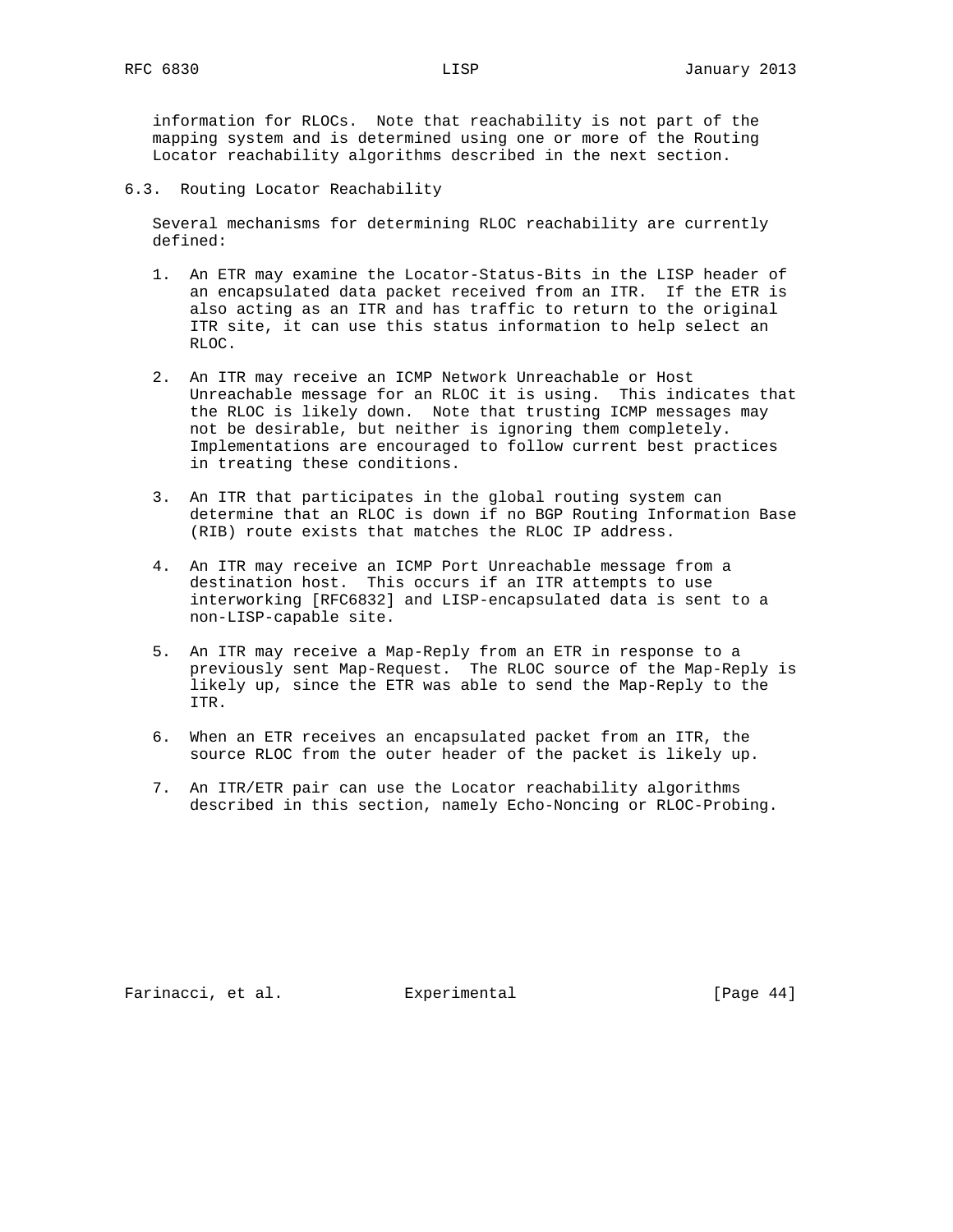When determining Locator up/down reachability by examining the Locator-Status-Bits from the LISP-encapsulated data packet, an ETR will receive up-to-date status from an encapsulating ITR about reachability for all ETRs at the site. CE-based ITRs at the source site can determine reachability relative to each other using the site IGP as follows:

- o Under normal circumstances, each ITR will advertise a default route into the site IGP.
- o If an ITR fails or if the upstream link to its PE fails, its default route will either time out or be withdrawn.

 Each ITR can thus observe the presence or lack of a default route originated by the others to determine the Locator-Status-Bits it sets for them.

 RLOCs listed in a Map-Reply are numbered with ordinals 0 to n-1. The Locator-Status-Bits in a LISP-encapsulated packet are numbered from 0 to n-1 starting with the least significant bit. For example, if an RLOC listed in the 3rd position of the Map-Reply goes down (ordinal value 2), then all ITRs at the site will clear the 3rd least significant bit (xxxx x0xx) of the 'Locator-Status-Bits' field for the packets they encapsulate.

 When an ETR decapsulates a packet, it will check for any change in the 'Locator-Status-Bits' field. When a bit goes from 1 to 0, the ETR, if acting also as an ITR, will refrain from encapsulating packets to an RLOC that is indicated as down. It will only resume using that RLOC if the corresponding Locator-Status-Bit returns to a value of 1. Locator-Status-Bits are associated with a Locator-Set per EID-Prefix. Therefore, when a Locator becomes unreachable, the Locator-Status-Bit that corresponds to that Locator's position in the list returned by the last Map-Reply will be set to zero for that particular EID-Prefix.

 When ITRs at the site are not deployed in CE routers, the IGP can still be used to determine the reachability of Locators, provided they are injected into the IGP. This is typically done when a /32 address is configured on a loopback interface.

 When ITRs receive ICMP Network Unreachable or Host Unreachable messages as a method to determine unreachability, they will refrain from using Locators that are described in Locator lists of Map-Replies. However, using this approach is unreliable because many network operators turn off generation of ICMP Destination Unreachable messages.

Farinacci, et al. Experimental [Page 45]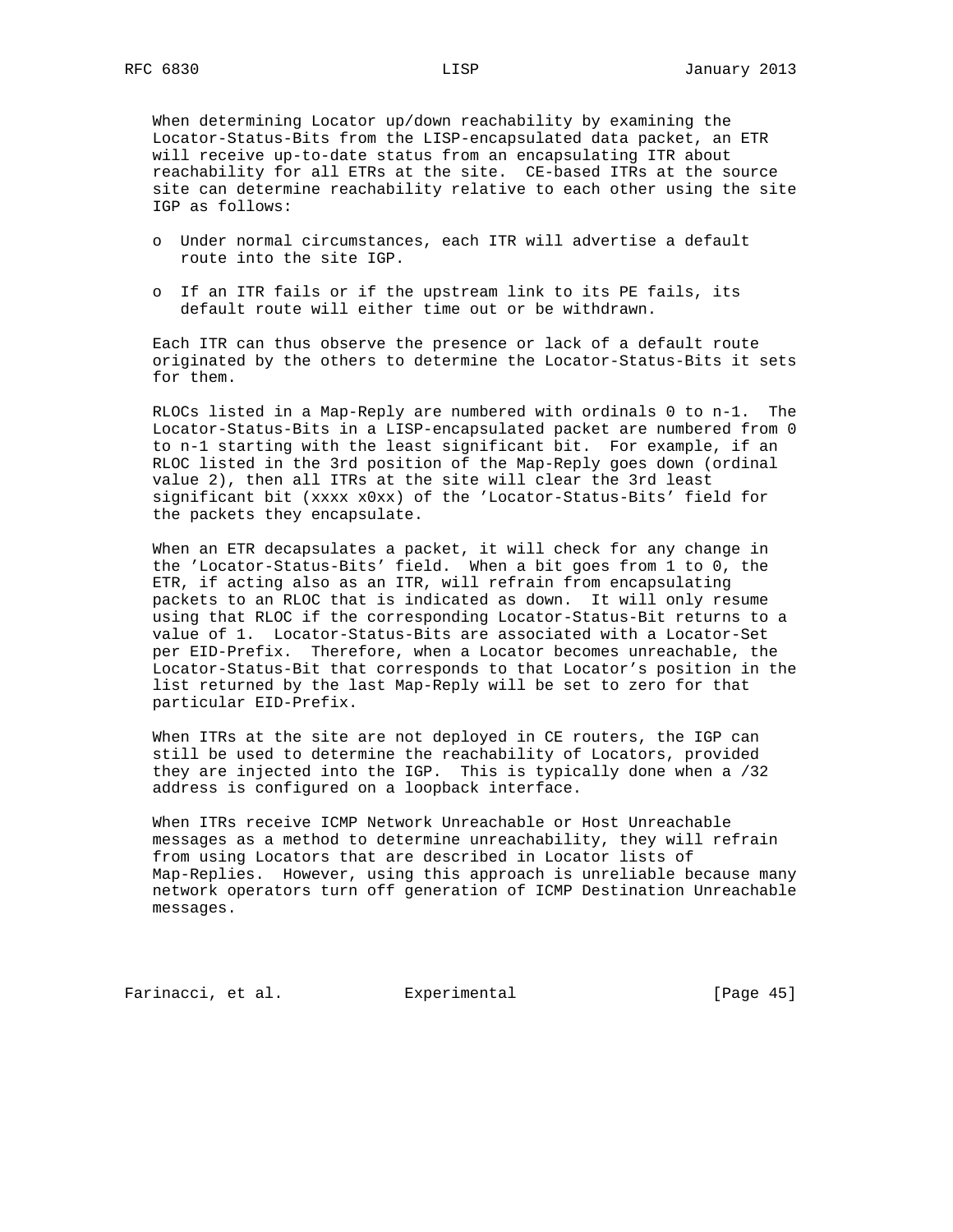If an ITR does receive an ICMP Network Unreachable or Host Unreachable message, it MAY originate its own ICMP Destination Unreachable message destined for the host that originated the data packet the ITR encapsulated.

 Also, BGP-enabled ITRs can unilaterally examine the RIB to see if a locator address from a Locator-Set in a mapping entry matches a prefix. If it does not find one and BGP is running in the Default- Free Zone (DFZ), it can decide to not use the Locator even though the Locator-Status-Bits indicate that the Locator is up. In this case, the path from the ITR to the ETR that is assigned the Locator is not available. More details are in [LOC-ID-ARCH].

 Optionally, an ITR can send a Map-Request to a Locator, and if a Map-Reply is returned, reachability of the Locator has been determined. Obviously, sending such probes increases the number of control messages originated by Tunnel Routers for active flows, so Locators are assumed to be reachable when they are advertised.

 This assumption does create a dependency: Locator unreachability is detected by the receipt of ICMP Host Unreachable messages. When a Locator has been determined to be unreachable, it is not used for active traffic; this is the same as if it were listed in a Map-Reply with Priority 255.

 The ITR can test the reachability of the unreachable Locator by sending periodic Requests. Both Requests and Replies MUST be rate limited. Locator reachability testing is never done with data packets, since that increases the risk of packet loss for end-to-end sessions.

 When an ETR decapsulates a packet, it knows that it is reachable from the encapsulating ITR because that is how the packet arrived. In most cases, the ETR can also reach the ITR but cannot assume this to be true, due to the possibility of path asymmetry. In the presence of unidirectional traffic flow from an ITR to an ETR, the ITR SHOULD NOT use the lack of return traffic as an indication that the ETR is unreachable. Instead, it MUST use an alternate mechanism to determine reachability.

6.3.1. Echo Nonce Algorithm

 When data flows bidirectionally between Locators from different sites, a data-plane mechanism called "nonce echoing" can be used to determine reachability between an ITR and ETR. When an ITR wants to solicit a nonce echo, it sets the N- and E-bits and places a 24-bit nonce [RFC4086] in the LISP header of the next encapsulated data packet.

Farinacci, et al. Experimental [Page 46]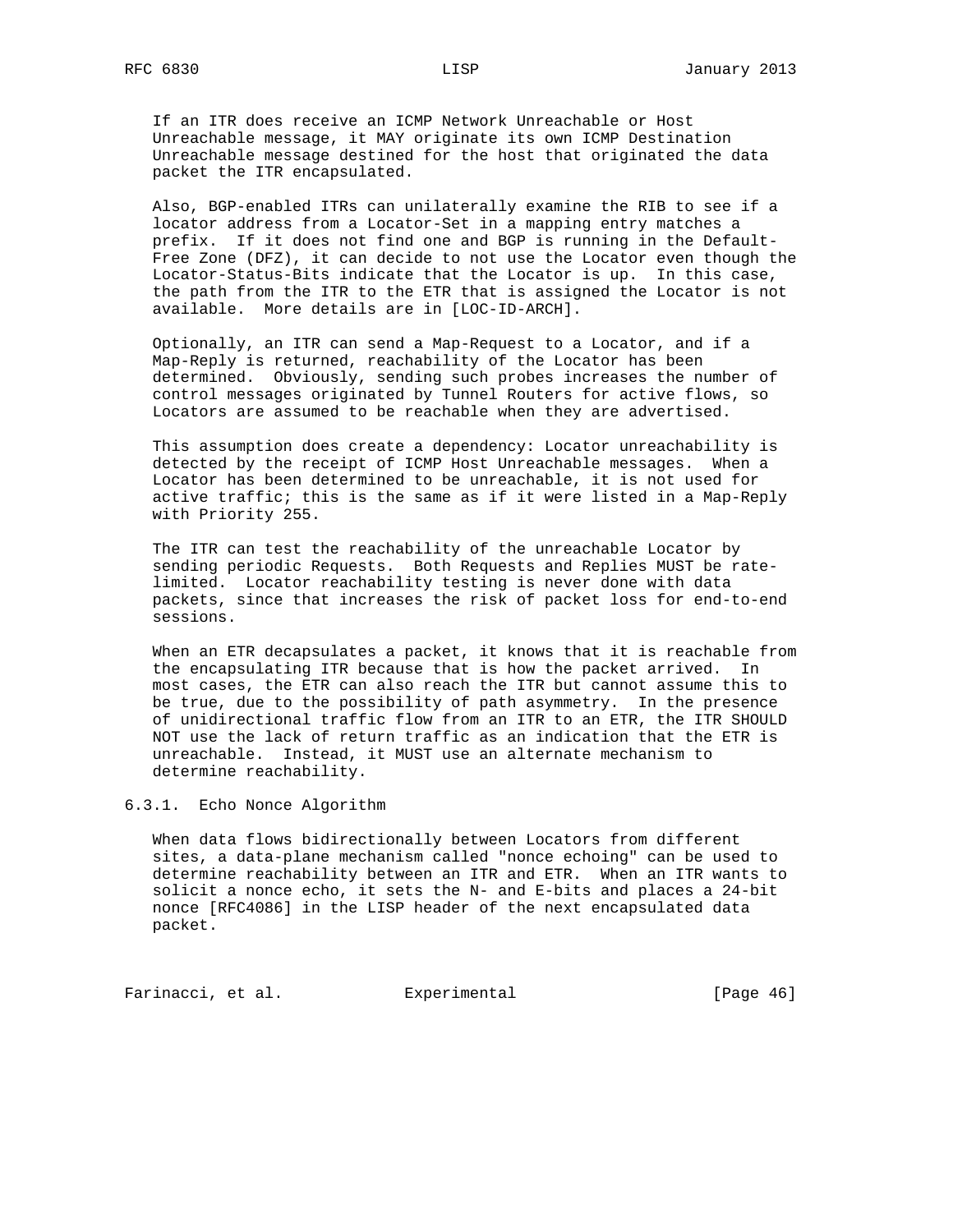When this packet is received by the ETR, the encapsulated packet is forwarded as normal. When the ETR next sends a data packet to the ITR, it includes the nonce received earlier with the N-bit set and E-bit cleared. The ITR sees this "echoed nonce" and knows that the path to and from the ETR is up.

 The ITR will set the E-bit and N-bit for every packet it sends while in the echo-nonce-request state. The time the ITR waits to process the echoed nonce before it determines the path is unreachable is variable and is a choice left for the implementation.

 If the ITR is receiving packets from the ETR but does not see the nonce echoed while being in the echo-nonce-request state, then the path to the ETR is unreachable. This decision may be overridden by other Locator reachability algorithms. Once the ITR determines that the path to the ETR is down, it can switch to another Locator for that EID-Prefix.

 Note that "ITR" and "ETR" are relative terms here. Both devices MUST be implementing both ITR and ETR functionality for the echo nonce mechanism to operate.

 The ITR and ETR may both go into the echo-nonce-request state at the same time. The number of packets sent or the time during which echo nonce requests are sent is an implementation-specific setting. However, when an ITR is in the echo-nonce-request state, it can echo the ETR's nonce in the next set of packets that it encapsulates and subsequently continue sending echo-nonce-request packets.

 This mechanism does not completely solve the forward path reachability problem, as traffic may be unidirectional. That is, the ETR receiving traffic at a site may not be the same device as an ITR that transmits traffic from that site, or the site-to-site traffic is unidirectional so there is no ITR returning traffic.

 The echo-nonce algorithm is bilateral. That is, if one side sets the E-bit and the other side is not enabled for echo-noncing, then the echoing of the nonce does not occur and the requesting side may erroneously consider the Locator unreachable. An ITR SHOULD only set the E-bit in an encapsulated data packet when it knows the ETR is enabled for echo-noncing. This is conveyed by the E-bit in the Map-Reply message.

 Note that other Locator reachability mechanisms are being researched and can be used to compliment or even override the echo nonce algorithm. See the next section for an example of control-plane probing.

Farinacci, et al. Experimental [Page 47]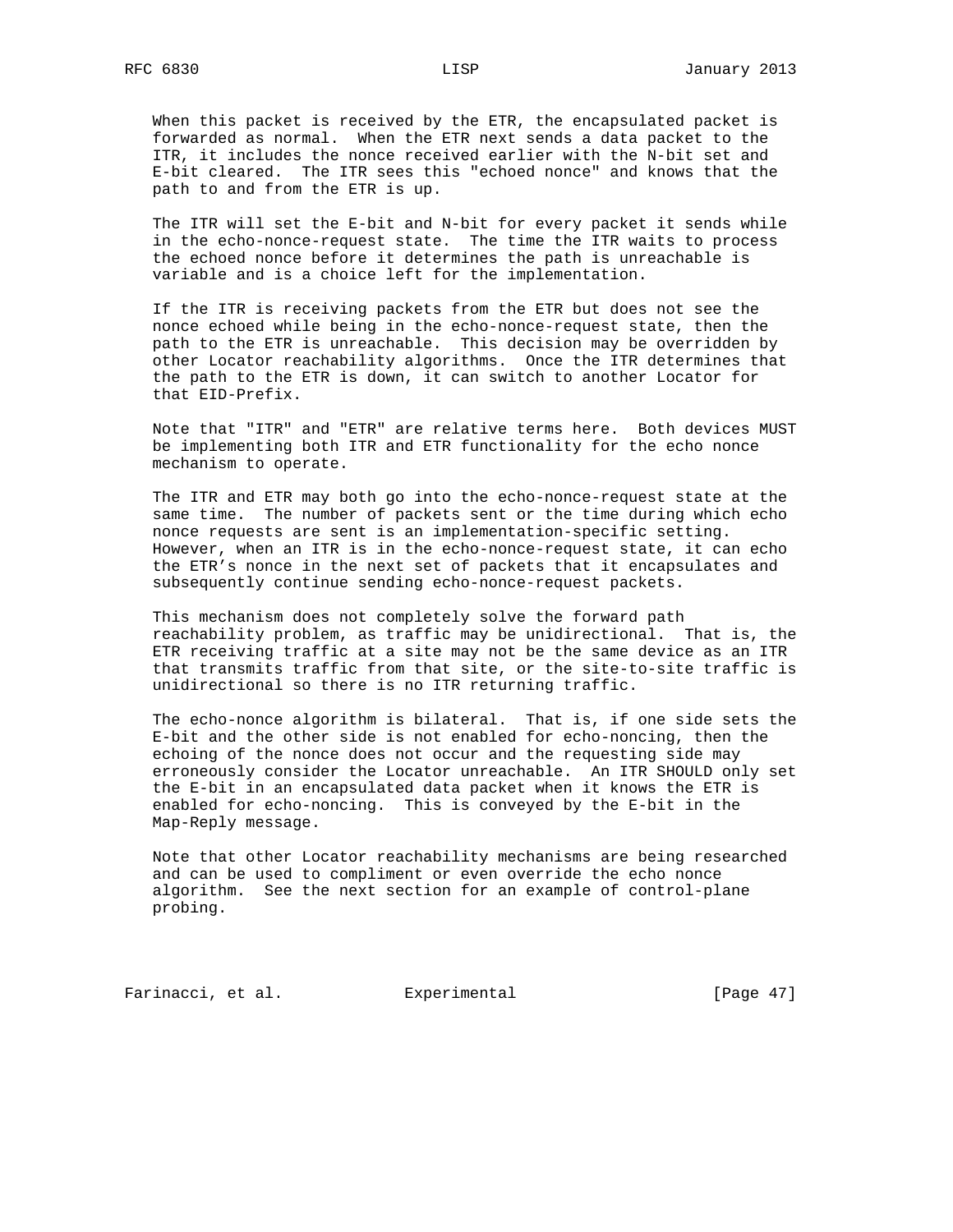## 6.3.2. RLOC-Probing Algorithm

 RLOC-Probing is a method that an ITR or PITR can use to determine the reachability status of one or more Locators that it has cached in a Map-Cache entry. The probe-bit of the Map-Request and Map-Reply messages is used for RLOC-Probing.

 RLOC-Probing is done in the control plane on a timer basis, where an ITR or PITR will originate a Map-Request destined to a locator address from one of its own locator addresses. A Map-Request used as an RLOC-probe is NOT encapsulated and NOT sent to a Map-Server or to the mapping database system as one would when soliciting mapping data. The EID record encoded in the Map-Request is the EID-Prefix of the Map-Cache entry cached by the ITR or PITR. The ITR may include a mapping data record for its own database mapping information that contains the local EID-Prefixes and RLOCs for its site. RLOC-probes are sent periodically using a jittered timer interval.

 When an ETR receives a Map-Request message with the probe-bit set, it returns a Map-Reply with the probe-bit set. The source address of the Map-Reply is set according to the procedure described in Section 6.1.5. The Map-Reply SHOULD contain mapping data for the EID-Prefix contained in the Map-Request. This provides the opportunity for the ITR or PITR that sent the RLOC-probe to get mapping updates if there were changes to the ETR's database mapping entries.

 There are advantages and disadvantages of RLOC-Probing. The greatest benefit of RLOC-Probing is that it can handle many failure scenarios allowing the ITR to determine when the path to a specific Locator is reachable or has become unreachable, thus providing a robust mechanism for switching to using another Locator from the cached Locator. RLOC-Probing can also provide rough Round-Trip Time (RTT) estimates between a pair of Locators, which can be useful for network management purposes as well as for selecting low delay paths. The major disadvantage of RLOC-Probing is in the number of control messages required and the amount of bandwidth used to obtain those benefits, especially if the requirement for failure detection times is very small.

 Continued research and testing will attempt to characterize the tradeoffs of failure detection times versus message overhead.

Farinacci, et al. Experimental [Page 48]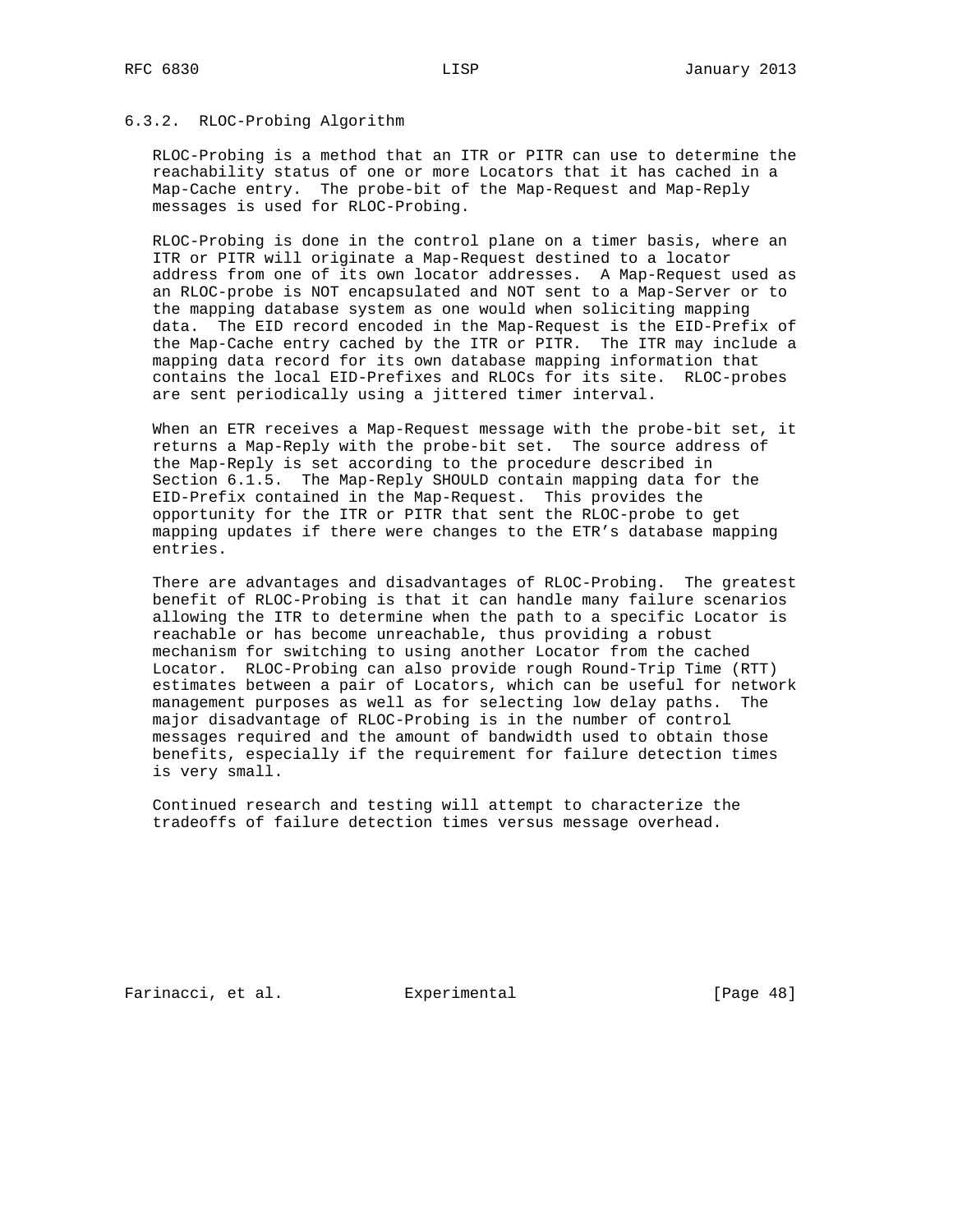## 6.4. EID Reachability within a LISP Site

 A site may be multihomed using two or more ETRs. The hosts and infrastructure within a site will be addressed using one or more EID-Prefixes that are mapped to the RLOCs of the relevant ETRs in the mapping system. One possible failure mode is for an ETR to lose reachability to one or more of the EID-Prefixes within its own site. When this occurs when the ETR sends Map-Replies, it can clear the R-bit associated with its own Locator. And when the ETR is also an ITR, it can clear its Locator-Status-Bit in the encapsulation data header.

 It is recognized that there are no simple solutions to the site partitioning problem because it is hard to know which part of the EID-Prefix range is partitioned and which Locators can reach any sub-ranges of the EID-Prefixes. This problem is under investigation with the expectation that experiments will tell us more. Note that this is not a new problem introduced by the LISP architecture. The problem exists today when a multihomed site uses BGP to advertise its reachability upstream.

## 6.5. Routing Locator Hashing

 When an ETR provides an EID-to-RLOC mapping in a Map-Reply message to a requesting ITR, the Locator-Set for the EID-Prefix may contain different Priority values for each locator address. When more than one best Priority Locator exists, the ITR can decide how to load share traffic against the corresponding Locators.

 The following hash algorithm may be used by an ITR to select a Locator for a packet destined to an EID for the EID-to-RLOC mapping:

- 1. Either a source and destination address hash or the traditional 5-tuple hash can be used. The traditional 5-tuple hash includes the source and destination addresses; source and destination TCP, UDP, or Stream Control Transmission Protocol (SCTP) port numbers; and the IP protocol number field or IPv6 next-protocol fields of a packet that a host originates from within a LISP site. When a packet is not a TCP, UDP, or SCTP packet, the source and destination addresses only from the header are used to compute the hash.
- 2. Take the hash value and divide it by the number of Locators stored in the Locator-Set for the EID-to-RLOC mapping.
- 3. The remainder will yield a value of 0 to "number of Locators minus 1". Use the remainder to select the Locator in the Locator-Set.

Farinacci, et al. Experimental [Page 49]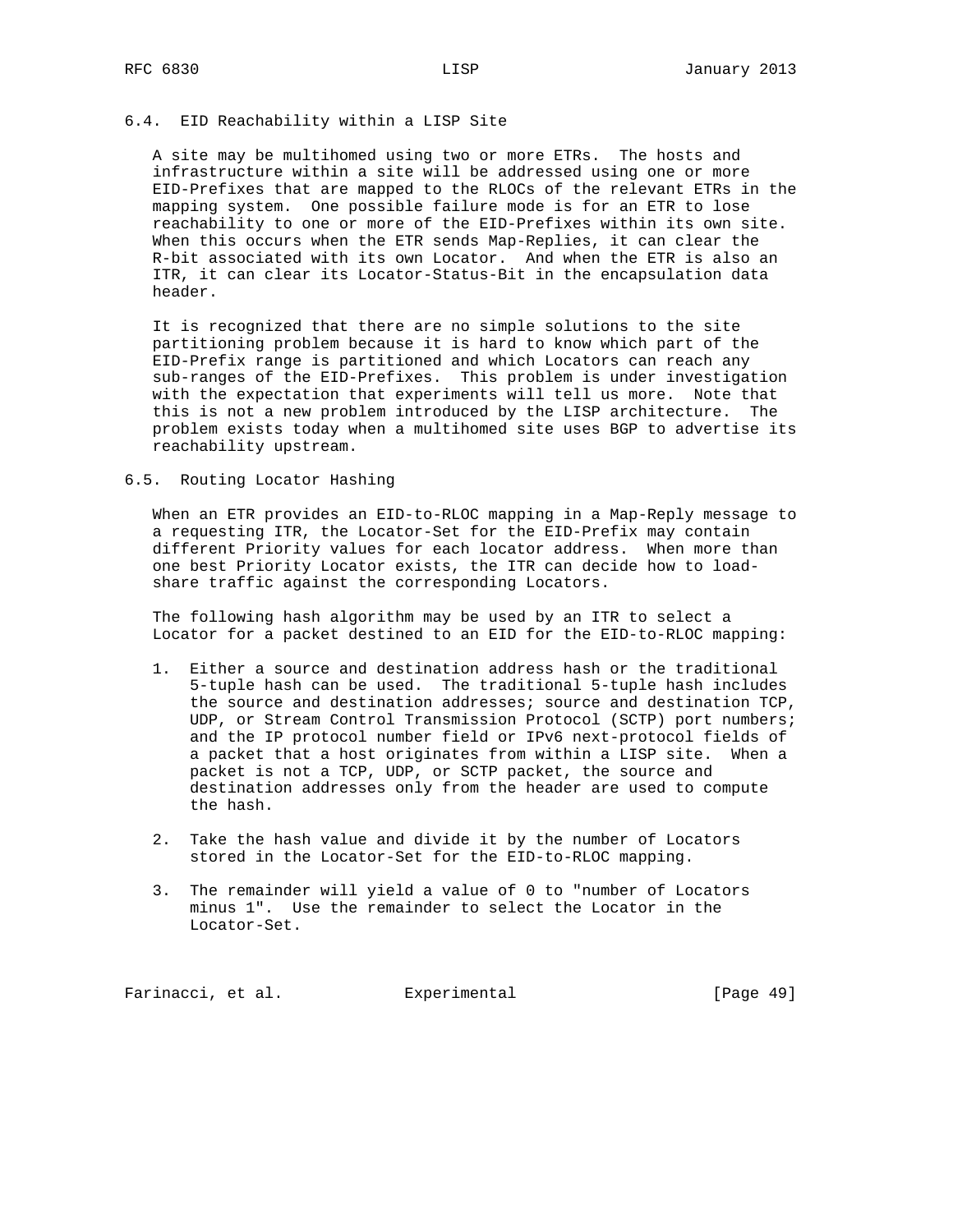Note that when a packet is LISP encapsulated, the source port number in the outer UDP header needs to be set. Selecting a hashed value allows core routers that are attached to Link Aggregation Groups (LAGs) to load-split the encapsulated packets across member links of such LAGs. Otherwise, core routers would see a single flow, since packets have a source address of the ITR, for packets that are originated by different EIDs at the source site. A suggested setting for the source port number computed by an ITR is a 5-tuple hash function on the inner header, as described above.

 Many core router implementations use a 5-tuple hash to decide how to balance packet load across members of a LAG. The 5-tuple hash includes the source and destination addresses of the packet and the source and destination ports when the protocol number in the packet is TCP or UDP. For this reason, UDP encoding is used for LISP encapsulation.

6.6. Changing the Contents of EID-to-RLOC Mappings

 Since the LISP architecture uses a caching scheme to retrieve and store EID-to-RLOC mappings, the only way an ITR can get a more up-to date mapping is to re-request the mapping. However, the ITRs do not know when the mappings change, and the ETRs do not keep track of which ITRs requested its mappings. For scalability reasons, we want to maintain this approach but need to provide a way for ETRs to change their mappings and inform the sites that are currently communicating with the ETR site using such mappings.

 When adding a new Locator record in lexicographic order to the end of a Locator-Set, it is easy to update mappings. We assume that new mappings will maintain the same Locator ordering as the old mapping but will just have new Locators appended to the end of the list. So, some ITRs can have a new mapping while other ITRs have only an old mapping that is used until they time out. When an ITR has only an old mapping but detects bits set in the Locator-Status-Bits that correspond to Locators beyond the list it has cached, it simply ignores them. However, this can only happen for locator addresses that are lexicographically greater than the locator addresses in the existing Locator-Set.

 When a Locator record is inserted in the middle of a Locator-Set, to maintain lexicographic order, the SMR procedure in Section 6.6.2 is used to inform ITRs and PITRs of the new Locator-Status-Bit mappings.

 When a Locator record is removed from a Locator-Set, ITRs that have the mapping cached will not use the removed Locator because the xTRs will set the Locator-Status-Bit to 0. So, even if the Locator is in the list, it will not be used. For new mapping requests, the xTRs

Farinacci, et al. Experimental [Page 50]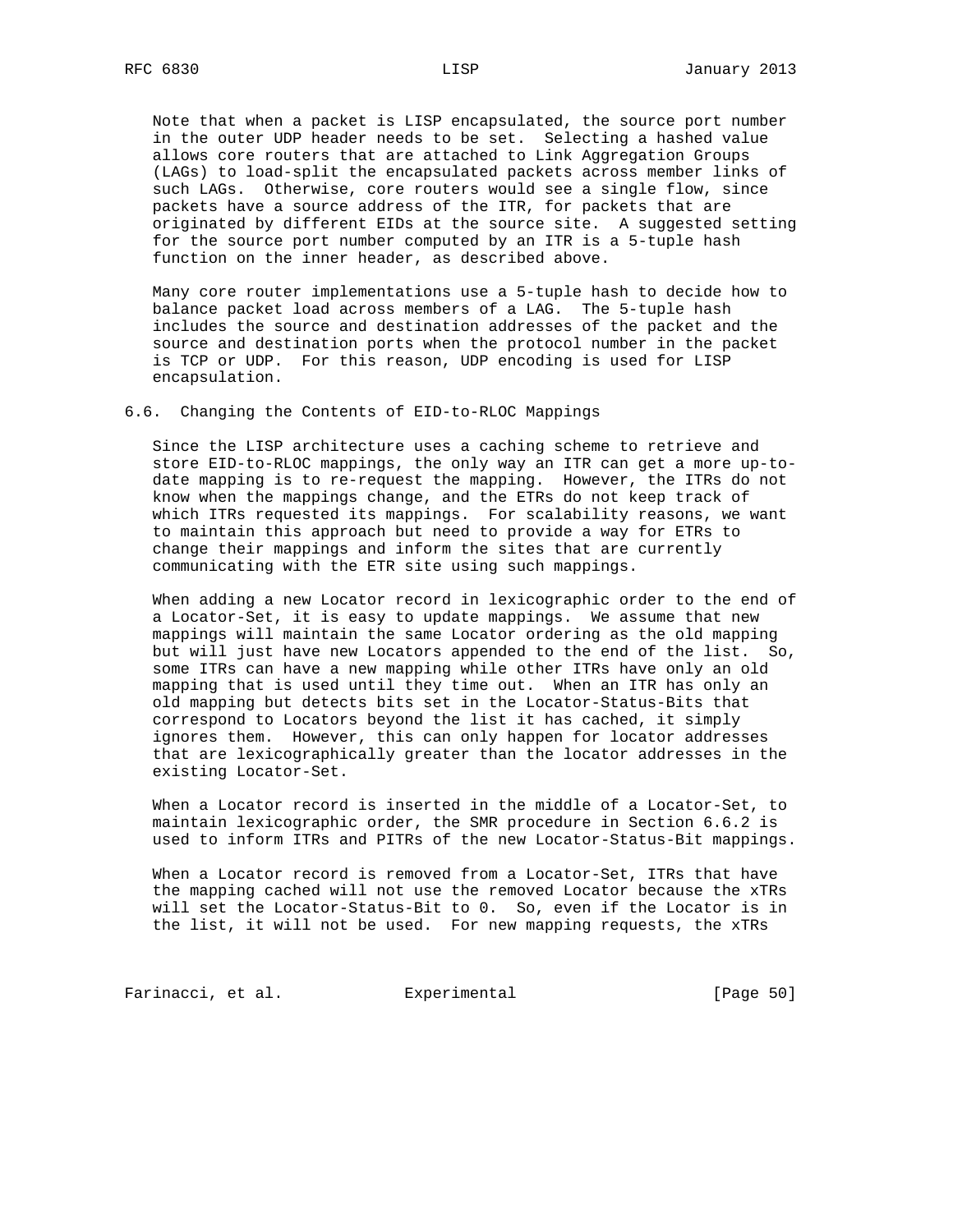can set the Locator AFI to 0 (indicating an unspecified address), as well as setting the corresponding Locator-Status-Bit to 0. This forces ITRs with old or new mappings to avoid using the removed Locator.

 If many changes occur to a mapping over a long period of time, one will find empty record slots in the middle of the Locator-Set and new records appended to the Locator-Set. At some point, it would be useful to compact the Locator-Set so the Locator-Status-Bit settings can be efficiently packed.

 We propose here three approaches for Locator-Set compaction: one operational mechanism and two protocol mechanisms. The operational approach uses a clock sweep method. The protocol approaches use the concept of Solicit-Map-Requests and Map-Versioning.

6.6.1. Clock Sweep

 The clock sweep approach uses planning in advance and the use of count-down TTLs to time out mappings that have already been cached. The default setting for an EID-to-RLOC mapping TTL is 24 hours. So, there is a 24-hour window to time out old mappings. The following clock sweep procedure is used:

- 1. 24 hours before a mapping change is to take effect, a network administrator configures the ETRs at a site to start the clock sweep window.
- 2. During the clock sweep window, ETRs continue to send Map-Reply messages with the current (unchanged) mapping records. The TTL for these mappings is set to 1 hour.
- 3. 24 hours later, all previous cache entries will have timed out, and any active cache entries will time out within 1 hour. During this 1-hour window, the ETRs continue to send Map-Reply messages with the current (unchanged) mapping records with the TTL set to 1 minute.
- 4. At the end of the 1-hour window, the ETRs will send Map-Reply messages with the new (changed) mapping records. So, any active caches can get the new mapping contents right away if not cached, or in 1 minute if they had the mapping cached. The new mappings are cached with a TTL equal to the TTL in the Map-Reply.

Farinacci, et al. Experimental [Page 51]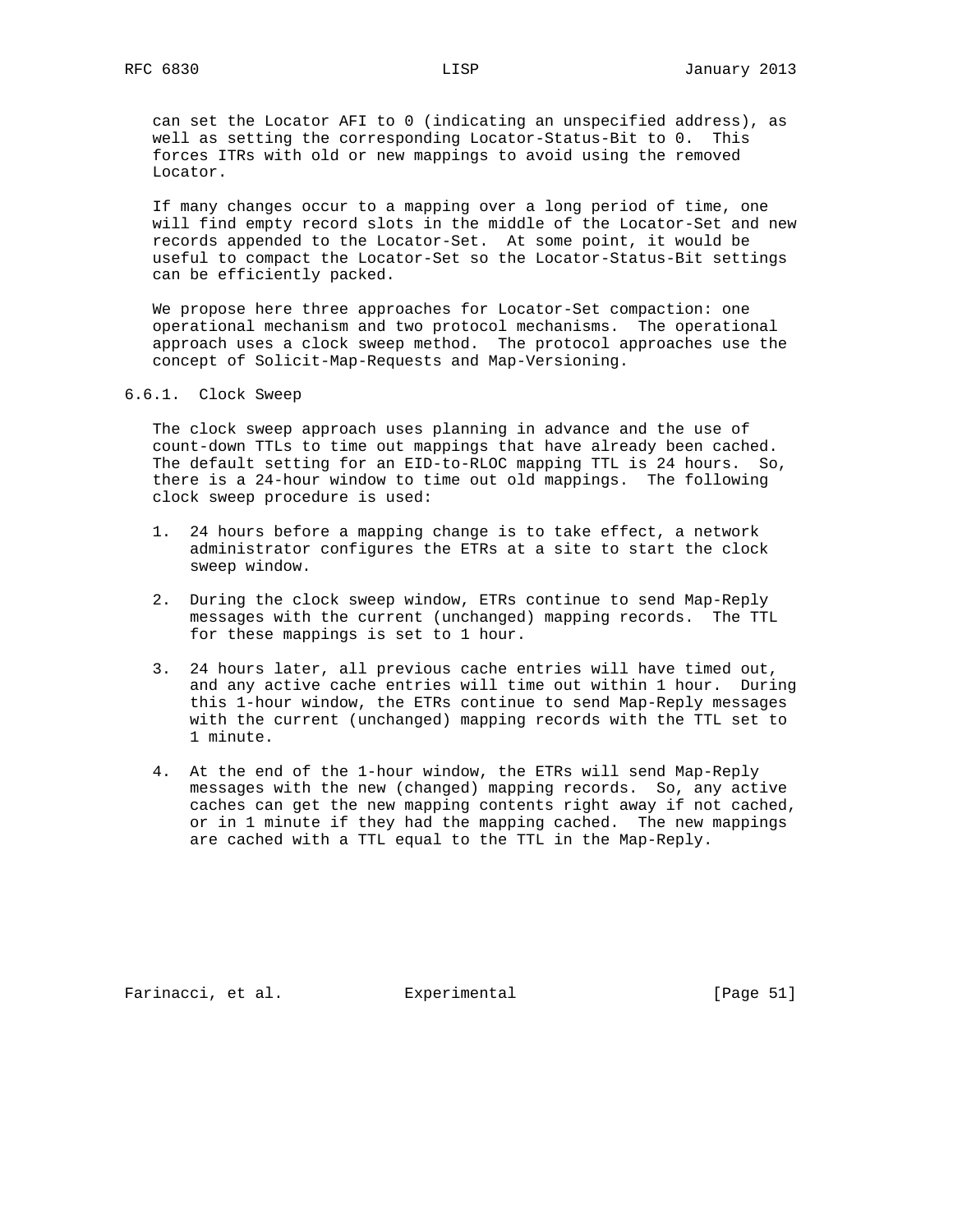#### 6.6.2. Solicit-Map-Request (SMR)

 Soliciting a Map-Request is a selective way for ETRs, at the site where mappings change, to control the rate they receive requests for Map-Reply messages. SMRs are also used to tell remote ITRs to update the mappings they have cached.

 Since the ETRs don't keep track of remote ITRs that have cached their mappings, they do not know which ITRs need to have their mappings updated. As a result, an ETR will solicit Map-Requests (called an SMR message) from those sites to which it has been sending encapsulated data for the last minute. In particular, an ETR will send an SMR to an ITR to which it has recently sent encapsulated data.

 An SMR message is simply a bit set in a Map-Request message. An ITR or PITR will send a Map-Request when they receive an SMR message. Both the SMR sender and the Map-Request responder MUST rate-limit these messages. Rate-limiting can be implemented as a global rate limiter or one rate-limiter per SMR destination.

 The following procedure shows how an SMR exchange occurs when a site is doing Locator-Set compaction for an EID-to-RLOC mapping:

- 1. When the database mappings in an ETR change, the ETRs at the site begin to send Map-Requests with the SMR bit set for each Locator in each Map-Cache entry the ETR caches.
- 2. A remote ITR that receives the SMR message will schedule sending a Map-Request message to the source locator address of the SMR message or to the mapping database system. A newly allocated random nonce is selected, and the EID-Prefix used is the one copied from the SMR message. If the source Locator is the only Locator in the cached Locator-Set, the remote ITR SHOULD send a Map-Request to the database mapping system just in case the single Locator has changed and may no longer be reachable to accept the Map-Request.
- 3. The remote ITR MUST rate-limit the Map-Request until it gets a Map-Reply while continuing to use the cached mapping. When Map-Versioning as described in Section 6.6.3 is used, an SMR sender can detect if an ITR is using the most up-to-date database mapping.
- 4. The ETRs at the site with the changed mapping will reply to the Map-Request with a Map-Reply message that has a nonce from the SMR-invoked Map-Request. The Map-Reply messages SHOULD be rate limited. This is important to avoid Map-Reply implosion.

Farinacci, et al. Experimental [Page 52]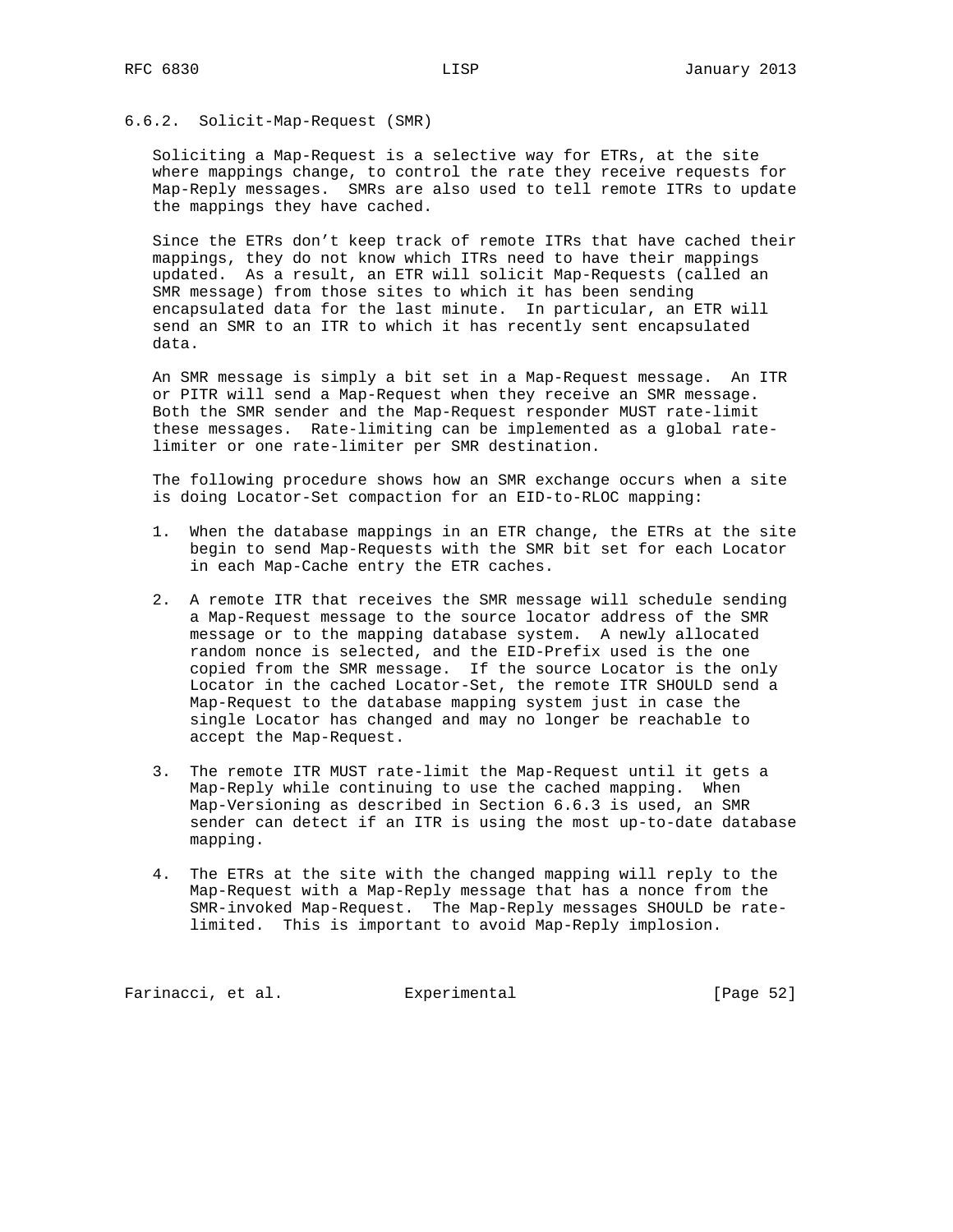5. The ETRs at the site with the changed mapping record the fact that the site that sent the Map-Request has received the new mapping data in the Map-Cache entry for the remote site so the Locator-Status-Bits are reflective of the new mapping for packets going to the remote site. The ETR then stops sending SMR messages.

 Experimentation is in progress to determine the appropriate rate limit parameters.

 For security reasons, an ITR MUST NOT process unsolicited Map-Replies. To avoid Map-Cache entry corruption by a third party, a sender of an SMR-based Map-Request MUST be verified. If an ITR receives an SMR-based Map-Request and the source is not in the Locator-Set for the stored Map-Cache entry, then the responding Map-Request MUST be sent with an EID destination to the mapping database system. Since the mapping database system is a more secure way to reach an authoritative ETR, it will deliver the Map-Request to the authoritative source of the mapping data.

 When an ITR receives an SMR-based Map-Request for which it does not have a cached mapping for the EID in the SMR message, it MAY not send an SMR-invoked Map-Request. This scenario can occur when an ETR sends SMR messages to all Locators in the Locator-Set it has stored in its map-cache but the remote ITRs that receive the SMR may not be sending packets to the site. There is no point in updating the ITRs until they need to send, in which case they will send Map-Requests to obtain a Map-Cache entry.

6.6.3. Database Map-Versioning

 When there is unidirectional packet flow between an ITR and ETR, and the EID-to-RLOC mappings change on the ETR, it needs to inform the ITR so encapsulation to a removed Locator can stop and can instead be started to a new Locator in the Locator-Set.

 An ETR, when it sends Map-Reply messages, conveys its own Map-Version Number. This is known as the Destination Map-Version Number. ITRs include the Destination Map-Version Number in packets they encapsulate to the site. When an ETR decapsulates a packet and detects that the Destination Map-Version Number is less than the current version for its mapping, the SMR procedure described in Section 6.6.2 occurs.

Farinacci, et al. Experimental [Page 53]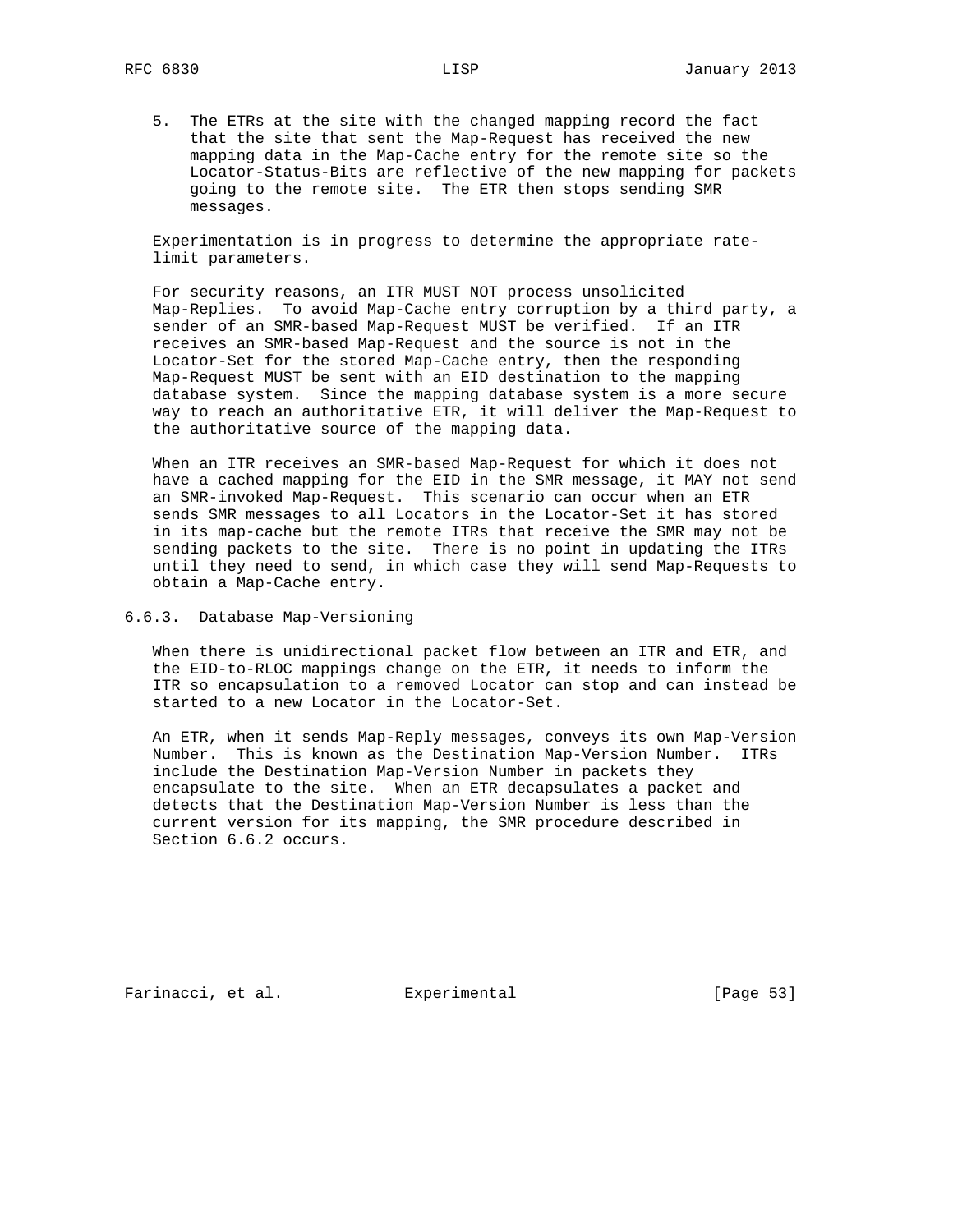An ITR, when it encapsulates packets to ETRs, can convey its own Map-Version Number. This is known as the Source Map-Version Number. When an ETR decapsulates a packet and detects that the Source Map-Version Number is greater than the last Map-Version Number sent in a Map-Reply from the ITR's site, the ETR will send a Map-Request to one of the ETRs for the source site.

 A Map-Version Number is used as a sequence number per EID-Prefix, so values that are greater are considered to be more recent. A value of 0 for the Source Map-Version Number or the Destination Map-Version Number conveys no versioning information, and an ITR does no comparison with previously received Map-Version Numbers.

 A Map-Version Number can be included in Map-Register messages as well. This is a good way for the Map-Server to assure that all ETRs for a site registering to it will be synchronized according to Map-Version Number.

 See [RFC6834] for a more detailed analysis and description of Database Map-Versioning.

7. Router Performance Considerations

 LISP is designed to be very "hardware-based forwarding friendly". A few implementation techniques can be used to incrementally implement LISP:

- o When a tunnel-encapsulated packet is received by an ETR, the outer destination address may not be the address of the router. This makes it challenging for the control plane to get packets from the hardware. This may be mitigated by creating special Forwarding Information Base (FIB) entries for the EID-Prefixes of EIDs served by the ETR (those for which the router provides an RLOC translation). These FIB entries are marked with a flag indicating that control-plane processing should be performed. The forwarding logic of testing for particular IP protocol number values is not necessary. There are a few proven cases where no changes to existing deployed hardware were needed to support the LISP data plane.
- o On an ITR, prepending a new IP header consists of adding more octets to a MAC rewrite string and prepending the string as part of the outgoing encapsulation procedure. Routers that support Generic Routing Encapsulation (GRE) tunneling [RFC2784] or 6to4 tunneling [RFC3056] may already support this action.

Farinacci, et al. Experimental [Page 54]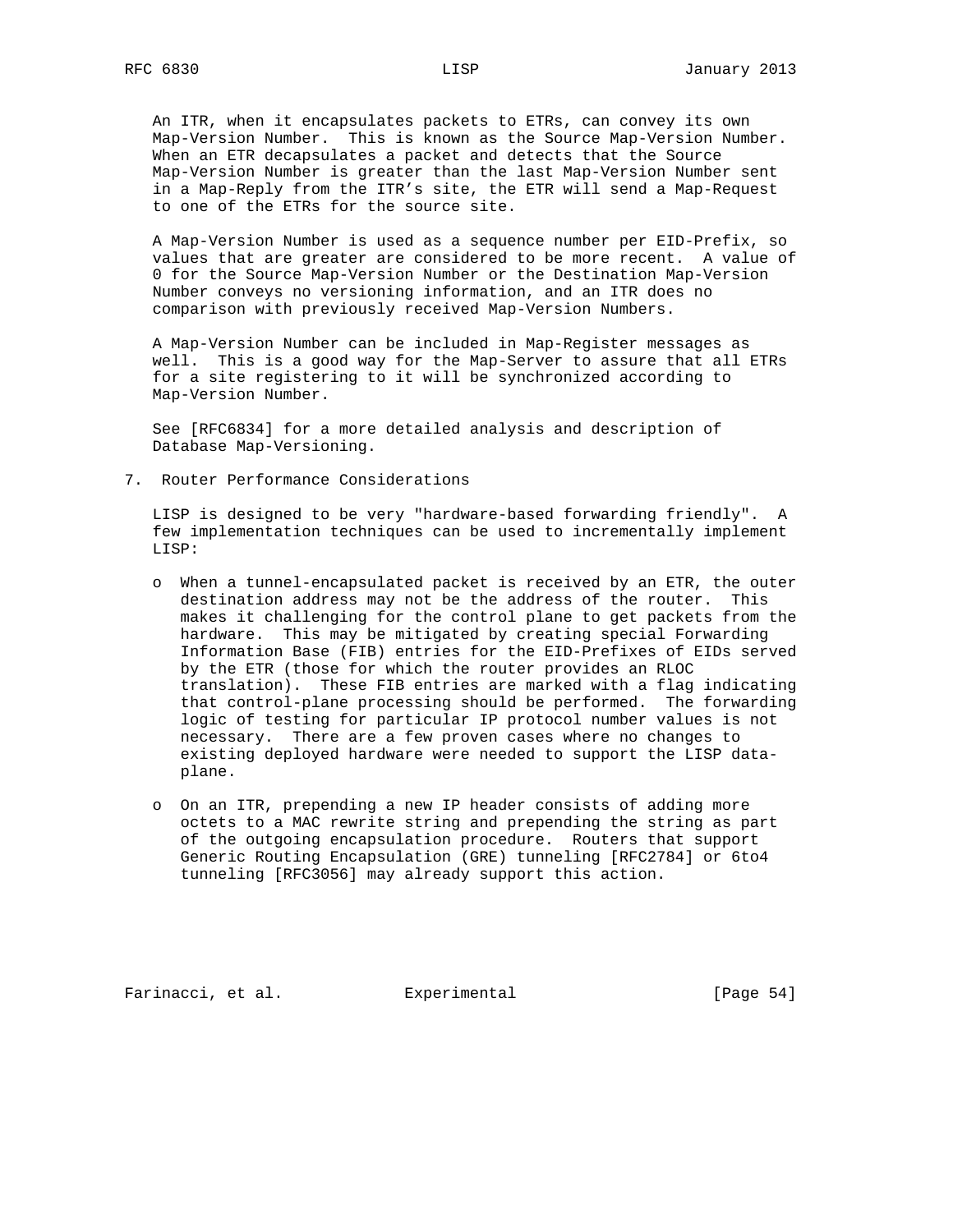o A packet's source address or interface the packet was received on can be used to select VRF (Virtual Routing/Forwarding). The VRF's routing table can be used to find EID-to-RLOC mappings.

 For performance issues related to map-cache management, see Section 12.

8. Deployment Scenarios

 This section will explore how and where ITRs and ETRs can be deployed and will discuss the pros and cons of each deployment scenario. For a more detailed deployment recommendation, refer to [LISP-DEPLOY].

 There are two basic deployment tradeoffs to consider: centralized versus distributed caches; and flat, Recursive, or Re-encapsulating Tunneling. When deciding on centralized versus distributed caching, the following issues should be considered:

- o Are the Tunnel Routers spread out so that the caches are spread across all the memories of each router? A centralized cache is when an ITR keeps a cache for all the EIDs it is encapsulating to. The packet takes a direct path to the destination Locator. A distributed cache is when an ITR needs help from other re-encapsulating routers because it does not store all the cache entries for the EIDs it is encapsulating to. So, the packet takes a path through re-encapsulating routers that have a different set of cache entries.
- o Should management "touch points" be minimized by only choosing a few Tunnel Routers, just enough for redundancy?
- o In general, using more ITRs doesn't increase management load, since caches are built and stored dynamically. On the other hand, using more ETRs does require more management, since EID-Prefix-to- RLOC mappings need to be explicitly configured.

 When deciding on flat, Recursive, or Re-encapsulating Tunneling, the following issues should be considered:

- o Flat tunneling implements a single tunnel between the source site and destination site. This generally offers better paths between sources and destinations with a single tunnel path.
- o Recursive Tunneling is when tunneled traffic is again further encapsulated in another tunnel, either to implement VPNs or to perform Traffic Engineering. When doing VPN-based tunneling, the site has some control, since the site is prepending a new tunnel header. In the case of TE-based tunneling, the site may have

Farinacci, et al. Experimental [Page 55]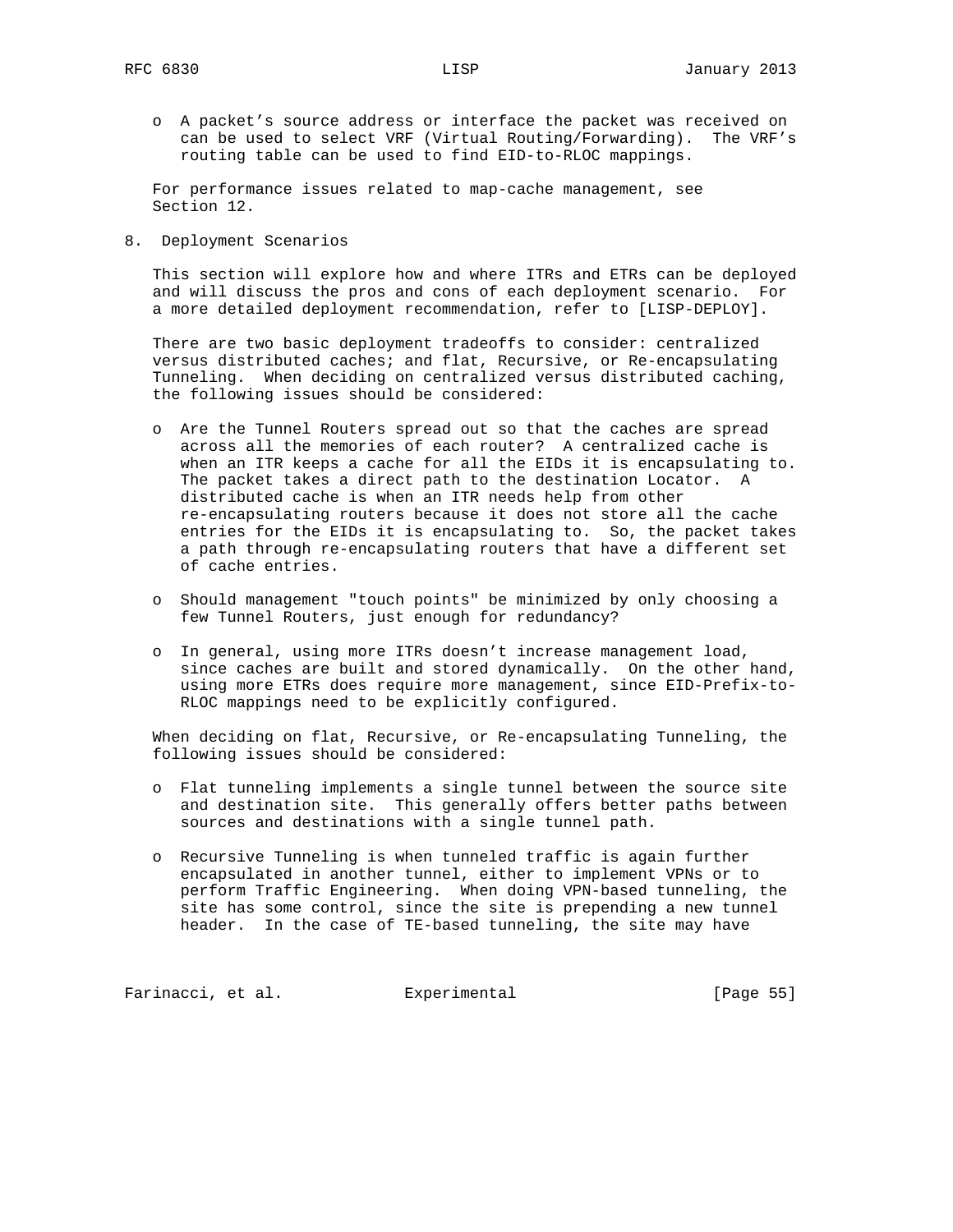control if it is prepending a new tunnel header, but if the site's ISP is doing the TE, then the site has no control. Recursive Tunneling generally will result in suboptimal paths but with the benefit of steering traffic to parts of the network that have more resources available.

 o The technique of re-encapsulation ensures that packets only require one tunnel header. So, if a packet needs to be re-routed, it is first decapsulated by the ETR and then re-encapsulated with a new tunnel header using a new RLOC.

 The next sub-sections will examine where Tunnel Routers can reside in the network.

8.1. First-Hop/Last-Hop Tunnel Routers

 By locating Tunnel Routers close to hosts, the EID-Prefix set is at the granularity of an IP subnet. So, at the expense of more EID-Prefix-to-RLOC sets for the site, the caches in each Tunnel Router can remain relatively small. But caches always depend on the number of non-aggregated EID destination flows active through these Tunnel Routers.

 With more Tunnel Routers doing encapsulation, the increase in control traffic grows as well: since the EID granularity is greater, more Map-Requests and Map-Replies are traveling between more routers.

 The advantage of placing the caches and databases at these stub routers is that the products deployed in this part of the network have better price-memory ratios than their core router counterparts. Memory is typically less expensive in these devices, and fewer routes are stored (only IGP routes). These devices tend to have excess capacity, both for forwarding and routing states.

 LISP functionality can also be deployed in edge switches. These devices generally have layer-2 ports facing hosts and layer-3 ports facing the Internet. Spare capacity is also often available in these devices.

## 8.2. Border/Edge Tunnel Routers

 Using Customer Edge (CE) routers for tunnel endpoints allows the EID space associated with a site to be reachable via a small set of RLOCs assigned to the CE routers for that site. This is the default behavior envisioned in the rest of this specification.

Farinacci, et al. Experimental [Page 56]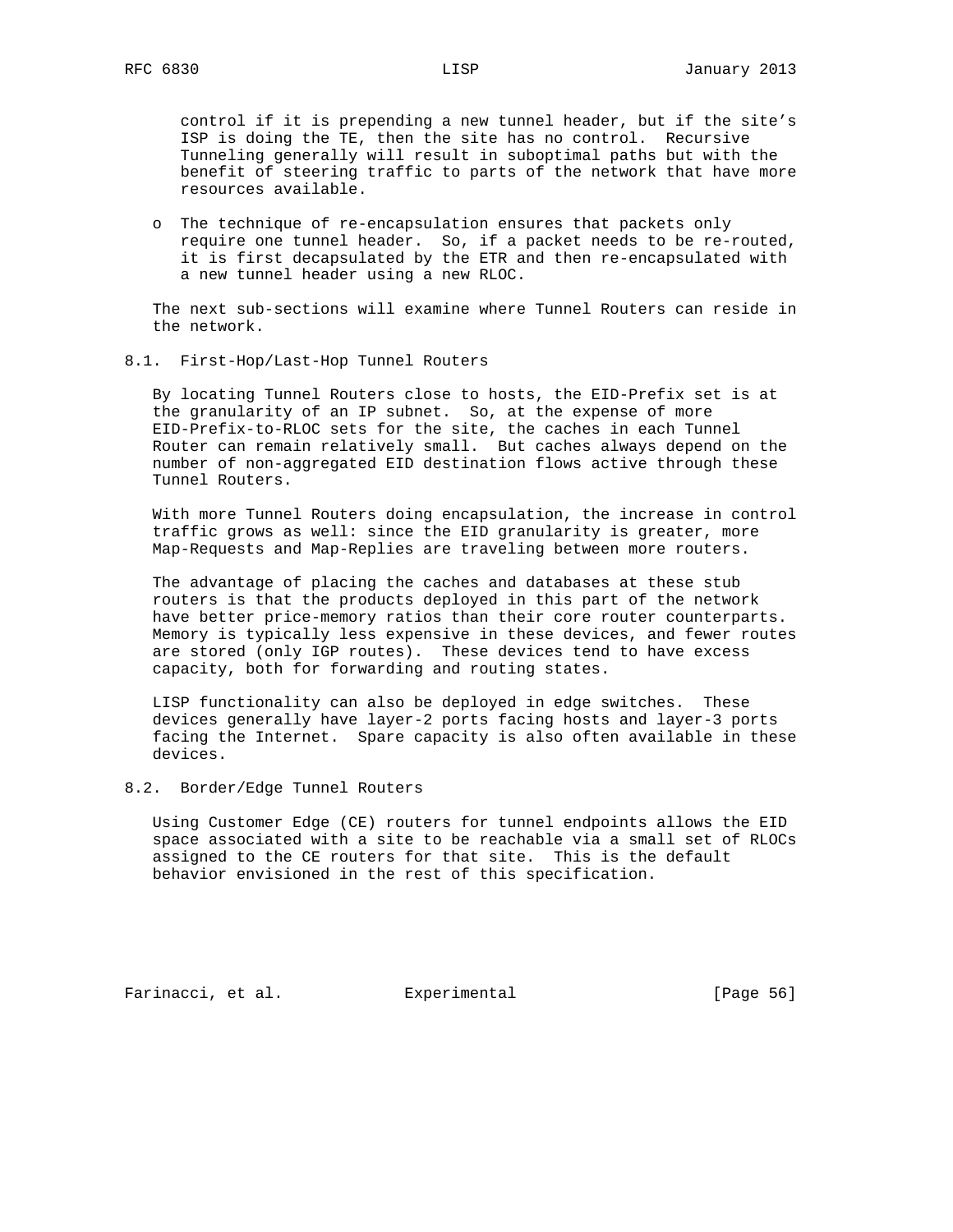This offers the opposite benefit of the first-hop/last-hop Tunnel Router scenario: the number of mapping entries and network management touch points is reduced, allowing better scaling.

 One disadvantage is that fewer network resources are used to reach host endpoints, thereby centralizing the point-of-failure domain and creating network choke points at the CE router.

 Note that more than one CE router at a site can be configured with the same IP address. In this case, an RLOC is an anycast address. This allows resilience between the CE routers. That is, if a CE router fails, traffic is automatically routed to the other routers using the same anycast address. However, this comes with the disadvantage where the site cannot control the entrance point when the anycast route is advertised out from all border routers. Another disadvantage of using anycast Locators is the limited advertisement scope of /32 (or /128 for IPv6) routes.

8.3. ISP Provider Edge (PE) Tunnel Routers

 The use of ISP PE routers as tunnel endpoint routers is not the typical deployment scenario envisioned in this specification. This section attempts to capture some of the reasoning behind this preference for implementing LISP on CE routers.

 The use of ISP PE routers as tunnel endpoint routers gives an ISP, rather than a site, control over the location of the egress tunnel endpoints. That is, the ISP can decide whether the tunnel endpoints are in the destination site (in either CE routers or last-hop routers within a site) or at other PE edges. The advantage of this case is that two tunnel headers can be avoided. By having the PE be the first router on the path to encapsulate, it can choose a TE path first, and the ETR can decapsulate and re-encapsulate for a tunnel to the destination end site.

 An obvious disadvantage is that the end site has no control over where its packets flow or over the RLOCs used. Other disadvantages include difficulty in synchronizing path liveness updates between CE and PE routers.

 As mentioned in earlier sections, a combination of these scenarios is possible at the expense of extra packet header overhead; if both site and provider want control, then Recursive or Re-encapsulating Tunnels are used.

Farinacci, et al. Experimental [Page 57]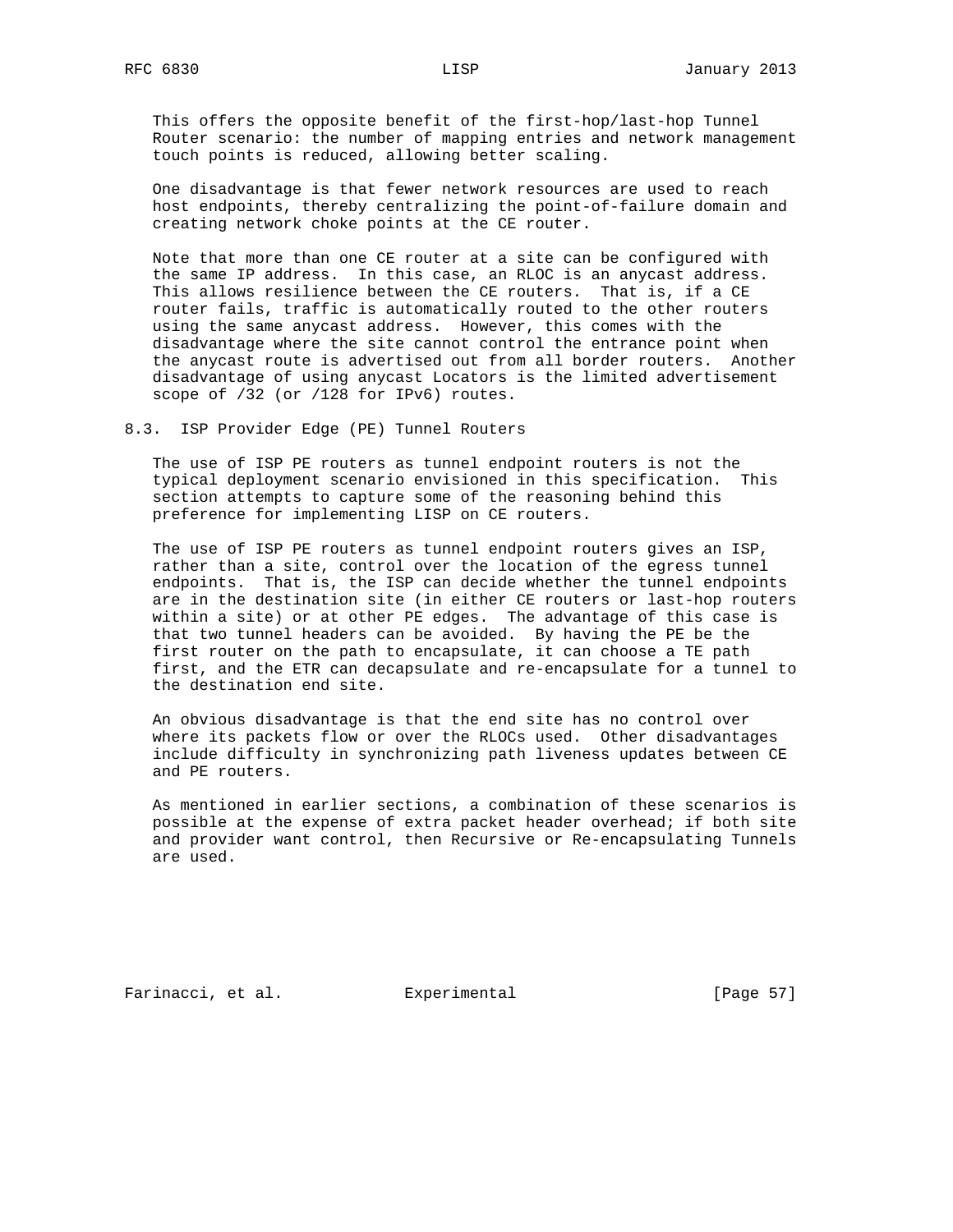#### 8.4. LISP Functionality with Conventional NATs

 LISP routers can be deployed behind Network Address Translator (NAT) devices to provide the same set of packet services hosts have today when they are addressed out of private address space.

 It is important to note that a locator address in any LISP control message MUST be a globally routable address and therefore SHOULD NOT contain [RFC1918] addresses. If a LISP router is configured with private addresses, they MUST be used only in the outer IP header so the NAT device can translate properly. Otherwise, EID addresses MUST be translated before encapsulation is performed. Both NAT translation and LISP encapsulation functions could be co-located in the same device.

More details on LISP address translation can be found in [RFC6832].

8.5. Packets Egressing a LISP Site

 When a LISP site is using two ITRs for redundancy, the failure of one ITR will likely shift outbound traffic to the second. This second ITR's cache may not be populated with the same EID-to-RLOC mapping entries as the first. If this second ITR does not have these mappings, traffic will be dropped while the mappings are retrieved from the mapping system. The retrieval of these messages may increase the load of requests being sent into the mapping system. Deployment and experimentation will determine whether this issue requires more attention.

9. Traceroute Considerations

 When a source host in a LISP site initiates a traceroute to a destination host in another LISP site, it is highly desirable for it to see the entire path. Since packets are encapsulated from the ITR to the ETR, the hop across the tunnel could be viewed as a single hop. However, LISP traceroute will provide the entire path so the user can see 3 distinct segments of the path from a source LISP host to a destination LISP host:

Farinacci, et al. Experimental [Page 58]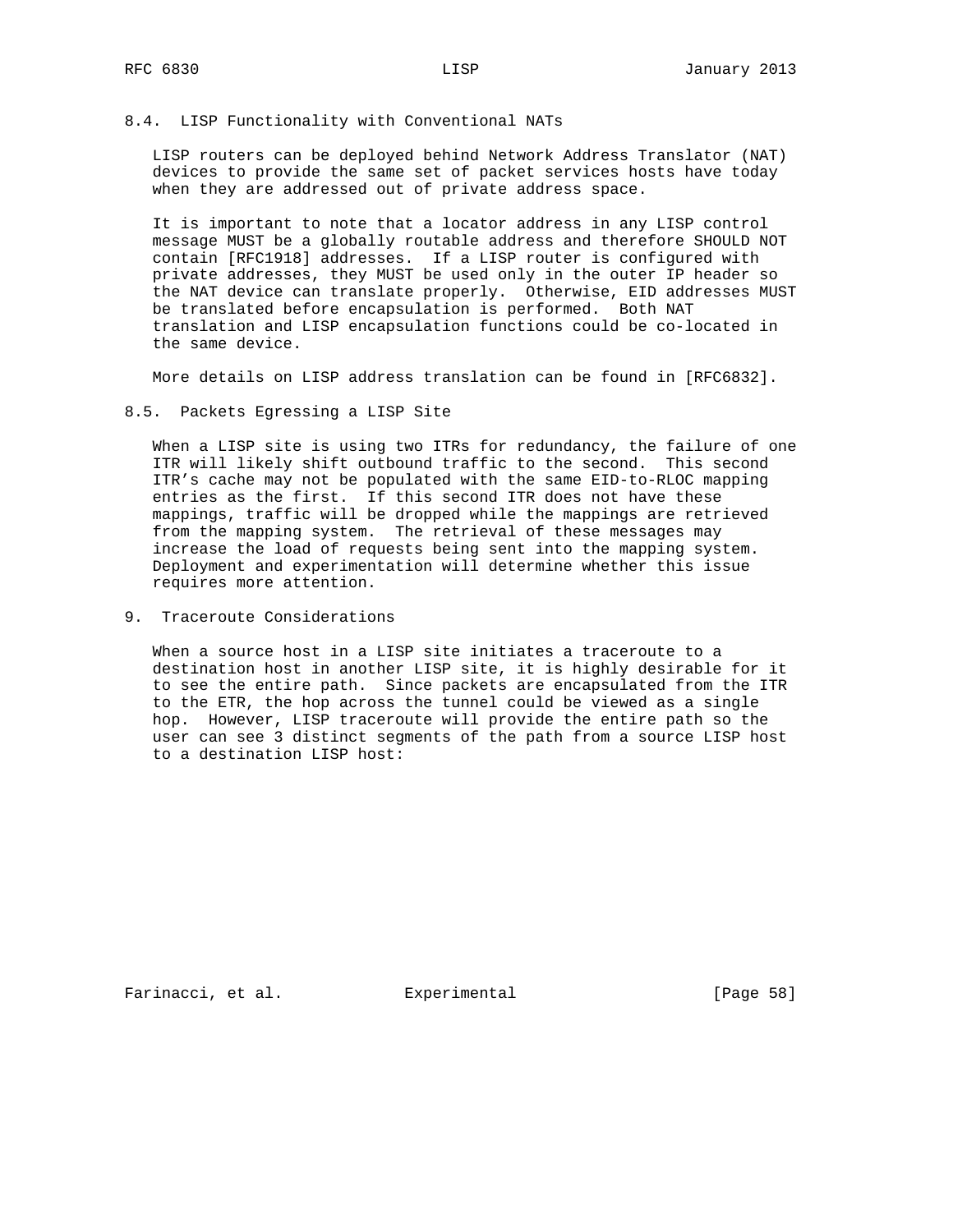Segment 1 (in source LISP site based on EIDs):

source host ---> first hop ... next hop ---> ITR

Segment 2 (in the core network based on RLOCs):

ITR ---> next hop ... next hop ---> ETR

Segment 3 (in the destination LISP site based on EIDs):

ETR ---> next hop ... last hop ---> destination host

 For segment 1 of the path, ICMP Time Exceeded messages are returned in the normal manner as they are today. The ITR performs a TTL decrement and tests for 0 before encapsulating. Therefore, the ITR's hop is seen by the traceroute source as having an EID address (the address of the site-facing interface).

 For segment 2 of the path, ICMP Time Exceeded messages are returned to the ITR because the TTL decrement to 0 is done on the outer header, so the destinations of the ICMP messages are the ITR RLOC address and the source RLOC address of the encapsulated traceroute packet. The ITR looks inside of the ICMP payload to inspect the traceroute source so it can return the ICMP message to the address of the traceroute client and also retain the core router IP address in the ICMP message. This is so the traceroute client can display the core router address (the RLOC address) in the traceroute output. The ETR returns its RLOC address and responds to the TTL decrement to 0, as the previous core routers did.

 For segment 3, the next-hop router downstream from the ETR will be decrementing the TTL for the packet that was encapsulated, sent into the core, decapsulated by the ETR, and forwarded because it isn't the final destination. If the TTL is decremented to 0, any router on the path to the destination of the traceroute, including the next-hop router or destination, will send an ICMP Time Exceeded message to the source EID of the traceroute client. The ICMP message will be encapsulated by the local ITR and sent back to the ETR in the originated traceroute source site, where the packet will be delivered to the host.

# 9.1. IPv6 Traceroute

 IPv6 traceroute follows the procedure described above, since the entire traceroute data packet is included in the ICMP Time Exceeded message payload. Therefore, only the ITR needs to pay special attention to forwarding ICMP messages back to the traceroute source.

Farinacci, et al. Experimental [Page 59]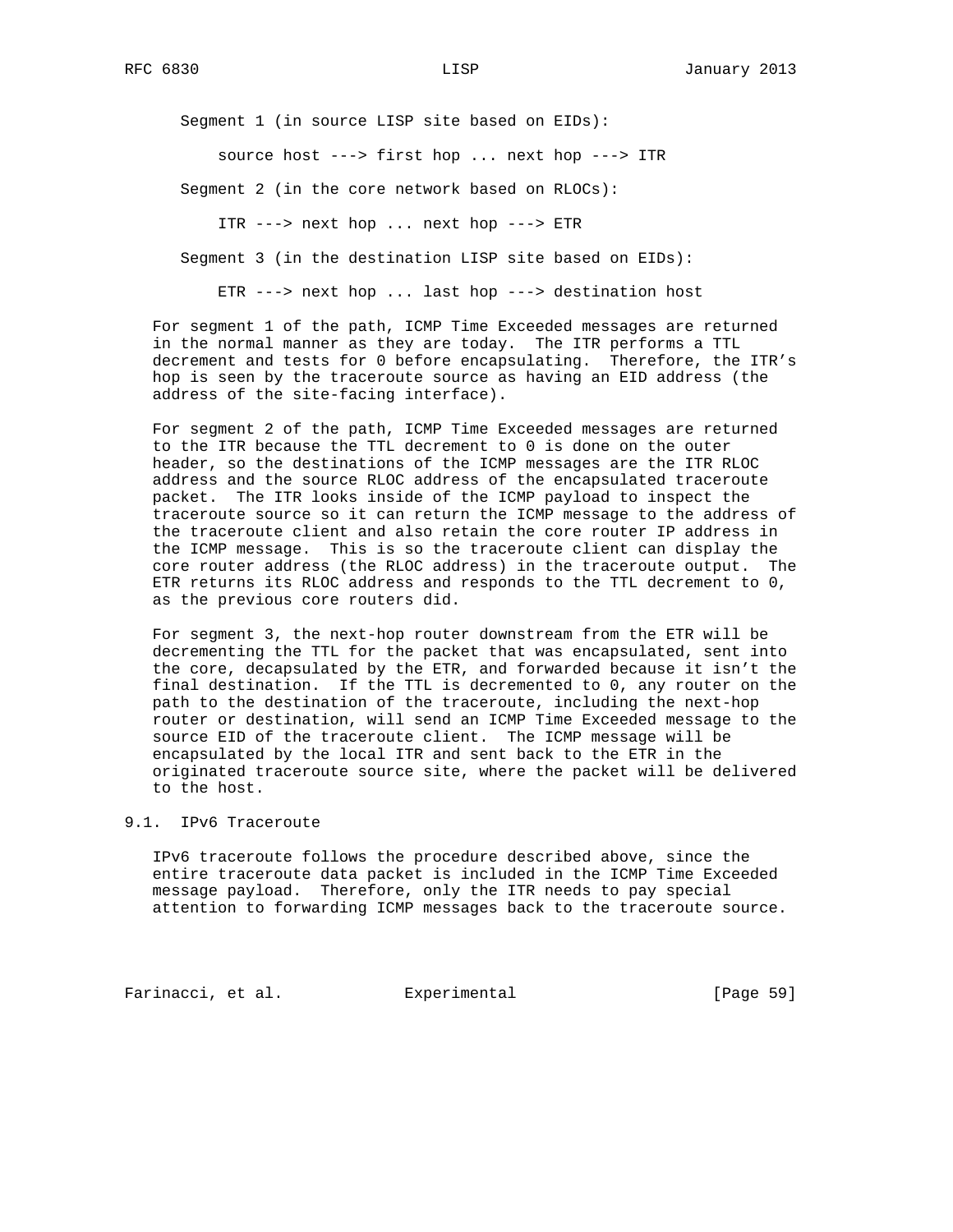# 9.2. IPv4 Traceroute

 For IPv4 traceroute, we cannot follow the above procedure, since IPv4 ICMP Time Exceeded messages only include the invoking IP header and 8 octets that follow the IP header. Therefore, when a core router sends an IPv4 Time Exceeded message to an ITR, all the ITR has in the ICMP payload is the encapsulated header it prepended, followed by a UDP header. The original invoking IP header, and therefore the identity of the traceroute source, is lost.

 The solution we propose to solve this problem is to cache traceroute IPv4 headers in the ITR and to match them up with corresponding IPv4 Time Exceeded messages received from core routers and the ETR. The ITR will use a circular buffer for caching the IPv4 and UDP headers of traceroute packets. It will select a 16-bit number as a key to find them later when the IPv4 Time Exceeded messages are received. When an ITR encapsulates an IPv4 traceroute packet, it will use the 16-bit number as the UDP source port in the encapsulating header. When the ICMP Time Exceeded message is returned to the ITR, the UDP header of the encapsulating header is present in the ICMP payload, thereby allowing the ITR to find the cached headers for the traceroute source. The ITR puts the cached headers in the payload and sends the ICMP Time Exceeded message to the traceroute source retaining the source address of the original ICMP Time Exceeded message (a core router or the ETR of the site of the traceroute destination).

 The signature of a traceroute packet comes in two forms. The first form is encoded as a UDP message where the destination port is inspected for a range of values. The second form is encoded as an ICMP message where the IP identification field is inspected for a well-known value.

# 9.3. Traceroute Using Mixed Locators

 When either an IPv4 traceroute or IPv6 traceroute is originated and the ITR encapsulates it in the other address family header, one cannot get all 3 segments of the traceroute. Segment 2 of the traceroute cannot be conveyed to the traceroute source, since it is expecting addresses from intermediate hops in the same address format for the type of traceroute it originated. Therefore, in this case, segment 2 will make the tunnel look like one hop. All the ITR has to do to make this work is to not copy the inner TTL to the outer, encapsulating header's TTL when a traceroute packet is encapsulated using an RLOC from a different address family. This will cause no TTL decrement to 0 to occur in core routers between the ITR and ETR.

Farinacci, et al. Experimental [Page 60]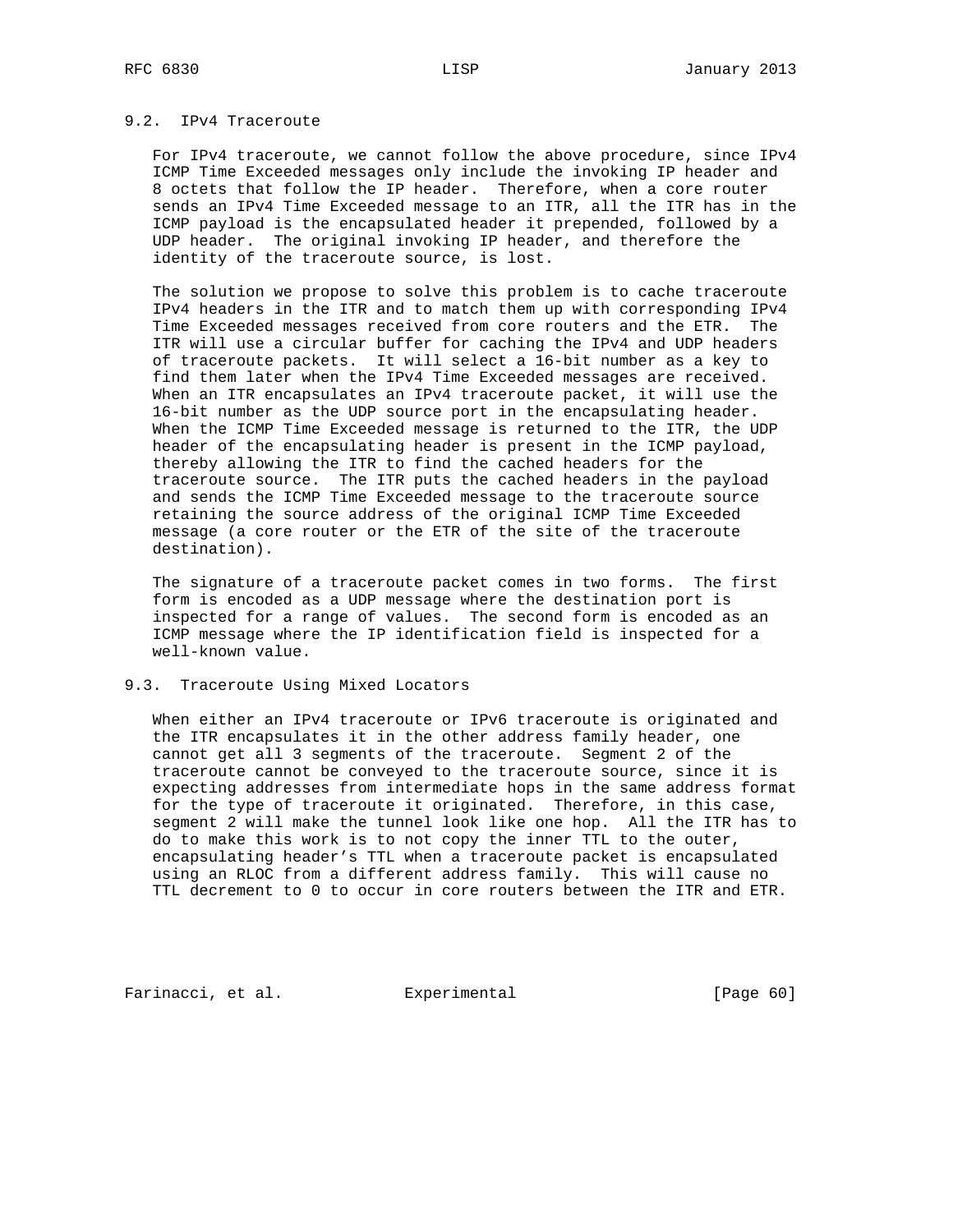#### 10. Mobility Considerations

 There are several kinds of mobility, of which only some might be of concern to LISP. Essentially, they are as follows.

## 10.1. Site Mobility

 A site wishes to change its attachment points to the Internet, and its LISP Tunnel Routers will have new RLOCs when it changes upstream providers. Changes in EID-to-RLOC mappings for sites are expected to be handled by configuration, outside of LISP.

## 10.2. Slow Endpoint Mobility

 An individual endpoint wishes to move but is not concerned about maintaining session continuity. Renumbering is involved. LISP can help with the issues surrounding renumbering [RFC4192] [LISA96] by decoupling the address space used by a site from the address spaces used by its ISPs [RFC4984].

#### 10.3. Fast Endpoint Mobility

 Fast endpoint mobility occurs when an endpoint moves relatively rapidly, changing its IP-layer network attachment point. Maintenance of session continuity is a goal. This is where the Mobile IPv4 [RFC5944] and Mobile IPv6 [RFC6275] [RFC4866] mechanisms are used and primarily where interactions with LISP need to be explored.

 The problem is that as an endpoint moves, it may require changes to the mapping between its EID and a set of RLOCs for its new network location. When this is added to the overhead of Mobile IP binding updates, some packets might be delayed or dropped.

 In IPv4 mobility, when an endpoint is away from home, packets to it are encapsulated and forwarded via a home agent that resides in the home area the endpoint's address belongs to. The home agent will encapsulate and forward packets either directly to the endpoint or to a foreign agent that resides where the endpoint has moved to. Packets from the endpoint may be sent directly to the correspondent node, may be sent via the foreign agent, or may be reverse-tunneled back to the home agent for delivery to the mobile node. As the mobile node's EID or available RLOC changes, LISP EID-to-RLOC

Farinacci, et al. Experimental [Page 61]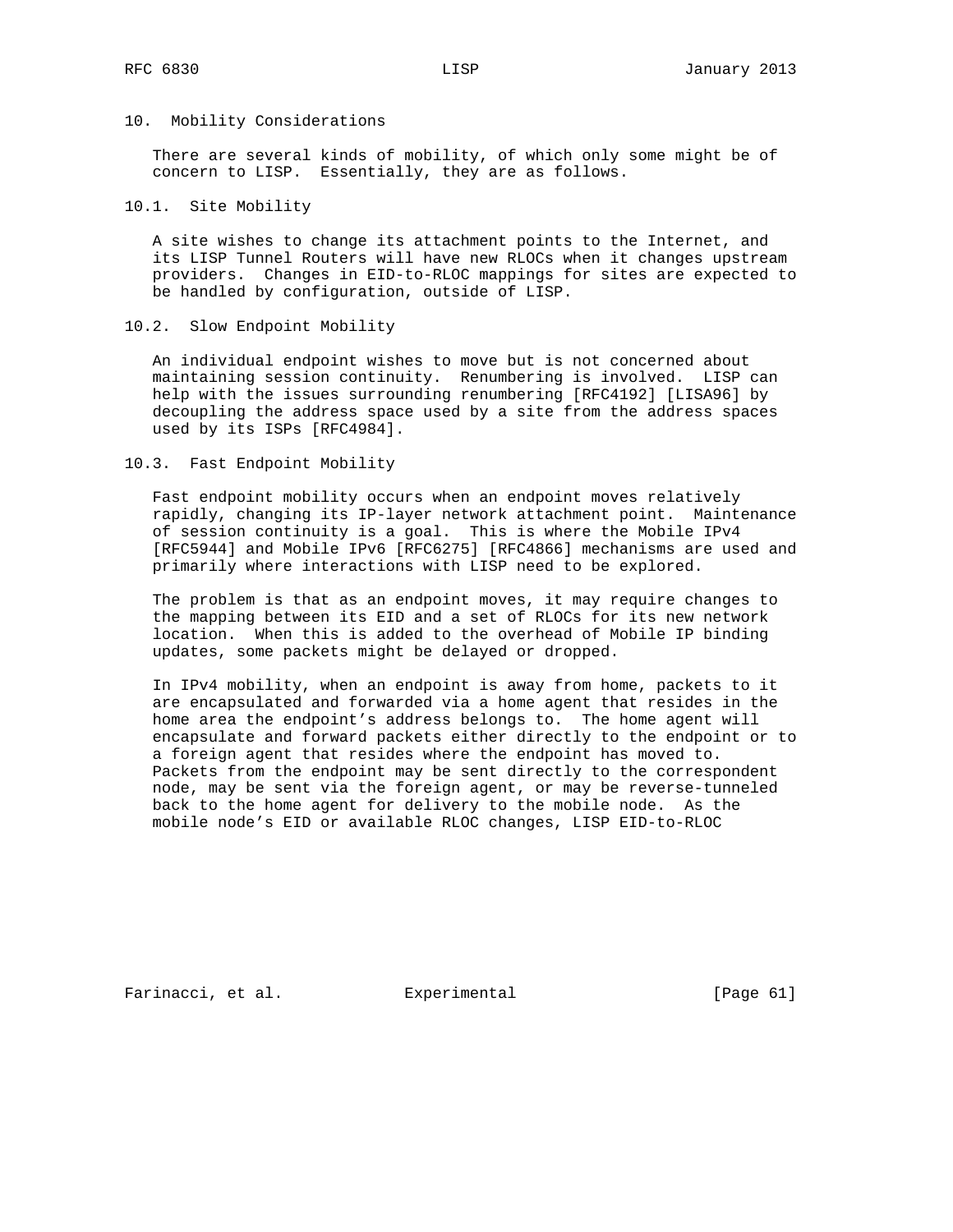mappings are required for communication between the mobile node and the home agent, whether via the foreign agent or not. As a mobile endpoint changes networks, up to three LISP mapping changes may be required:

- o The mobile node moves from an old location to a new visited network location and notifies its home agent that it has done so. The Mobile IPv4 control packets the mobile node sends pass through one of the new visited network's ITRs, which needs an EID-to-RLOC mapping for the home agent.
- o The home agent might not have the EID-to-RLOC mappings for the mobile node's "care-of" address or its foreign agent in the new visited network, in which case it will need to acquire them.
- o When packets are sent directly to the correspondent node, it may be that no traffic has been sent from the new visited network to the correspondent node's network, and the new visited network's ITR will need to obtain an EID-to-RLOC mapping for the correspondent node's site.

 In addition, if the IPv4 endpoint is sending packets from the new visited network using its original EID, then LISP will need to perform a route-returnability check on the new EID-to-RLOC mapping for that EID.

 In IPv6 mobility, packets can flow directly between the mobile node and the correspondent node in either direction. The mobile node uses its "care-of" address (EID). In this case, the route-returnability check would not be needed but one more LISP mapping lookup may be required instead:

- o As above, three mapping changes may be needed for the mobile node to communicate with its home agent and to send packets to the correspondent node.
- o In addition, another mapping will be needed in the correspondent node's ITR, in order for the correspondent node to send packets to the mobile node's "care-of" address (EID) at the new network location.

 When both endpoints are mobile, the number of potential mapping lookups increases accordingly.

 As a mobile node moves, there are not only mobility state changes in the mobile node, correspondent node, and home agent, but also state changes in the ITRs and ETRs for at least some EID-Prefixes.

Farinacci, et al. Experimental [Page 62]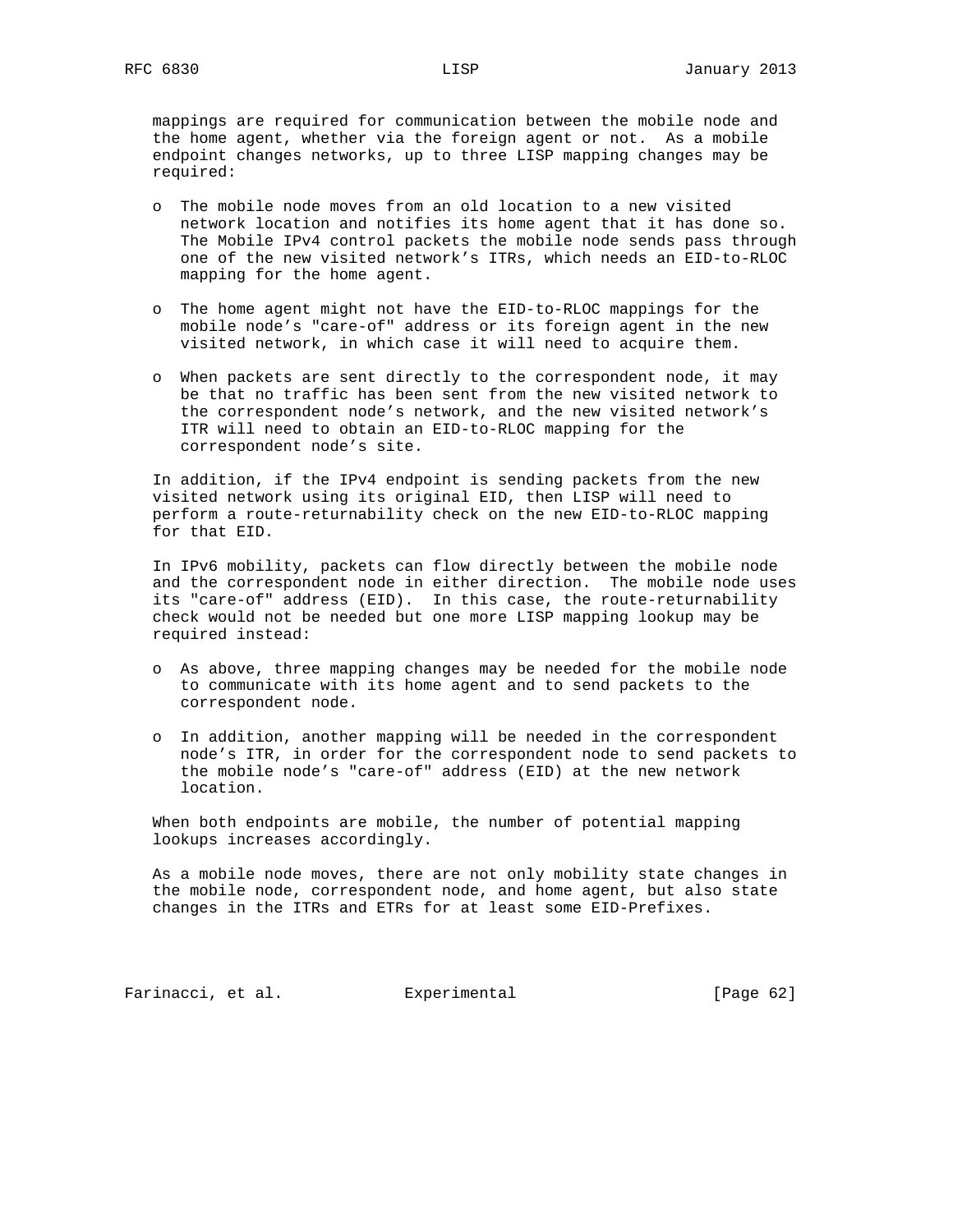The goal is to support rapid adaptation, with little delay or packet loss for the entire system. Also, IP mobility can be modified to require fewer mapping changes. In order to increase overall system performance, there may be a need to reduce the optimization of one area in order to place fewer demands on another.

 In LISP, one possibility is to "glean" information. When a packet arrives, the ETR could examine the EID-to-RLOC mapping and use that mapping for all outgoing traffic to that EID. It can do this after performing a route-returnability check, to ensure that the new network location does have an internal route to that endpoint. However, this does not cover the case where an ITR (the node assigned the RLOC) at the mobile-node location has been compromised.

 Mobile IP packet exchange is designed for an environment in which all routing information is disseminated before packets can be forwarded. In order to allow the Internet to grow to support expected future use, we are moving to an environment where some information may have to be obtained after packets are in flight. Modifications to IP mobility should be considered in order to optimize the behavior of the overall system. Anything that decreases the number of new EID-to-RLOC mappings needed when a node moves, or maintains the validity of an EID-to-RLOC mapping for a longer time, is useful.

10.4. Fast Network Mobility

 In addition to endpoints, a network can be mobile, possibly changing xTRs. A "network" can be as small as a single router and as large as a whole site. This is different from site mobility in that it is fast and possibly short-lived, but different from endpoint mobility in that a whole prefix is changing RLOCs. However, the mechanisms are the same, and there is no new overhead in LISP. A map request for any endpoint will return a binding for the entire mobile prefix.

 If mobile networks become a more common occurrence, it may be useful to revisit the design of the mapping service and allow for dynamic updates of the database.

 The issue of interactions between mobility and LISP needs to be explored further. Specific improvements to the entire system will depend on the details of mapping mechanisms. Mapping mechanisms should be evaluated on how well they support session continuity for mobile nodes.

Farinacci, et al. Experimental [Page 63]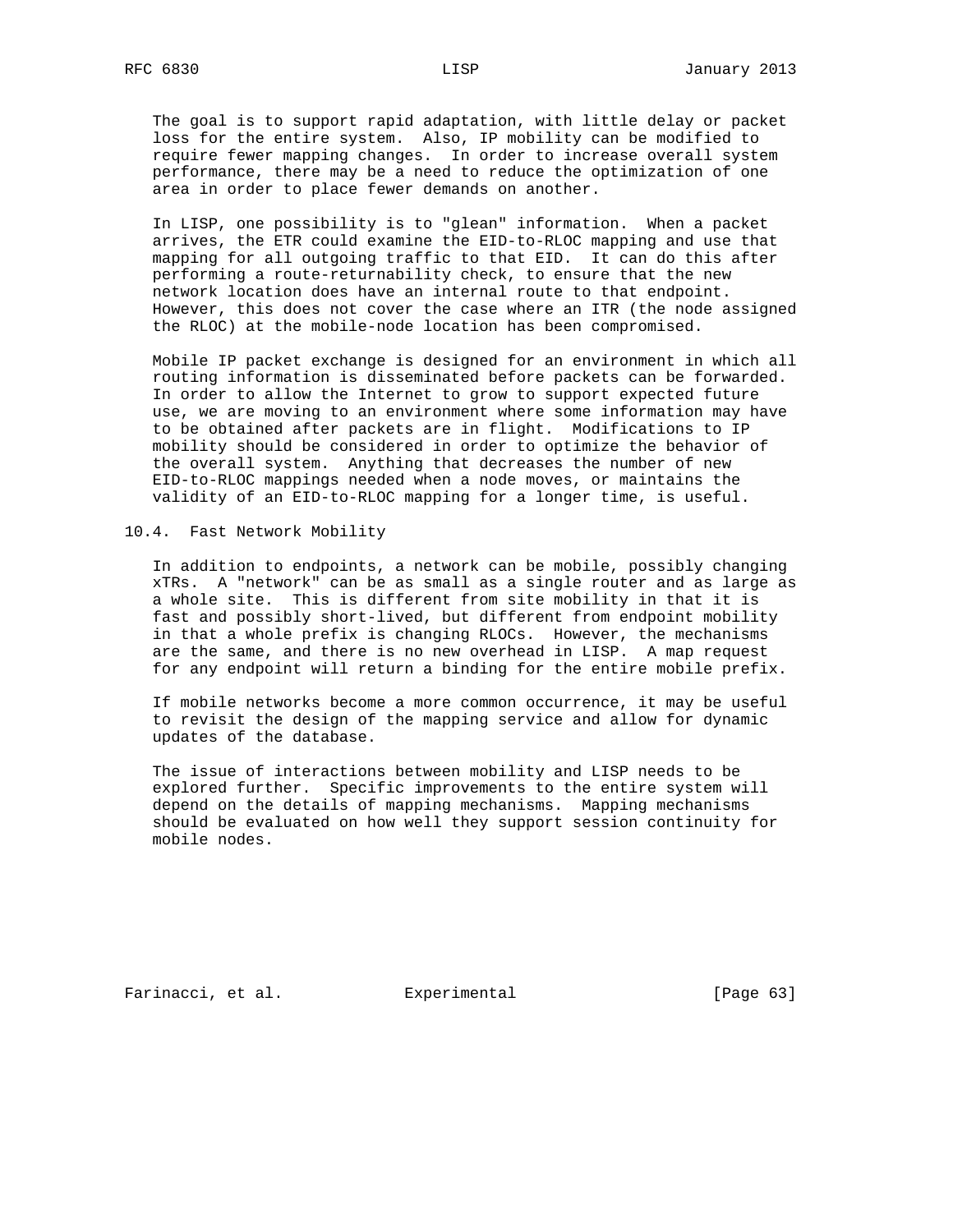#### 10.5. LISP Mobile Node Mobility

 A mobile device can use the LISP infrastructure to achieve mobility by implementing the LISP encapsulation and decapsulation functions and acting as a simple ITR/ETR. By doing this, such a "LISP mobile node" can use topologically independent EID IP addresses that are not advertised into and do not impose a cost on the global routing system. These EIDs are maintained at the edges of the mapping system (in LISP Map-Servers and Map-Resolvers) and are provided on demand to only the correspondents of the LISP mobile node.

Refer to [LISP-MN] for more details.

## 11. Multicast Considerations

 A multicast group address, as defined in the original Internet architecture, is an identifier of a grouping of topologically independent receiver host locations. The address encoding itself does not determine the location of the receiver(s). The multicast routing protocol, and the network-based state the protocol creates, determine where the receivers are located.

 In the context of LISP, a multicast group address is both an EID and a Routing Locator. Therefore, no specific semantic or action needs to be taken for a destination address, as it would appear in an IP header. Therefore, a group address that appears in an inner IP header built by a source host will be used as the destination EID. The outer IP header (the destination Routing Locator address), prepended by a LISP router, will use the same group address as the destination Routing Locator.

 Having said that, only the source EID and source Routing Locator need to be dealt with. Therefore, an ITR merely needs to put its own IP address in the source 'Routing Locator' field when prepending the outer IP header. This source Routing Locator address, like any other Routing Locator address, MUST be globally routable.

 Therefore, an EID-to-RLOC mapping does not need to be performed by an ITR when a received data packet is a multicast data packet or when processing a source-specific Join (either by IGMPv3 or PIM). But the source Routing Locator is decided by the multicast routing protocol in a receiver site. That is, an EID-to-RLOC translation is done at control time.

 Another approach is to have the ITR not encapsulate a multicast packet and allow the packet built by the host to flow into the core even if the source address is allocated out of the EID namespace. If the RPF-Vector TLV [RFC5496] is used by PIM in the core, then core

Farinacci, et al. Experimental [Page 64]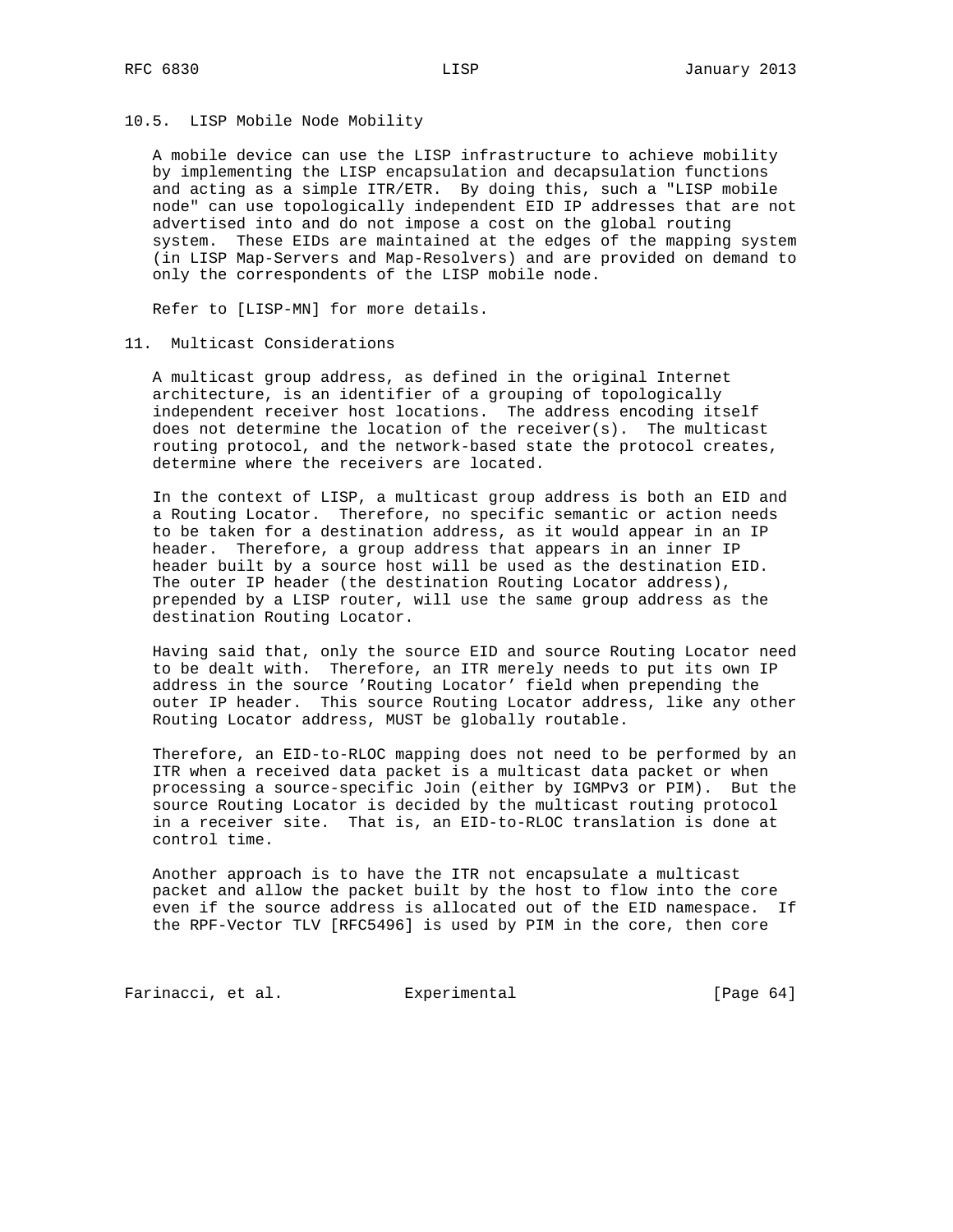routers can RPF to the ITR (the locator address, which is injected into core routing) rather than the host source address (the EID address, which is not injected into core routing).

 To avoid any EID-based multicast state in the network core, the first approach is chosen for LISP-Multicast. Details for LISP-Multicast and interworking with non-LISP sites are described in [RFC6831] and [RFC6832].

# 12. Security Considerations

 It is believed that most of the security mechanisms will be part of the mapping database service when using control-plane procedures for obtaining EID-to-RLOC mappings. For data-plane-triggered mappings, as described in this specification, protection is provided against ETR spoofing by using route-returnability (see Section 3) mechanisms evidenced by the use of a 24-bit 'Nonce' field in the LISP encapsulation header and a 64-bit 'Nonce' field in the LISP control message.

 The nonce, coupled with the ITR accepting only solicited Map-Replies, provides a basic level of security, in many ways similar to the security experienced in the current Internet routing system. It is hard for off-path attackers to launch attacks against these LISP mechanisms, as they do not have the nonce values. Sending a large number of packets to accidentally find the right nonce value is possible but would already by itself be a denial-of-service (DoS) attack. On-path attackers can perform far more serious attacks, but on-path attackers can launch serious attacks in the current Internet as well, including eavesdropping, blocking, or redirecting traffic. See more discussion on this topic in Section 6.1.5.1.

 LISP does not rely on a PKI or a more heavyweight authentication system. These systems challenge one of the primary design goals of LISP -- scalability.

 DoS attack prevention will depend on implementations rate-limiting Map-Requests and Map-Replies to the control plane as well as rate-limiting the number of data-triggered Map-Replies.

 An incorrectly implemented or malicious ITR might choose to ignore the Priority and Weights provided by the ETR in its Map-Reply. This traffic-steering would be limited to the traffic that is sent by this ITR's site and no more severe than if the site initiated a bandwidth DoS attack on (one of) the ETR's ingress links. The ITR's site would typically gain no benefit from not respecting the Weights and would likely receive better service by abiding by them.

Farinacci, et al. Experimental Farinacci [Page 65]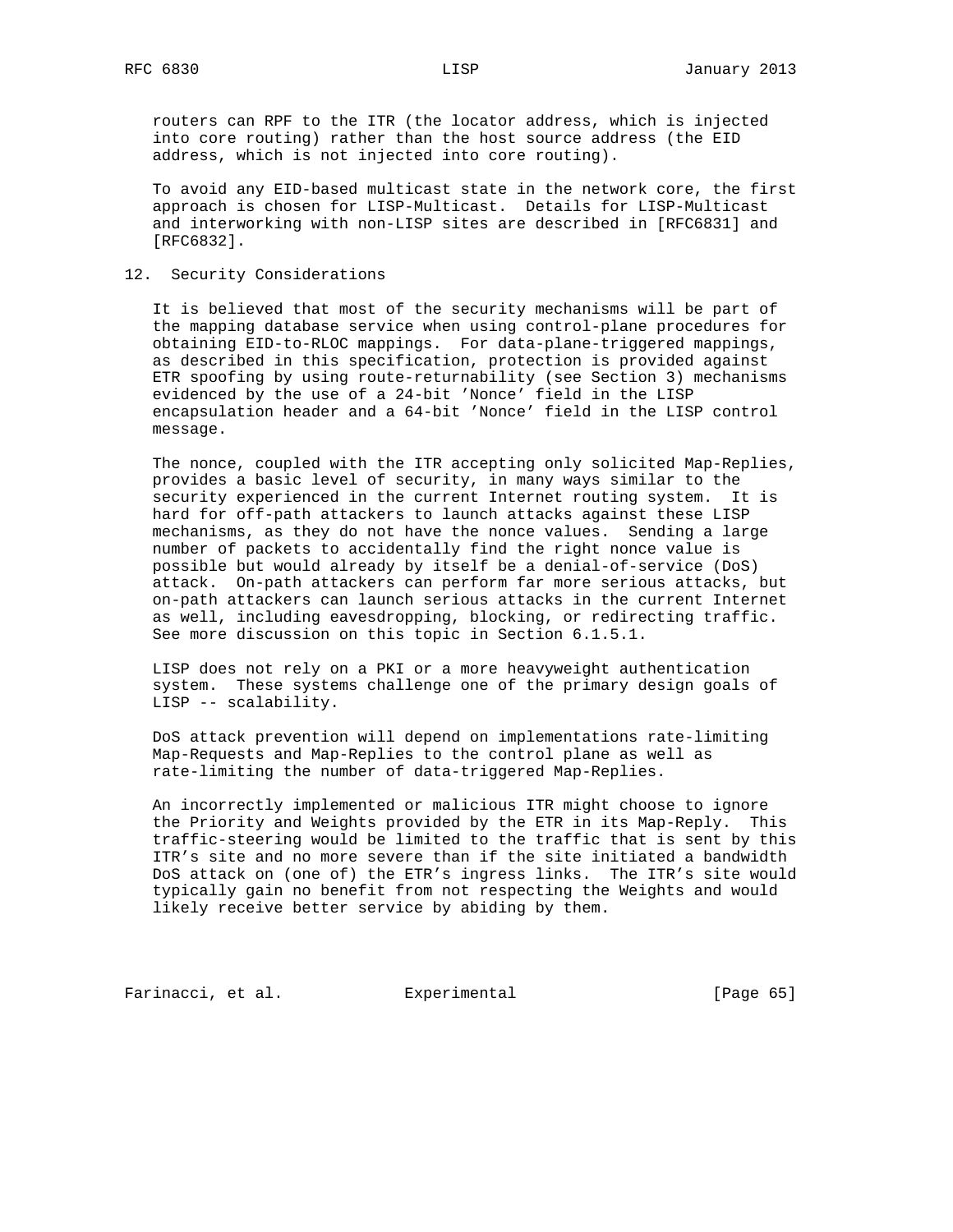To deal with map-cache exhaustion attempts in an ITR/PITR, the implementation should consider putting a maximum cap on the number of entries stored with a reserve list for special or frequently accessed sites. This should be a configuration policy control set by the network administrator who manages ITRs and PITRs. When overlapping EID-Prefixes occur across multiple Map-Cache entries, the integrity of the set must be wholly maintained. So, if a more-specific entry cannot be added due to reaching the maximum cap, then none of the less-specific entries should be stored in the map-cache.

 Given that the ITR/PITR maintains a cache of EID-to-RLOC mappings, cache sizing and maintenance are issues to be kept in mind during implementation. It is a good idea to have instrumentation in place to detect thrashing of the cache. Implementation experimentation will be used to determine which cache management strategies work best. In general, it is difficult to defend against cache-thrashing attacks. It should be noted that an undersized cache in an ITR/PITR not only causes adverse effects on the site or region it supports but may also cause increased Map-Request loads on the mapping system.

 "Piggybacked" mapping data as discussed in Section 6.1.3 specifies how to handle such mappings and includes the possibility for an ETR to temporarily accept such a mapping before verification when running in "trusted" environments. In such cases, there is a potential threat that a fake mapping could be inserted (even if only for a short period) into a map-cache. As noted in Section 6.1.3, an ETR MUST be specifically configured to run in such a mode and might usefully only consider some specific ITRs as also running in that same trusted environment.

 There is a security risk implicit in the fact that ETRs generate the EID-Prefix to which they are responding. An ETR can claim a shorter prefix than it is actually responsible for. Various mechanisms to ameliorate or resolve this issue will be examined in the future [LISP-SEC].

 Spoofing of inner-header addresses of LISP-encapsulated packets is possible, as with any tunneling mechanism. ITRs MUST verify the source address of a packet to be an EID that belongs to the site's EID-Prefix range prior to encapsulation. An ETR must only decapsulate and forward datagrams with an inner-header destination that matches one of its EID-Prefix ranges. If, upon receipt and decapsulation, the destination EID of a datagram does not match one of the ETR's configured EID-Prefixes, the ETR MUST drop the datagram. If a LISP-encapsulated packet arrives at an ETR, it SHOULD compare the inner-header source EID address and the outer-header source RLOC address with the mapping that exists in the mapping database. Then,

Farinacci, et al. Experimental [Page 66]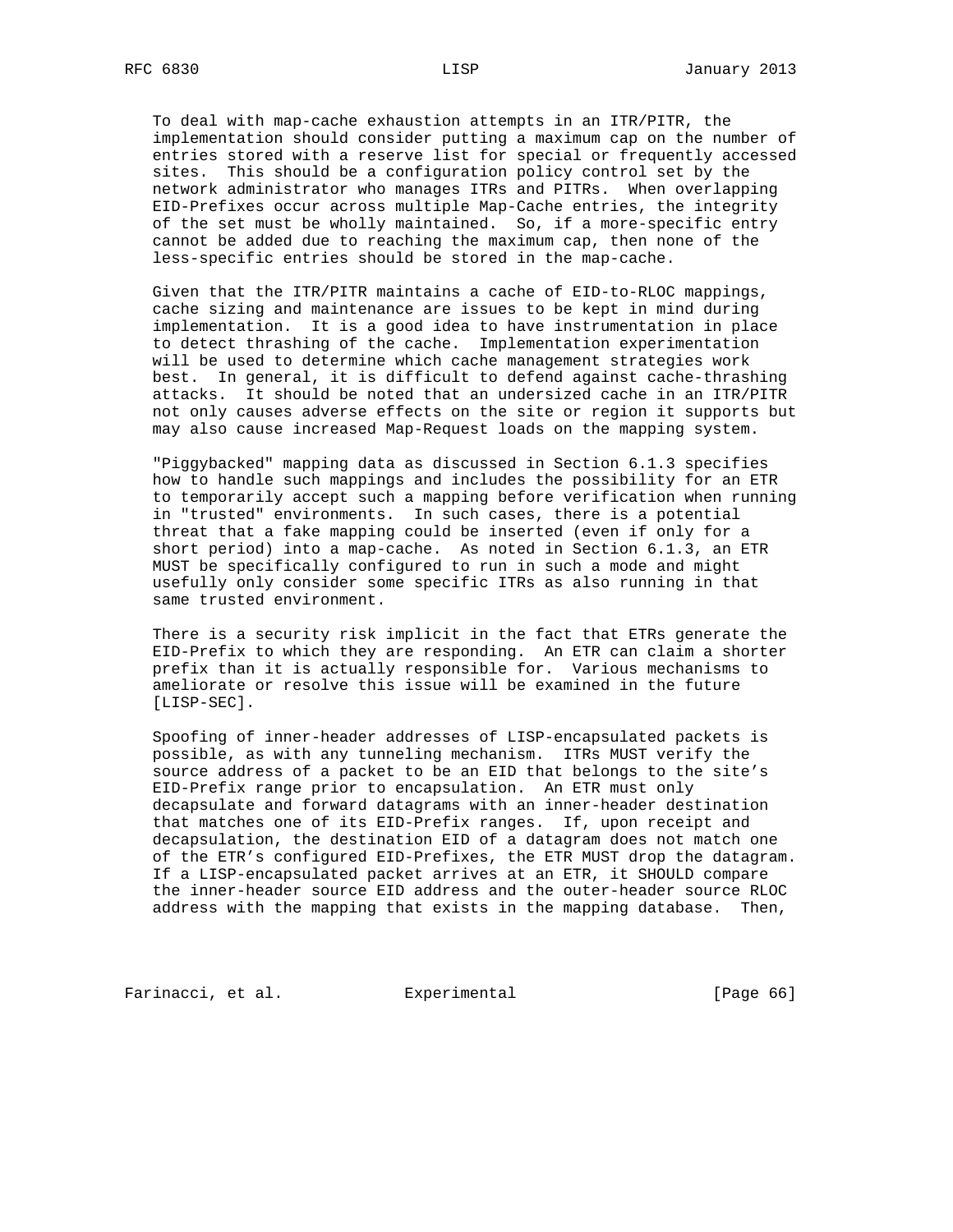when spoofing attacks occur, the outer-header source RLOC address can be used to trace back the attack to the source site, using existing operational tools.

 This experimental specification does not address automated key management (AKM). BCP 107 [RFC4107] provides guidance in this area. In addition, at the time of this writing, substantial work is being undertaken to improve security of the routing system [RFC6518] [RFC6480] [BGP-SEC] [LISP-SEC]. Future work on LISP should address the issues discussed in BCP 107 as well as other open security considerations, which may require changes to this specification.

13. Network Management Considerations

 Considerations for network management tools exist so the LISP protocol suite can be operationally managed. These mechanisms can be found in [LISP-MIB] and [RFC6835].

14. IANA Considerations

 This section provides guidance to the Internet Assigned Numbers Authority (IANA) regarding registration of values related to the LISP specification, in accordance with BCP 26 [RFC5226].

 There are four namespaces (listed in the sub-sections below) in LISP that have been registered.

- o LISP IANA registry allocations should not be made for purposes unrelated to LISP routing or transport protocols.
- o The following policies are used here with the meanings defined in BCP 26: "Specification Required", "IETF Review", "Experimental Use", and "First Come First Served".
- 14.1. LISP ACT and Flag Fields

 New ACT values (Section 6.1.4) can be allocated through IETF review or IESG approval. Four values have already been allocated by this specification (Section 6.1.4).

 In addition, LISP has a number of flag fields and reserved fields, such as the LISP header flags field (Section 5.3). New bits for flags in these fields can be implemented after IETF review or IESG approval, but these need not be managed by IANA.

Farinacci, et al. Experimental [Page 67]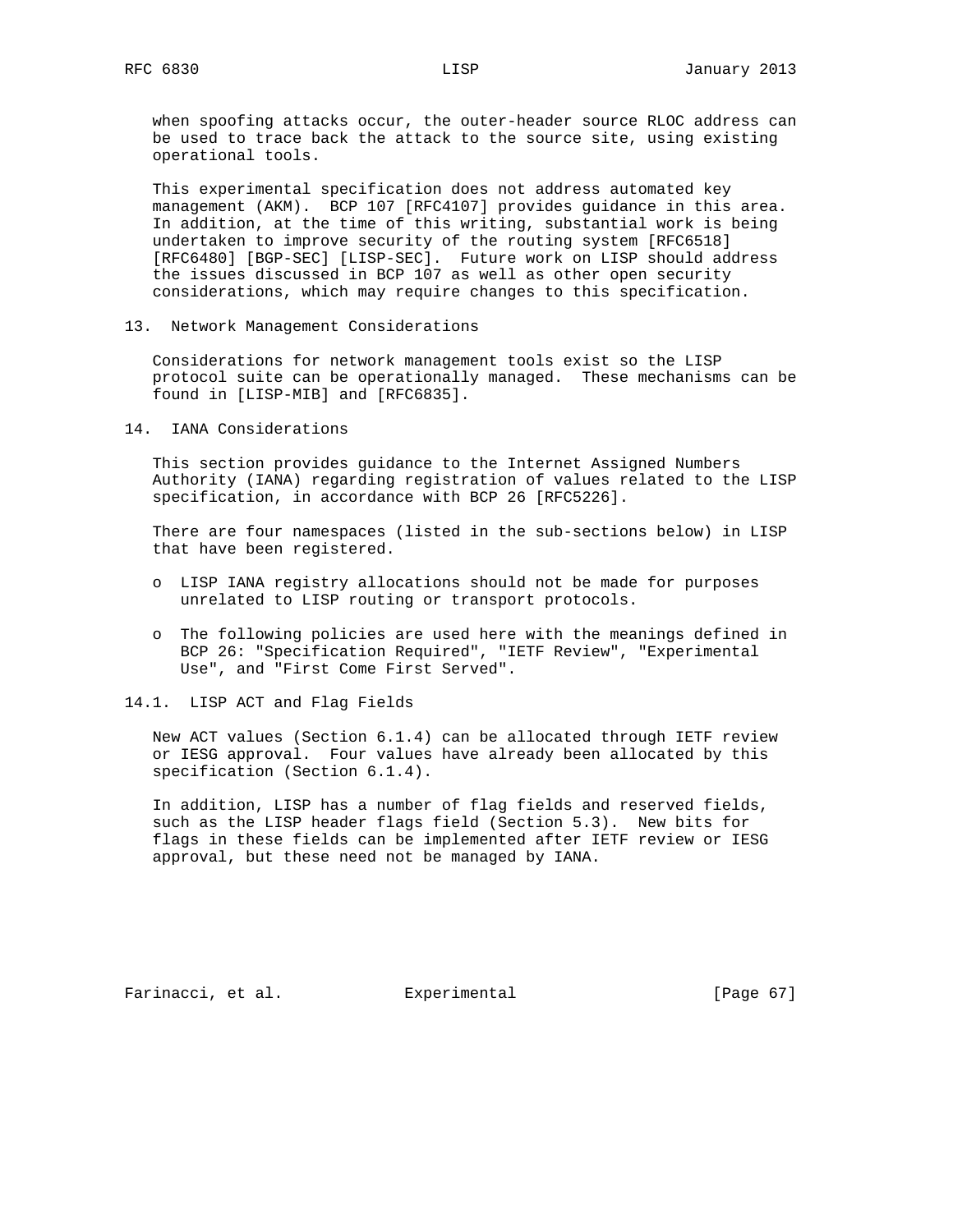14.2. LISP Address Type Codes

 LISP Address [LCAF] type codes have a range from 0 to 255. New type codes MUST be allocated consecutively, starting at 0. Type Codes 0-127 are to be assigned by IETF review or IESG approval.

 Type Codes 128-255 are available according to the [RFC5226] First Come First Served policy.

 This registry, initially empty, is constructed for future use in experimental work related to LISP Canonical Address Format (LCAF) values. See [LCAF] for details of other possible unapproved address encodings. The unapproved LCAF encodings are an area for further study and experimentation.

14.3. LISP UDP Port Numbers

 The IANA registry has allocated UDP port numbers 4341 and 4342 for lisp-data and lisp-control operation, respectively. IANA has updated the description for UDP ports 4341 and 4342 as follows:

| lisp-data    | 4341 udp | LISP Data Packets    |
|--------------|----------|----------------------|
| lisp-control | 4342 udp | LISP Control Packets |

14.4. LISP Key ID Numbers

 The following Key ID values are defined by this specification as used in any packet type that references a 'Key ID' field:

| Name               | Number | Defined in |
|--------------------|--------|------------|
| None               |        | n/a        |
| $HMAC-SHA-1-96$    |        | [RTC2404]  |
| $HMAC-SHA-256-128$ |        | [RFC4868]  |

 Number values are in the range of 0 to 65535. The allocation of values is on a first come first served basis.

15. Known Open Issues and Areas of Future Work

 As an experimental specification, this work is, by definition, incomplete. Specific areas where additional experience and work are needed include the following:

 o At present, only [RFC6836] is defined for implementing a database of EID-to-RLOC mapping information. Additional research on other mapping database systems is strongly encouraged.

Farinacci, et al. Experimental [Page 68]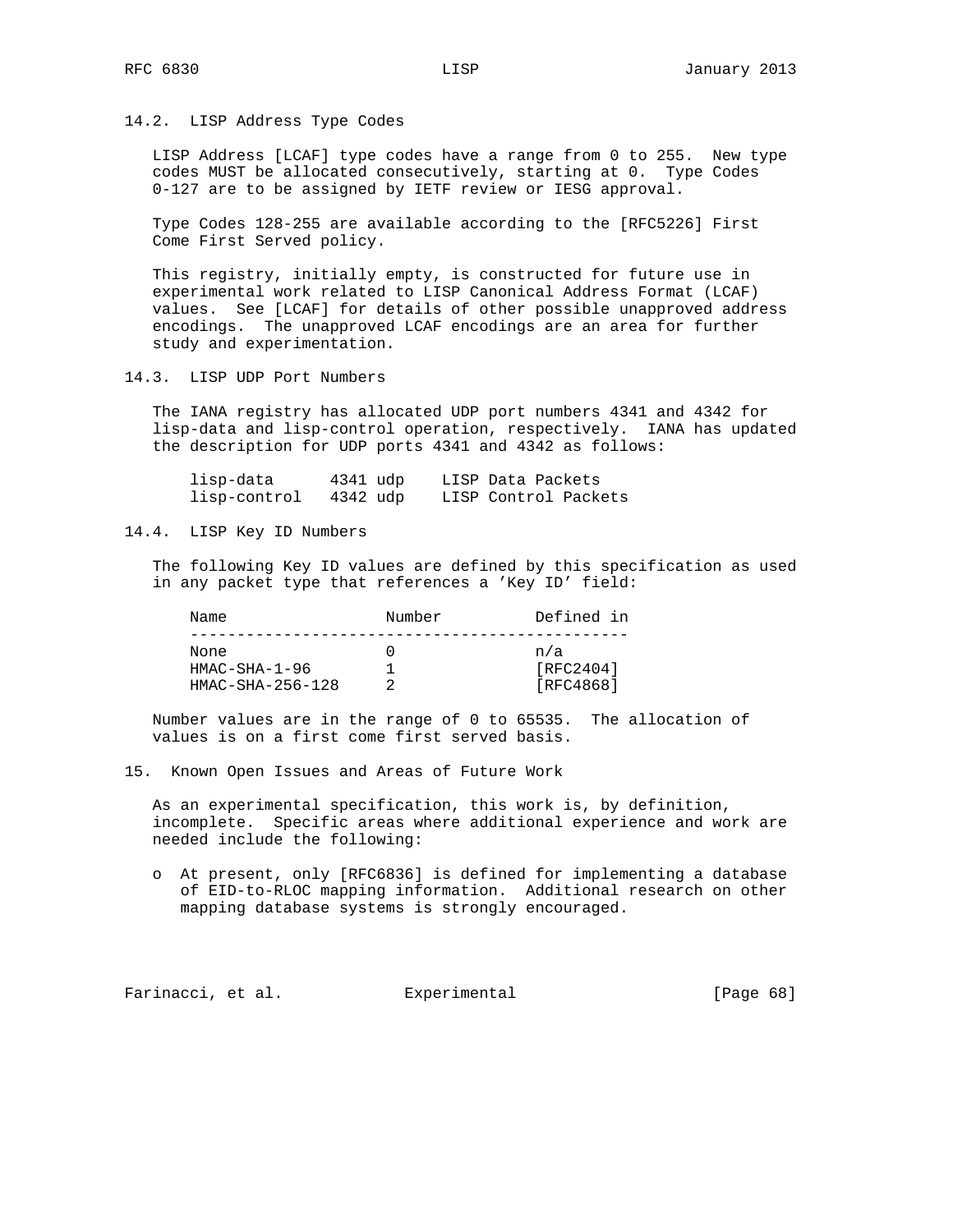- o Failure and recovery of LISP site partitioning (see Section 6.4) in the presence of redundant configuration (see Section 8.5) needs further research and experimentation.
- o The characteristics of map-cache management under exceptional conditions, such as denial-of-service attacks, are not fully understood. Further experience is needed to determine whether current caching methods are practical or in need of further development. In particular, the performance, scaling, and security characteristics of the map-cache will be discovered as part of this experiment. Performance metrics to be observed are packet reordering associated with the LISP Data-Probe and loss of the first packet in a flow associated with map-caching. The impact of these upon TCP will be observed. See Section 12 for additional thoughts and considerations.
- o Preliminary work has been done to ensure that sites employing LISP can interconnect with the rest of the Internet. This work is documented in [RFC6832], but further experimentation and experience are needed.
- o At present, no mechanism for automated key management for message authentication is defined. Addressing automated key management is necessary before this specification can be developed into a Standards Track RFC. See Section 12 for further details regarding security considerations.
- o In order to maintain security and stability, Internet protocols typically isolate the control and data planes. Therefore, user activity cannot cause control-plane state to be created or destroyed. LISP does not maintain this separation. The degree to which the loss of separation impacts security and stability is a topic for experimental observation.
- o LISP allows for the use of different mapping database systems. While only one [RFC6836] is currently well defined, each mapping database will likely have some impact on the security of the EID-to-RLOC mappings. How each mapping database system's security properties impact LISP overall is for further study.
- o An examination of the implications of LISP on Internet traffic, applications, routers, and security is needed. This will help implementors understand the consequences for network stability, routing protocol function, routing scalability, migration and backward compatibility, and implementation scalability (as influenced by additional protocol components; additional state; and additional processing for encapsulation, decapsulation, and liveness).

Farinacci, et al. Experimental [Page 69]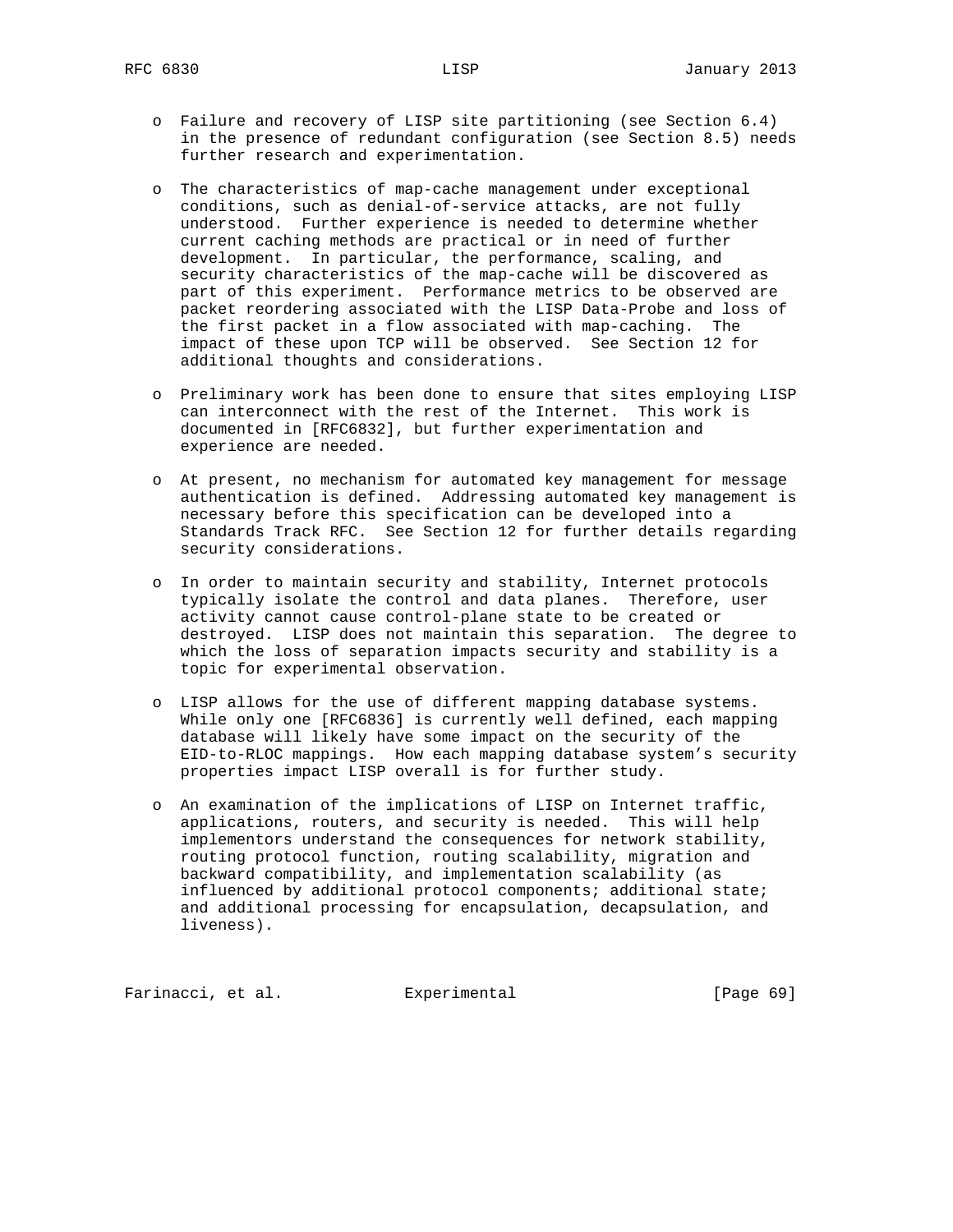- o Experiments need to verify that LISP produces no significant change in the behavior of protocols run between end-systems over a LISP infrastructure versus being run directly between those same end-systems.
- o Experiments need to verify that the issues raised in the Critique section of [RFC6115] are either insignificant or have been addressed by updates to LISP.

 Other LISP documents may also include open issues and areas for future work.

- 16. References
- 16.1. Normative References
	- [RFC0768] Postel, J., "User Datagram Protocol", STD 6, RFC 768, August 1980.
	- [RFC0791] Postel, J., "Internet Protocol", STD 5, RFC 791, September 1981.
	- [RFC1918] Rekhter, Y., Moskowitz, R., Karrenberg, D., Groot, G., and E. Lear, "Address Allocation for Private Internets", BCP 5, RFC 1918, February 1996.
	- [RFC2119] Bradner, S., "Key words for use in RFCs to Indicate Requirement Levels", BCP 14, RFC 2119, March 1997.
	- [RFC2404] Madson, C. and R. Glenn, "The Use of HMAC-SHA-1-96 within ESP and AH", RFC 2404, November 1998.
	- [RFC2460] Deering, S. and R. Hinden, "Internet Protocol, Version 6 (IPv6) Specification", RFC 2460, December 1998.
	- [RFC3168] Ramakrishnan, K., Floyd, S., and D. Black, "The Addition of Explicit Congestion Notification (ECN) to IP", RFC 3168, September 2001.
	- [RFC3232] Reynolds, J., "Assigned Numbers: RFC 1700 is Replaced by an On-line Database", RFC 3232, January 2002.
	- [RFC4086] Eastlake, D., Schiller, J., and S. Crocker, "Randomness Requirements for Security", BCP 106, RFC 4086, June 2005.
	- [RFC4632] Fuller, V. and T. Li, "Classless Inter-domain Routing (CIDR): The Internet Address Assignment and Aggregation Plan", BCP 122, RFC 4632, August 2006.

Farinacci, et al. Experimental [Page 70]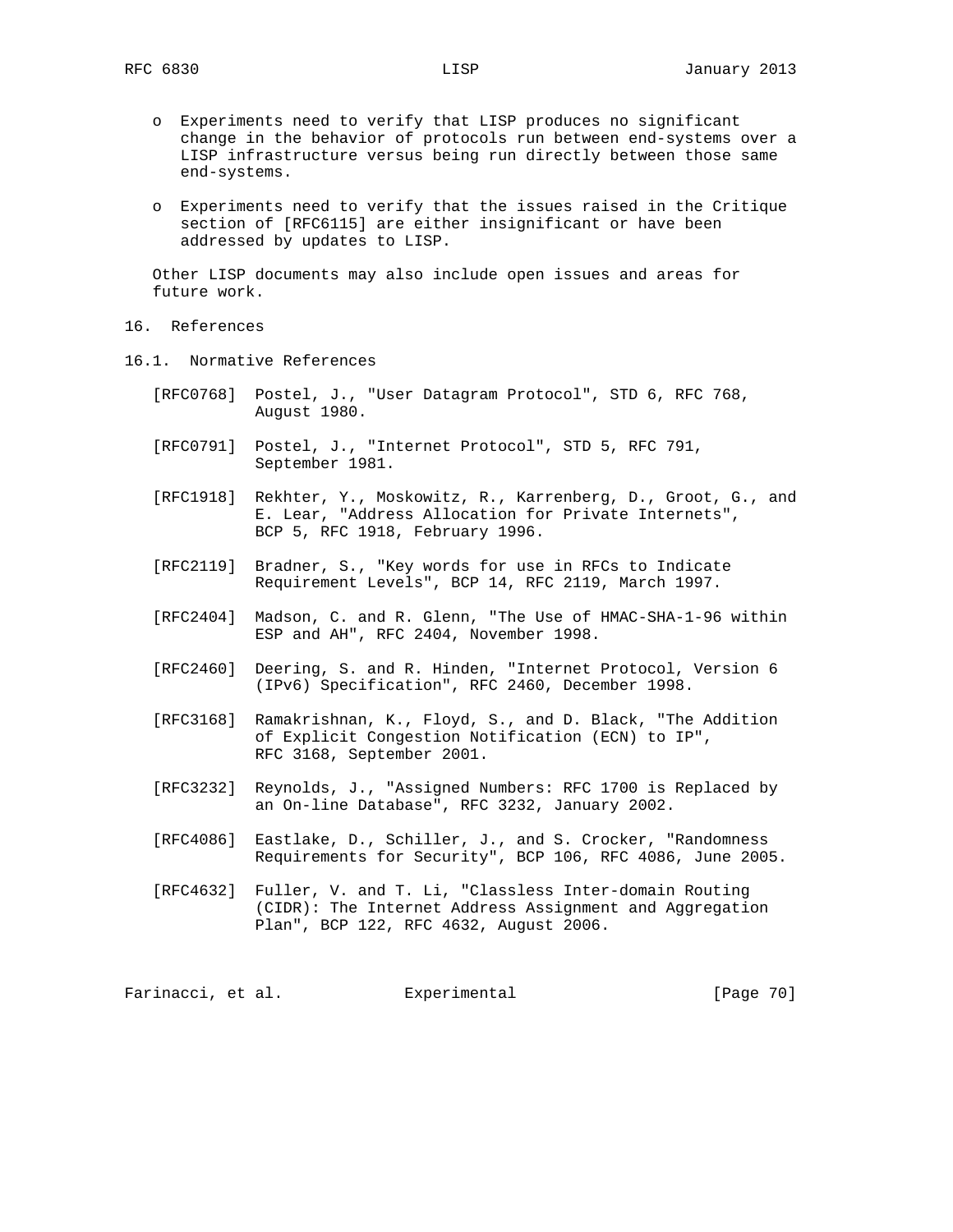- [RFC4868] Kelly, S. and S. Frankel, "Using HMAC-SHA-256, HMAC-SHA-384, and HMAC-SHA-512 with IPsec", RFC 4868, May 2007.
- [RFC5226] Narten, T. and H. Alvestrand, "Guidelines for Writing an IANA Considerations Section in RFCs", BCP 26, RFC 5226, May 2008.
- [RFC5496] Wijnands, IJ., Boers, A., and E. Rosen, "The Reverse Path Forwarding (RPF) Vector TLV", RFC 5496, March 2009.
- [RFC5944] Perkins, C., "IP Mobility Support for IPv4, Revised", RFC 5944, November 2010.
- [RFC6115] Li, T., "Recommendation for a Routing Architecture", RFC 6115, February 2011.
- [RFC6275] Perkins, C., Johnson, D., and J. Arkko, "Mobility Support in IPv6", RFC 6275, July 2011.
- [RFC6833] Farinacci, D. and V. Fuller, "Locator/ID Separation Protocol (LISP) Map-Server Interface", RFC 6833, January 2013.
- [RFC6834] Iannone, L., Saucez, D., and O. Bonaventure, "Locator/ID Separation Protocol (LISP) Map-Versioning", RFC 6834, January 2013.
- [RFC6836] Farinacci, D., Fuller, V., Meyer, D., and D. Lewis, "Locator/ID Separation Protocol Alternative Logical Topology (LISP+ALT)", RFC 6836, January 2013.
- 16.2. Informative References
	- [AFI] IANA, "Address Family Numbers", <http://www.iana.org/assignments/address-family-numbers>.
	- [BGP-SEC] Lepinski, M. and S. Turner, "An Overview of BGPSEC", Work in Progress, May 2012.
	- [CHIAPPA] Chiappa, J., "Endpoints and Endpoint names: A Proposed Enhancement to the Internet Architecture", 1999, <http://mercury.lcs.mit.edu/˜jnc/tech/endpoints.txt>.
	- [CONS] Brim, S., Chiappa, N., Farinacci, D., Fuller, V., Lewis, D., and D. Meyer, "LISP-CONS: A Content distribution Overlay Network Service for LISP", Work in Progress, April 2008.

Farinacci, et al. Experimental [Page 71]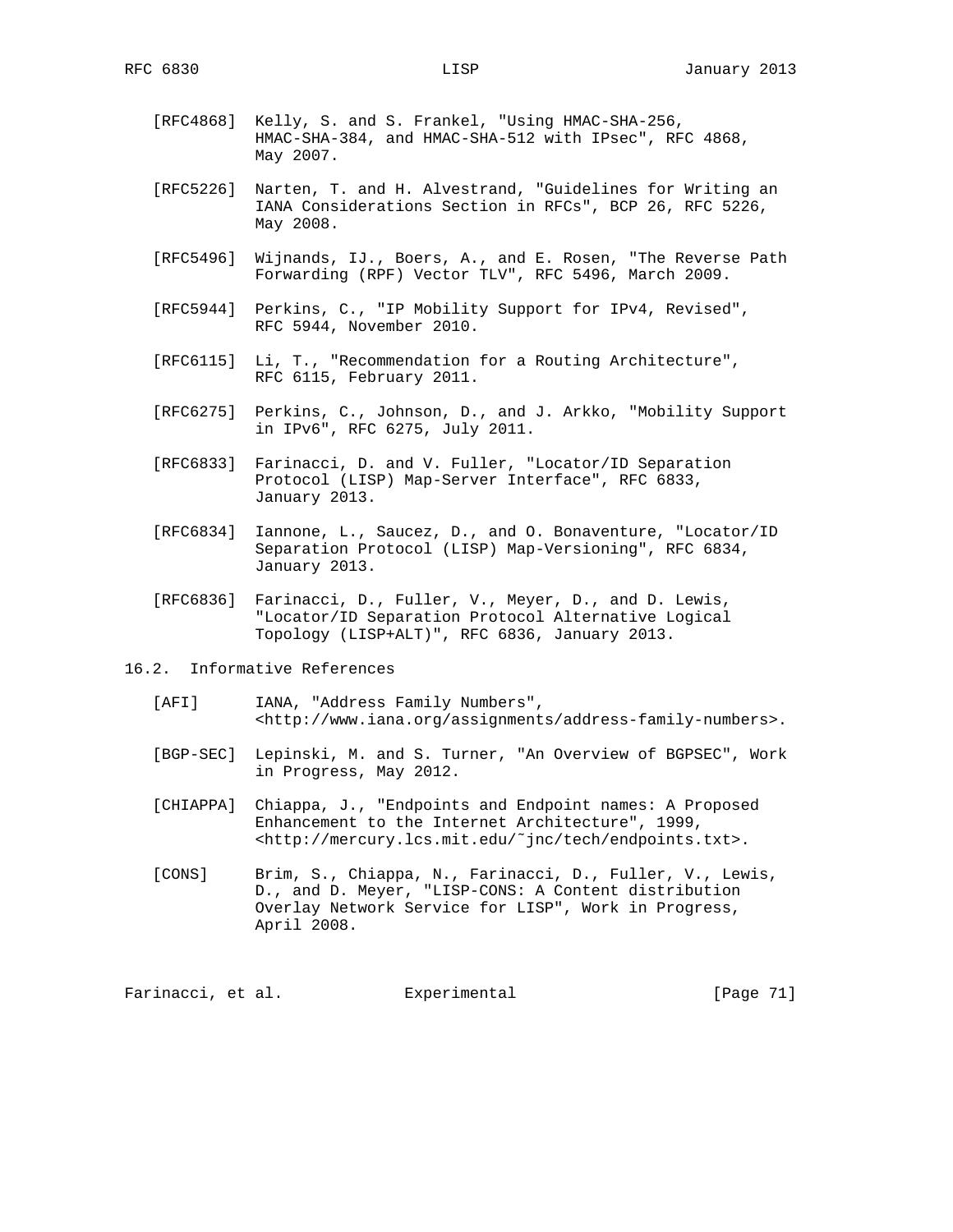- [EMACS] Brim, S., Farinacci, D., Meyer, D., and J. Curran, "EID Mappings Multicast Across Cooperating Systems for LISP", Work in Progress, November 2007.
- [LCAF] Farinacci, D., Meyer, D., and J. Snijders, "LISP Canonical Address Format (LCAF)", Work in Progress, January 2013.
- [LISA96] Lear, E., Tharp, D., Katinsky, J., and J. Coffin, "Renumbering: Threat or Menace?", Usenix Tenth System Administration Conference (LISA 96), October 1996.
- [LISP-DEPLOY] Jakab, L., Cabellos-Aparicio, A., Coras, F., Domingo-Pascual, J., and D. Lewis, "LISP Network Element Deployment Considerations", Work in Progress, October 2012.
- [LISP-MIB] Schudel, G., Jain, A., and V. Moreno, "LISP MIB", Work in Progress, January 2013.
- [LISP-MN] Farinacci, D., Lewis, D., Meyer, D., and C. White, "LISP Mobile Node", Work in Progress, October 2012.
- [LISP-SEC] Maino, F., Ermagan, V., Cabellos, A., Saucez, D., and O. Bonaventure, "LISP-Security (LISP-SEC)", Work in Progress, October 2012.
- [LOC-ID-ARCH]

 Meyer, D. and D. Lewis, "Architectural Implications of Locator/ID Separation", Work in Progress, January 2009.

- [OPENLISP] Iannone, L., Saucez, D., and O. Bonaventure, "OpenLISP Implementation Report", Work in Progress, July 2008.
- [RADIR] Narten, T., "On the Scalability of Internet Routing", Work in Progress, February 2010.
- [RFC1034] Mockapetris, P., "Domain names concepts and facilities", STD 13, RFC 1034, November 1987.
	- [RFC2784] Farinacci, D., Li, T., Hanks, S., Meyer, D., and P. Traina, "Generic Routing Encapsulation (GRE)", RFC 2784, March 2000.
	- [RFC3056] Carpenter, B. and K. Moore, "Connection of IPv6 Domains via IPv4 Clouds", RFC 3056, February 2001.

Farinacci, et al. Experimental [Page 72]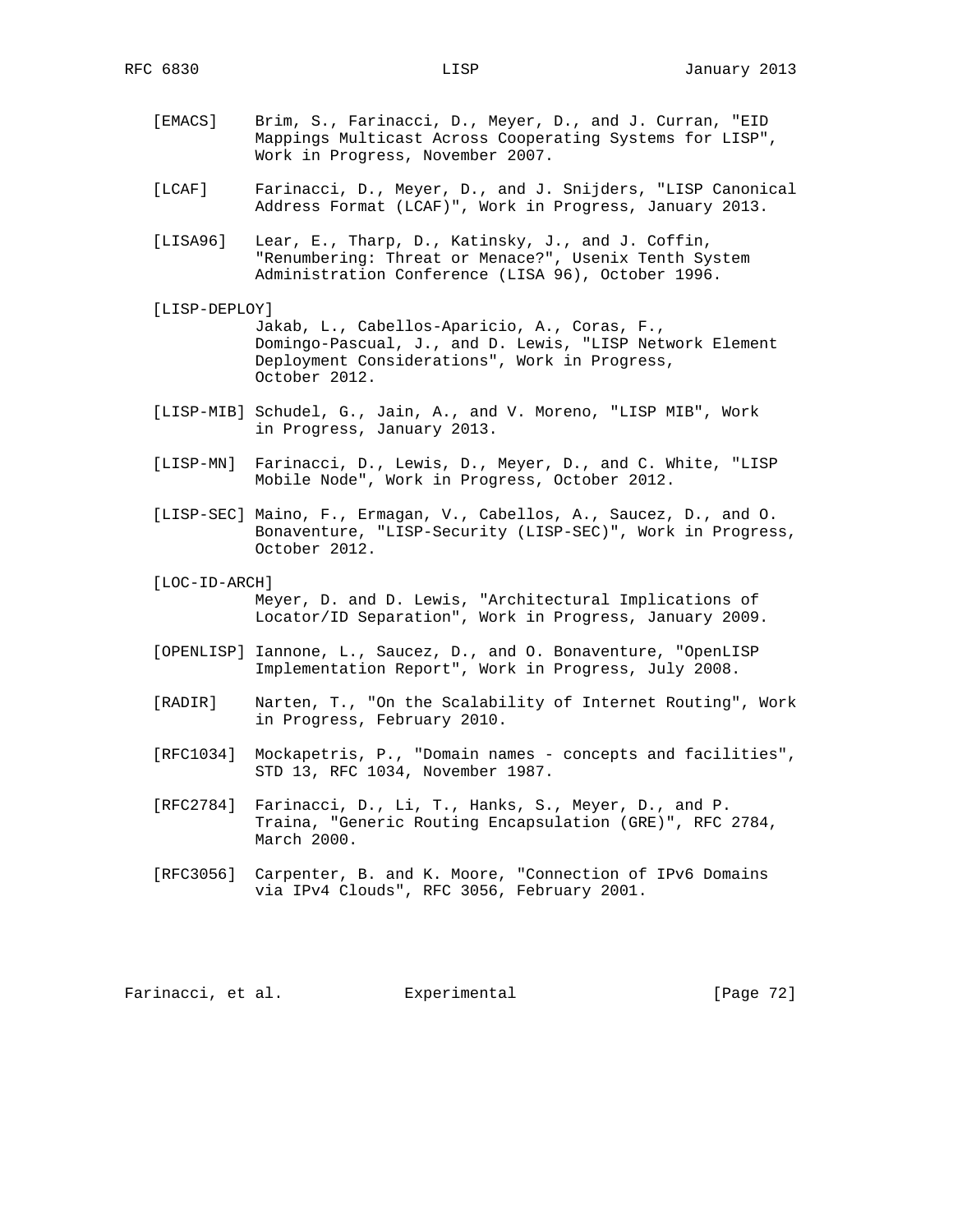- [RFC3261] Rosenberg, J., Schulzrinne, H., Camarillo, G., Johnston, A., Peterson, J., Sparks, R., Handley, M., and E. Schooler, "SIP: Session Initiation Protocol", RFC 3261, June 2002.
- [RFC4107] Bellovin, S. and R. Housley, "Guidelines for Cryptographic Key Management", BCP 107, RFC 4107, June 2005.
- [RFC4192] Baker, F., Lear, E., and R. Droms, "Procedures for Renumbering an IPv6 Network without a Flag Day", RFC 4192, September 2005.
- [RFC4866] Arkko, J., Vogt, C., and W. Haddad, "Enhanced Route Optimization for Mobile IPv6", RFC 4866, May 2007.
- [RFC4984] Meyer, D., Zhang, L., and K. Fall, "Report from the IAB Workshop on Routing and Addressing", RFC 4984, September 2007.
- [RFC6480] Lepinski, M. and S. Kent, "An Infrastructure to Support Secure Internet Routing", RFC 6480, February 2012.
- [RFC6518] Lebovitz, G. and M. Bhatia, "Keying and Authentication for Routing Protocols (KARP) Design Guidelines", RFC 6518, February 2012.
- [RFC6831] Farinacci, D., Meyer, D., Zwiebel, J., and S. Venaas, "The Locator/ID Separation Protocol (LISP) for Multicast Environments", RFC 6831, January 2013.
- [RFC6832] Lewis, D., Meyer, D., Farinacci, D., and V. Fuller, "Interworking between Locator/ID Separation Protocol (LISP) and Non-LISP Sites", RFC 6832, January 2013.
- [RFC6835] Farinacci, D. and D. Meyer, "The Locator/ID Separation Protocol Internet Groper (LIG)", RFC 6835, January 2013.
- [RFC6837] Lear, E., "NERD: A Not-so-novel Endpoint ID (EID) to Routing Locator (RLOC) Database", RFC 6837, January 2013.
- [UDP-TUNNELS] Eubanks, M., Chimento, P., and M. Westerlund, "IPv6 and UDP Checksums for Tunneled Packets", Work in Progress, January 2013.
- [UDP-ZERO] Fairhurst, G. and M. Westerlund, "Applicability Statement for the use of IPv6 UDP Datagrams with Zero Checksums", Work in Progress, December 2012.

Farinacci, et al. Experimental [Page 73]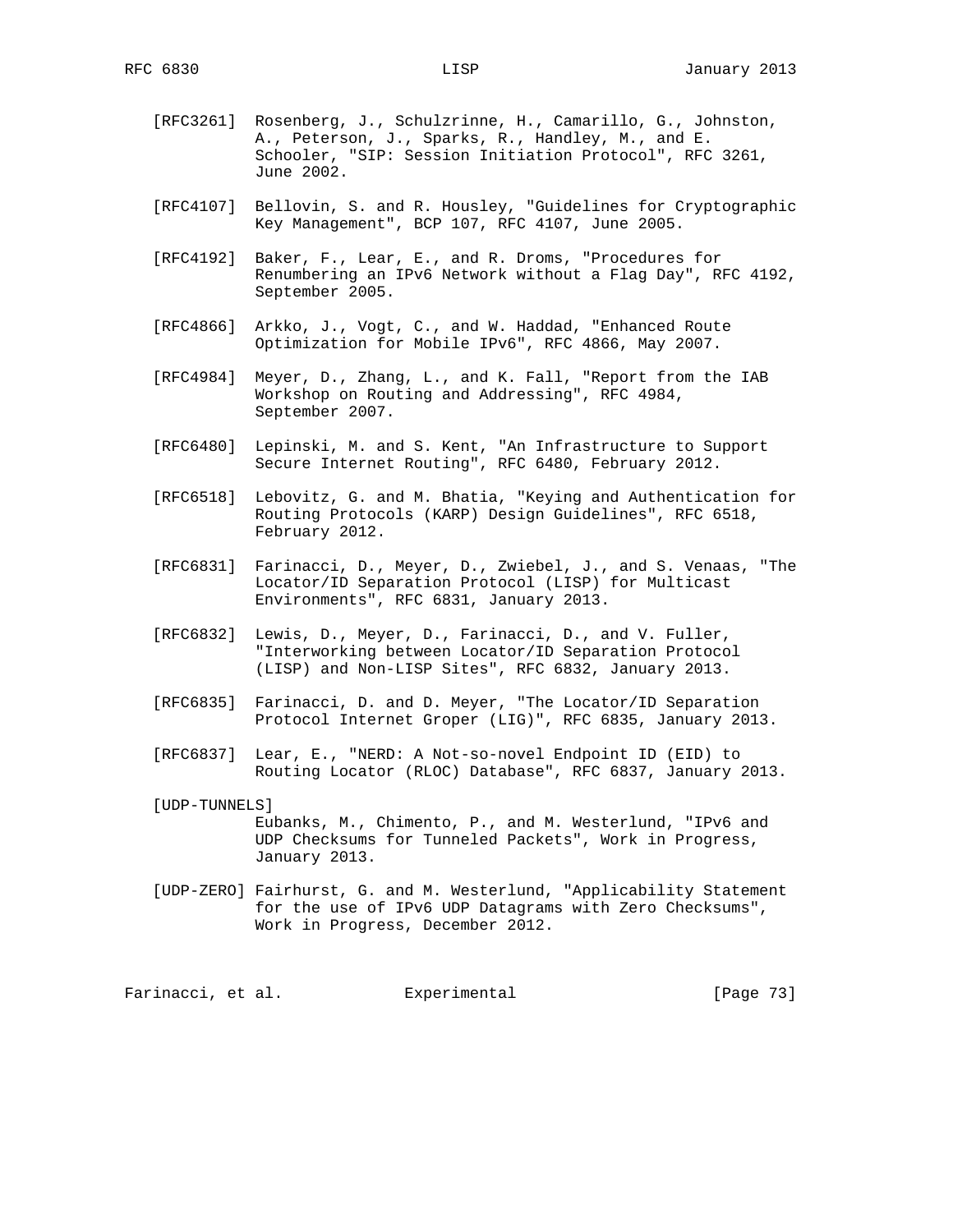Appendix A. Acknowledgments

 An initial thank you goes to Dave Oran for planting the seeds for the initial ideas for LISP. His consultation continues to provide value to the LISP authors.

 A special and appreciative thank you goes to Noel Chiappa for providing architectural impetus over the past decades on separation of location and identity, as well as detailed reviews of the LISP architecture and documents, coupled with enthusiasm for making LISP a practical and incremental transition for the Internet.

 The authors would like to gratefully acknowledge many people who have contributed discussions and ideas to the making of this proposal. They include Scott Brim, Andrew Partan, John Zwiebel, Jason Schiller, Lixia Zhang, Dorian Kim, Peter Schoenmaker, Vijay Gill, Geoff Huston, David Conrad, Mark Handley, Ron Bonica, Ted Seely, Mark Townsley, Chris Morrow, Brian Weis, Dave McGrew, Peter Lothberg, Dave Thaler, Eliot Lear, Shane Amante, Ved Kafle, Olivier Bonaventure, Luigi Iannone, Robin Whittle, Brian Carpenter, Joel Halpern, Terry Manderson, Roger Jorgensen, Ran Atkinson, Stig Venaas, Iljitsch van Beijnum, Roland Bless, Dana Blair, Bill Lynch, Marc Woolward, Damien Saucez, Damian Lezama, Attilla De Groot, Parantap Lahiri, David Black, Roque Gagliano, Isidor Kouvelas, Jesper Skriver, Fred Templin, Margaret Wasserman, Sam Hartman, Michael Hofling, Pedro Marques, Jari Arkko, Gregg Schudel, Srinivas Subramanian, Amit Jain, Xu Xiaohu, Dhirendra Trivedi, Yakov Rekhter, John Scudder, John Drake, Dimitri Papadimitriou, Ross Callon, Selina Heimlich, Job Snijders, Vina Ermagan, Albert Cabellos, Fabio Maino, Victor Moreno, Chris White, Clarence Filsfils, and Alia Atlas.

 This work originated in the Routing Research Group (RRG) of the IRTF. An individual submission was converted into the IETF LISP working group document that became this RFC.

 The LISP working group would like to give a special thanks to Jari Arkko, the Internet Area AD at the time that the set of LISP documents were being prepared for IESG last call, and for his meticulous reviews and detailed commentaries on the 7 working group last call documents progressing toward experimental RFCs.

Farinacci, et al. Experimental [Page 74]